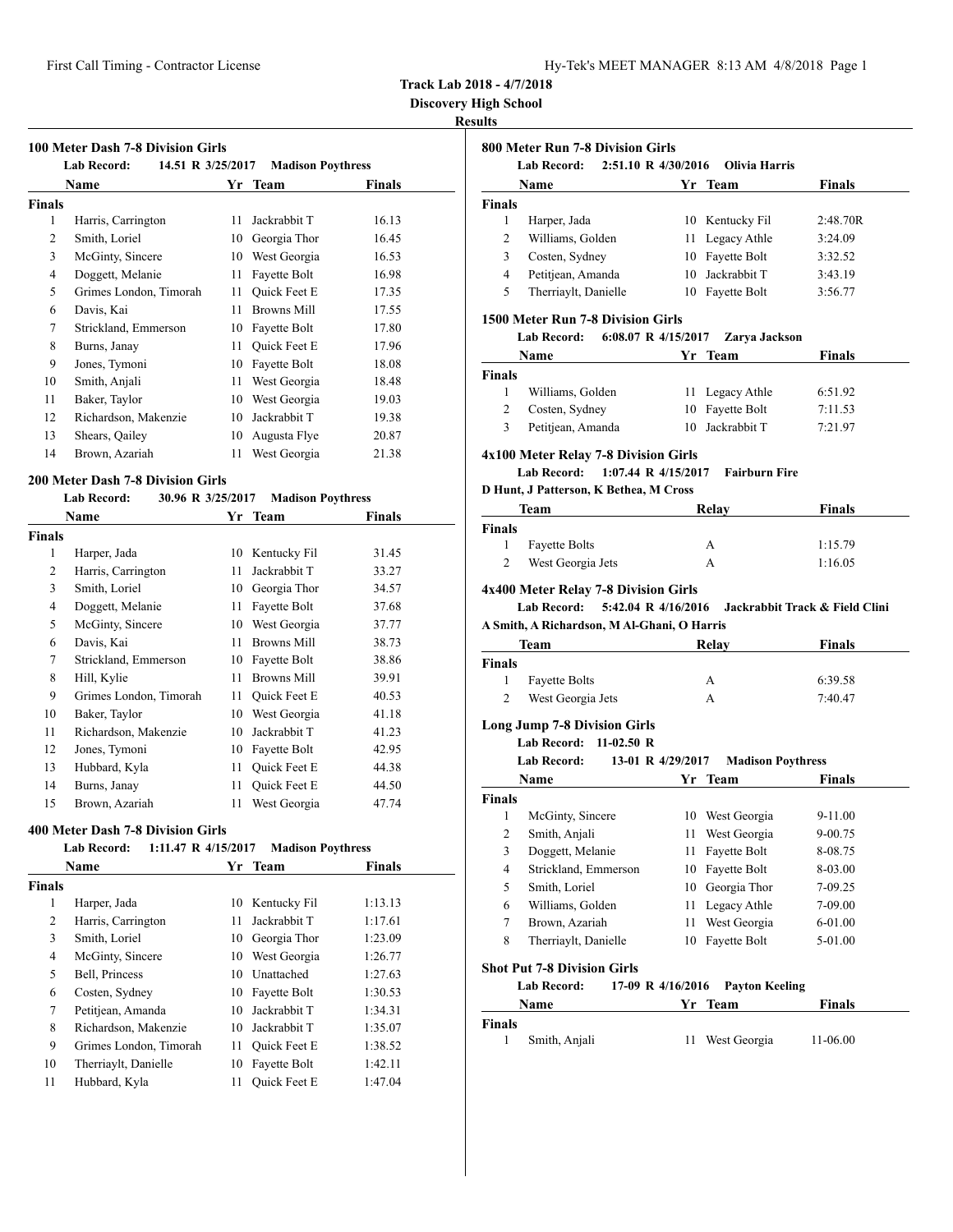| Hy-Tek's MEET MANAGER  8:13 AM  4/8/2018  Page 2 |  |  |  |
|--------------------------------------------------|--|--|--|
|--------------------------------------------------|--|--|--|

**Discovery High School**

## **Results**

| 100 Meter Dash 9-10 Division Girls |                       |  |                   |                       |        |  |
|------------------------------------|-----------------------|--|-------------------|-----------------------|--------|--|
|                                    | <b>Lab Record:</b>    |  | 13.56 R 4/16/2016 | <b>Ronniah Wright</b> |        |  |
|                                    | Name                  |  | Yr                | Team                  | Finals |  |
| <b>Finals</b>                      |                       |  |                   |                       |        |  |
| 1                                  | Harris, Olivia        |  | 08                | Jackrabbit T          | 13.87  |  |
| 2                                  | Bullard, Zion         |  | 09                | Lane 4 Track          | 14.47  |  |
| 3                                  | Roberts, Tanea        |  | 08                | Jackrabbit T          | 14.70  |  |
| $\overline{4}$                     | Newton, Avani         |  | 08                | Blue Lightni          | 14.97  |  |
| 5                                  | Joyce, Niya           |  | 09                | Jackrabbit T          | 15.08  |  |
| 6                                  | Kutob, Raegan         |  | 08                | Fayette Bolt          | 15.46  |  |
| 7                                  | Walton, Jayla         |  | 09                | Georgia Thor          | 15.61  |  |
| 8                                  | Johnson, Zay'Aonna    |  | 08                | Fayette Bolt          | 15.78  |  |
| 9                                  | Johnson, Dalilah      |  | 08                | Fayette Bolt          | 15.82  |  |
| 10                                 | Surles, Brooklyn      |  | 09                | Flash Athlet          | 15.90  |  |
| 11                                 | McKenzie, Madison     |  | 08                | Henry County          | 15.99  |  |
| 12                                 | Newton, T'Yonn        |  | 08                | Atomic Agili          | 16.24  |  |
| 13                                 | Powell, Nyla          |  | 08                | Jackrabbit T          | 16.27  |  |
| 14                                 | Mahone, Keyana        |  | 08                | West Georgia          | 16.61  |  |
| 15                                 | Brewer, Naysa         |  | 09                | Jackrabbit T          | 16.81  |  |
| 16                                 | Turner, Tsanaa        |  | 09                | <b>Empower Trac</b>   | 16.91  |  |
| 17                                 | Avery, Laila          |  | 08                | Jackrabbit T          | 17.20  |  |
| 18                                 | Kendrick, Jayla       |  | 09                | West Georgia          | 17.27  |  |
| 19                                 | wright-thomas, daejah |  | 08                | Unattached            | 18.40  |  |
| 20                                 | Shears, Qeyah         |  | 08                | Augusta Flye          | 18.67  |  |
| 21                                 | Robinson, Jordyn      |  | 08                | Flash Athlet          | 20.80  |  |

#### **200 Meter Dash 9-10 Division Girls**

|                | <b>Lab Record:</b> | 28.37 R 3/24/2018 | Olivia Harris       |        |  |
|----------------|--------------------|-------------------|---------------------|--------|--|
|                | Name               |                   | Yr Team             | Finals |  |
| Finals         |                    |                   |                     |        |  |
| 1              | Harris, Olivia     | 08                | Jackrabbit T        | 28.65  |  |
| $\overline{2}$ | Bullard, Zion      | 09                | Lane 4 Track        | 29.94  |  |
| 3              | Newton, Avani      | 08                | Blue Lightni        | 31.06  |  |
| $\overline{4}$ | Roberts, Tanea     | 08                | Jackrabbit T        | 31.09  |  |
| 5              | Joyce, Niya        | 09                | Jackrabbit T        | 31.46  |  |
| 6              | Kutob, Raegan      | 08                | Fayette Bolt        | 32.08  |  |
| 7              | Walton, Jayla      | 09                | Georgia Thor        | 32.48  |  |
| 8              | Scott, Karma       | 09                | Quick Feet E        | 33.24  |  |
| 9              | Surles, Brooklyn   | 09                | Flash Athlet        | 33.51  |  |
| 10             | Johnson, Zay'Aonna | 08                | Fayette Bolt        | 33.87  |  |
| 11             | Newton, T'Yonn     | 08                | Atomic Agili        | 33.95  |  |
| 12             | McKenzie, Madison  | 08                | Henry County        | 34.68  |  |
| 13             | Turner, Tsanaa     | 09                | <b>Empower Trac</b> | 34.73  |  |
| 14             | Johnson, Dalilah   | 08                | Fayette Bolt        | 36.72  |  |
| 15             | Avery, Laila       | 08                | Jackrabbit T        | 36.93  |  |
| 16             | Powell, Nyla       | 08                | Jackrabbit T        | 37.17  |  |
| 17             | Kendrick, Jayla    | 09                | West Georgia        | 37.51  |  |
| 18             | Brewer, Naysa      | 09                | Jackrabbit T        | 38.47  |  |
| 19             | Mahone, Keyana     | 08                | West Georgia        | 39.16  |  |
| 20             | Robinson, Jordyn   | 08                | Flash Athlet        | 46.89  |  |

|                | 400 Meter Dash 9-10 Division Girls       |    |                     |               |  |  |  |
|----------------|------------------------------------------|----|---------------------|---------------|--|--|--|
|                | 1:03.95 R 5/7/2016<br><b>Lab Record:</b> |    | Naia Carter         |               |  |  |  |
|                | Name                                     |    | Yr Team             | <b>Finals</b> |  |  |  |
| <b>Finals</b>  |                                          |    |                     |               |  |  |  |
| 1              | Harris, Olivia                           | 08 | Jackrabbit T        | 1:05.92       |  |  |  |
| $\overline{2}$ | Joyce, Niya                              | 09 | Jackrabbit T        | 1:14.70       |  |  |  |
| 3              | Marshall, Sarah                          | 09 | Flash Athlet        | 1:15.49       |  |  |  |
| 4              | Fowler, Myah                             | 09 | Jackrabbit T        | 1:16.48       |  |  |  |
| 5              | Scott, Karma                             |    | 09 Quick Feet E     | 1:17.09       |  |  |  |
| 6              | Carter, Sasha                            | 09 | AtL ZooM Ath        | 1:17.52       |  |  |  |
| 7              | McKenzie, Madison                        | 08 | Henry County        | 1:18.95       |  |  |  |
| 8              | Kutob, Raegan                            | 08 | Fayette Bolt        | 1:19.94       |  |  |  |
| 9              | Mathews, Nayla                           | 08 | Jackrabbit T        | 1:20.28       |  |  |  |
| 10             | Roberts, Tanea                           | 08 | Jackrabbit T        | 1:20.67       |  |  |  |
| 11             | Turner, Tsanaa                           | 09 | <b>Empower Trac</b> | 1:20.81       |  |  |  |
| 12             | Turner, Lyric                            | 09 | Smyrna Elite        | 1:21.05       |  |  |  |
| 13             | Surles, Brooklyn                         | 09 | Flash Athlet        | 1:24.22       |  |  |  |
| 14             | Adanijo, Hanaa                           | 08 | Flash Athlet        | 1:24.26       |  |  |  |
| 15             | Walton, Jayla                            | 09 | Georgia Thor        | 1:25.42       |  |  |  |
| 16             | McCalpine-Ingram, Zuri                   | 09 | West Georgia        | 1:25.76       |  |  |  |
| 17             | Newton, T'Yonn                           | 08 | Atomic Agili        | 1:25.98       |  |  |  |
| 18             | Brown, Mariyah                           | 09 | West Georgia        | 1:26.58       |  |  |  |
| 19             | Powell, Nyla                             | 08 | Jackrabbit T        | 1:26.82       |  |  |  |
| 20             | Stokes, BriAnna                          | 09 | Smyrna Elite        | 1:27.91       |  |  |  |
| 21             | Ripperdan, Amelia                        | 09 | Fayette Bolt        | 1:28.11       |  |  |  |
| 22             | Avery, Laila                             | 08 | Jackrabbit T        | 1:28.18       |  |  |  |
| 23             | Witten, Layyan                           | 09 | Jackrabbit T        | 1:28.47       |  |  |  |
| 24             | wright-thomas, daejah                    |    | 08 Unattached       | 1:35.10       |  |  |  |
| 25             | Harbin, Zoe                              | 09 | Ptc Flash           | 1:42.41       |  |  |  |

# **800 Meter Run 9-10 Division Girls**

# **Lab Record: 2:35.73 R 5/7/2016 Kenyah Conner**

|               | Name                   | Yr  | <b>Team</b>         | <b>Finals</b> |
|---------------|------------------------|-----|---------------------|---------------|
| <b>Finals</b> |                        |     |                     |               |
| 1             | Fowler, Myah           | 09  | Jackrabbit T        | 2:55.33       |
| 2             | Turner, Lyric          | 09  | Smyrna Elite        | 2:59.60       |
| 3             | Scott, Karma           | 09  | <b>Ouick Feet E</b> | 3:11.81       |
| 4             | Mathews, Nayla         | 08  | Jackrabbit T        | 3:14.33       |
| 5             | Marshall, Sarah        | 09  | Flash Athlet        | 3:15.25       |
| 6             | Witten, Layyan         | 09. | Jackrabbit T        | 3:15.94       |
| 7             | McCalpine-Ingram, Zuri | 09  | West Georgia        | 3:16.07       |
| 8             | Stokes, BriAnna        | 09  | Smyrna Elite        | 3:19.80       |
| 9             | Brown, Mariyah         | 09  | West Georgia        | 3:26.05       |
| 10            | Ripperdan, Amelia      | 09  | Fayette Bolt        | 3:26.33       |
| 11            | Adanijo, Hanaa         | 08  | Flash Athlet        | 3:32.33       |
| 12            | wright-thomas, daejah  | 08  | Unattached          | 4:02.84       |
|               |                        |     |                     |               |

#### **1500 Meter Run 9-10 Division Girls**

## **Lab Record: 5:26.99 R 5/7/2016 Tyler Lowe**

|        | Name                   |    | Yr Team         | <b>Finals</b> |  |
|--------|------------------------|----|-----------------|---------------|--|
| Finals |                        |    |                 |               |  |
|        | Fowler, Myah           | 09 | Jackrabbit T    | 6:06.26       |  |
|        | McCalpine-Ingram, Zuri |    | 09 West Georgia | 6:28.87       |  |
| 3      | Witten, Layyan         | 09 | Jackrabbit T    | 6:34.82       |  |
|        | Harbin, Zoe            | 09 | Ptc Flash       | 7:20.83       |  |
|        |                        |    |                 |               |  |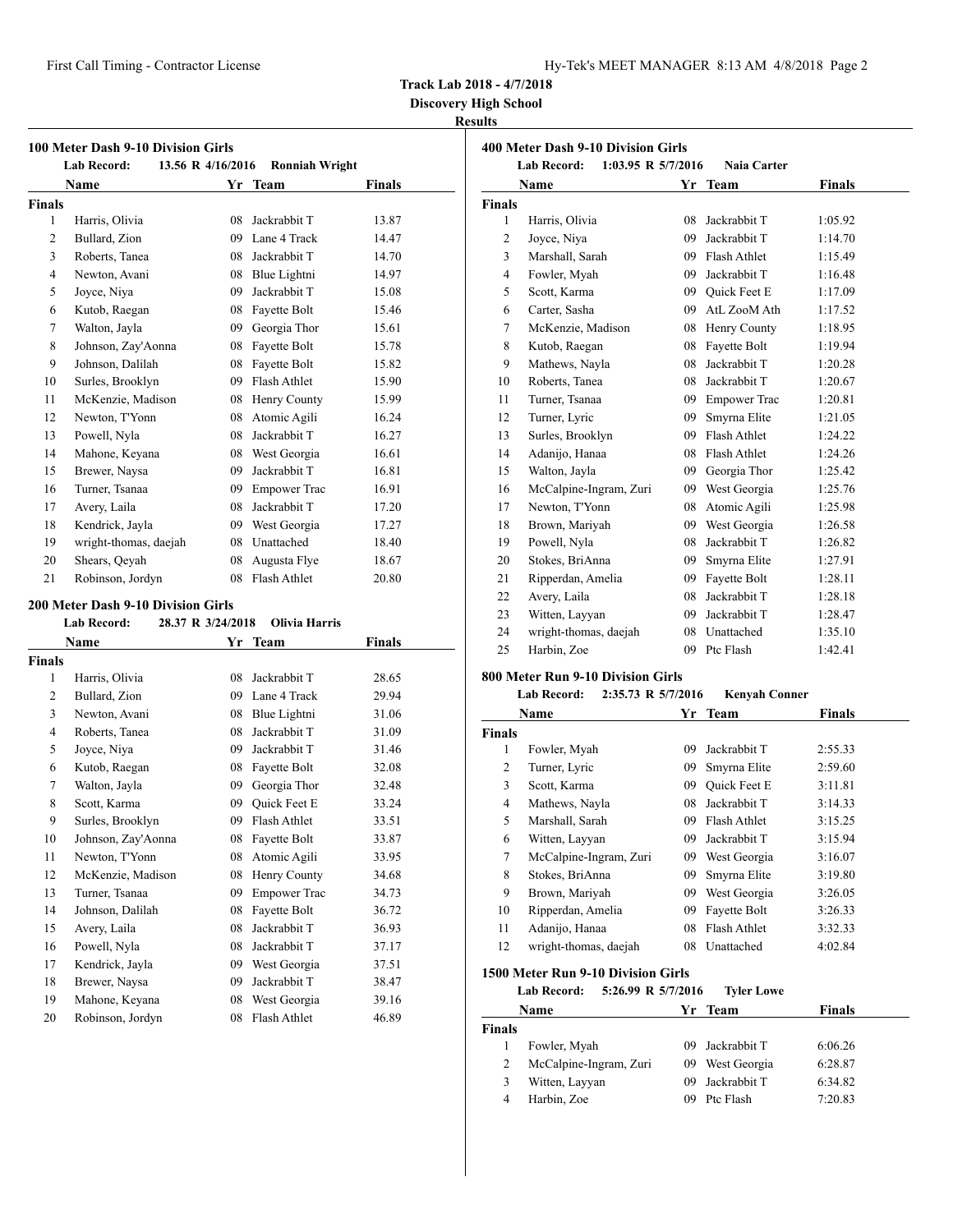**Discovery High School**

## **Results**

|                    | Finals  (1500 Meter Run 9-10 Division Girls)                                 |                   |                         |               |
|--------------------|------------------------------------------------------------------------------|-------------------|-------------------------|---------------|
|                    | Name                                                                         |                   | Yr Team                 | <b>Finals</b> |
| 5                  | Magro, Emma                                                                  |                   | 09 Ptc Flash            | 7:24.23       |
|                    |                                                                              |                   |                         |               |
|                    | <b>3000 Meter Run 9-10 Division Girls</b><br>Lab Record: 11:11.78 R 5/6/2017 |                   | <b>Clark Thompson</b>   |               |
|                    | <b>Example 18 Yr</b> Team<br>Name                                            |                   |                         | Finals        |
| <b>Finals</b>      |                                                                              |                   |                         |               |
| 1                  | Magro, Emma                                                                  |                   | 09 Ptc Flash            | 15:54.18      |
| 2                  | Harbin, Zoe                                                                  |                   | 09 Ptc Flash            | 16:21.99      |
|                    |                                                                              |                   |                         |               |
|                    | 4x100 Meter Relay 9-10 Division Girls                                        |                   |                         |               |
|                    | <b>Lab Record:</b>                                                           | 56.25 R 5/7/2016  | Drive Phase, Inc.       |               |
|                    | <b>B Olive, G Johnson, M Gardner, K Conner</b>                               |                   |                         |               |
|                    | Team                                                                         |                   | Relay                   | Finals        |
| <b>Finals</b><br>1 |                                                                              |                   |                         |               |
|                    | West Georgia Jets                                                            |                   | A                       | 1:09.27       |
|                    | <b>High Jump 9-10 Division Girls</b>                                         |                   |                         |               |
|                    | Lab Record:                                                                  | 3-10 R 4/30/2016  | <b>Tori Sadler</b>      |               |
|                    | Name                                                                         |                   | Yr Team                 | Finals        |
| <b>Finals</b>      |                                                                              |                   |                         |               |
| 1                  | Shears, Qeyah                                                                | 08                | Augusta Flye            | $3-02.00$     |
| 2                  | Brown, Mariyah                                                               |                   | 09 West Georgia         | $3-00.00$     |
|                    | <b>Long Jump 9-10 Division Girls</b>                                         |                   |                         |               |
|                    | Lab Record: 14-01.25 R 5/7/2016                                              |                   | <b>Ryan McFadden</b>    |               |
|                    | Name                                                                         |                   | Yr Team                 | <b>Finals</b> |
| <b>Finals</b>      |                                                                              |                   |                         |               |
| 1                  | Bullard, Zion                                                                |                   | 09 Lane 4 Track         | 12-04.50      |
| 2                  | Newton, T'Yonn                                                               |                   | 08 Atomic Agili         | 11-09.25      |
| 3                  | Turner, Lyric                                                                |                   | 09 Smyrna Elite         | 11-07.25      |
| $\overline{4}$     | Shears, Qeyah                                                                |                   | 08 Augusta Flye         | $9 - 10.50$   |
| 5                  | Kendrick, Jayla                                                              |                   | 09 West Georgia         | 9-04.50       |
| 6                  | Walton, Jayla                                                                |                   | 09 Georgia Thor         | 8-10.50       |
|                    | <b>Shot Put 9-10 Division Girls</b>                                          |                   |                         |               |
|                    | Lab Record:                                                                  | 27-05 R 4/15/2017 | <b>Kaliyah Copeland</b> |               |
|                    | Name                                                                         |                   | Yr Team                 | <b>Finals</b> |
| <b>Finals</b>      |                                                                              |                   |                         |               |
|                    | 1 Brewer, Naysa                                                              |                   | 09 Jackrabbit T         | 20-06.00      |
| 2                  | Johnson, Dalilah                                                             | 08                | Fayette Bolt            | 16-06.50      |
| 3                  | Mahone, Keyana                                                               | 08                | West Georgia            | 11-08.50      |
|                    | 100 Meter Dash 11-12 Division Girls                                          |                   |                         |               |
|                    | <b>Lab Record:</b>                                                           | 12.78 R 3/24/2018 | <b>Janai Jones</b>      |               |
|                    |                                                                              |                   | Yr Team                 | <b>Finals</b> |
| <b>Finals</b>      | Name                                                                         |                   |                         |               |
| 1                  | Hodge, Adaejah                                                               | 06                | Legacy Athle            | 13.21         |
| 2                  | Carter, Naia                                                                 | 07                | AtL ZooM Ath            | 13.32         |
| 3                  | Smith, Grace                                                                 | 06                | Smyrna Elite            | 13.35         |
| 4                  | Jones, Janai                                                                 | 06                | Jackrabbit T            | 13.49         |
| 5                  | Olive, Bobbi                                                                 | 06                | Fayette Bolt            | 13.66         |
| 6                  | Ray, Jada                                                                    |                   | 06 Lane 4 Track         | 13.82         |
| 7                  | Jones, TaNajah                                                               | 07                | West Georgia            | 14.01         |
| 8                  | Alicea, Isabella                                                             | 06                | <b>Blue Streak</b>      | 14.12         |
| 9                  | Gullatte, Taylor                                                             | 07                | Fayette Bolt            | 14.14         |
|                    |                                                                              |                   |                         |               |

| 10 | Brown, Dominique    | 06 | Flash Athlet        | 14.16 |
|----|---------------------|----|---------------------|-------|
| 11 | Blacknall, Chloe    |    | 06 Legacy Athle     | 14.55 |
| 12 | Woods, Justice      | 07 | Kentucky Fil        | 14.61 |
| 13 | Stowe, Laila        | 07 | <b>Quarter Hors</b> | 15.03 |
| 14 | Thomas, Aalia       | 07 | Blue Lightni        | 15.48 |
| 15 | Kerline-Clark, Rose | 06 | Fayette Bolt        | 15.57 |
| 16 | Webb, Aiya          | 06 | Jackrabbit T        | 15.62 |
| 17 | Allen, Arielle      | 07 | Legacy Athle        | 15.68 |
| 18 | Adewusi, Adefolake  | 07 | Fayette Bolt        | 15.76 |
| 19 | Thompson, Essence   | 07 | <b>Ouick Feet E</b> | 15.86 |
| 20 | Claycomb, Ayana     | 07 | Kentucky Fil        | 16.52 |
| 21 | Smith, Taylor       | 06 | West Georgia        | 17.13 |
| 22 | Livingston, Akeilah | 07 | <b>Fast Track E</b> | 18.26 |
| 23 | Bess, DeLonde       | 06 | Fast Track E        | 19.75 |
|    |                     |    |                     |       |

#### **200 Meter Dash 11-12 Division Girls**

**Lab Record: 26.38 R 3/24/2018 Jada Bryant**

|                | Name                | Yr  | <b>Team</b>         | Finals |
|----------------|---------------------|-----|---------------------|--------|
| <b>Finals</b>  |                     |     |                     |        |
| 1              | Hodge, Adaejah      |     | 06 Legacy Athle     | 26.16R |
| $\overline{c}$ | Stargell, Kayleigh  | 06  | Full Throttl        | 26.36R |
| 3              | Carter, Naia        | 07  | AtL ZooM Ath        | 26.68  |
| $\overline{4}$ | Jones, Janai        | 06  | Jackrabbit T        | 27.23  |
| 5              | Olive, Bobbi        | 06  | Fayette Bolt        | 27.43  |
| 6              | Smith, Grace        | 06  | Smyrna Elite        | 28.38  |
| 7              | Ray, Jada           | 06. | Lane 4 Track        | 28.59  |
| 8              | Washington, Jordyn  | 07  | Smyrna Elite        | 28.74  |
| 9              | Jones, TaNajah      | 07  | West Georgia        | 28.94  |
| 10             | Kutob, Nicole       | 06  | Fayette Bolt        | 29.04  |
| 11             | Brown, Dominique    | 06  | Flash Athlet        | 29.31  |
| 12             | Gullatte, Taylor    | 07  | Fayette Bolt        | 29.36  |
| 13             | Copeland, Kirah     | 06  | Unattached          | 29.45  |
| 14             | Lowe, Tyler T00     | 06  | AtL ZooM Ath        | 29.57  |
| 15             | Johnson, Genesis    | 06. | Unattached          | 29.91  |
| 16             | Alicea, Isabella    | 06  | <b>Blue Streak</b>  | 29.98  |
| 17             | Woods, Justice      |     | 07 Kentucky Fil     | 31.05  |
| 18             | Thomas, Aalia       | 07  | Blue Lightni        | 31.09  |
| 19             | Tolbert. Kennedi    | 07  | Smyrna Elite        | 31.26  |
| 20             | Stowe, Laila        | 07  | <b>Ouarter Hors</b> | 31.54  |
| 21             | Kerline-Clark, Rose | 06  | Fayette Bolt        | 31.76  |
| 22             | Thomas, Arianna     | 07  | Jackrabbit T        | 31.97  |
| 23             | Carter, Jaleigh     | 06  | Fayette Bolt        | 32.22  |
| 24             | Garcia, Kya         | 07  | Jackrabbit T        | 33.32  |
| 25             | Adewusi, Adefolake  | 07  | Fayette Bolt        | 33.95  |
| 26             | Thompson, Essence   | 07  | Quick Feet E        | 34.00  |
| 27             | Claycomb, Ayana     | 07  | Kentucky Fil        | 34.29  |
| 28             | Allen, Arielle      | 07  | Legacy Athle        | 34.57  |
| 29             | Thomas, Azariah     | 07  | <b>Ouick Feet E</b> | 34.82  |
| 30             | Thomas, Bailey      | 07  | Fayette Bolt        | 40.18  |
|                |                     |     |                     |        |

## **400 Meter Dash 11-12 Division Girls**

**Lab Record: 1:00.02 R 3/19/2016 Mallory Hodge**

|        | Name               | Yr Team         | Finals  |
|--------|--------------------|-----------------|---------|
| Finals |                    |                 |         |
|        | Hodge, Adaejah     | 06 Legacy Athle | 59.84R  |
|        | Stargell, Kayleigh | 06 Full Throttl | 1:00.75 |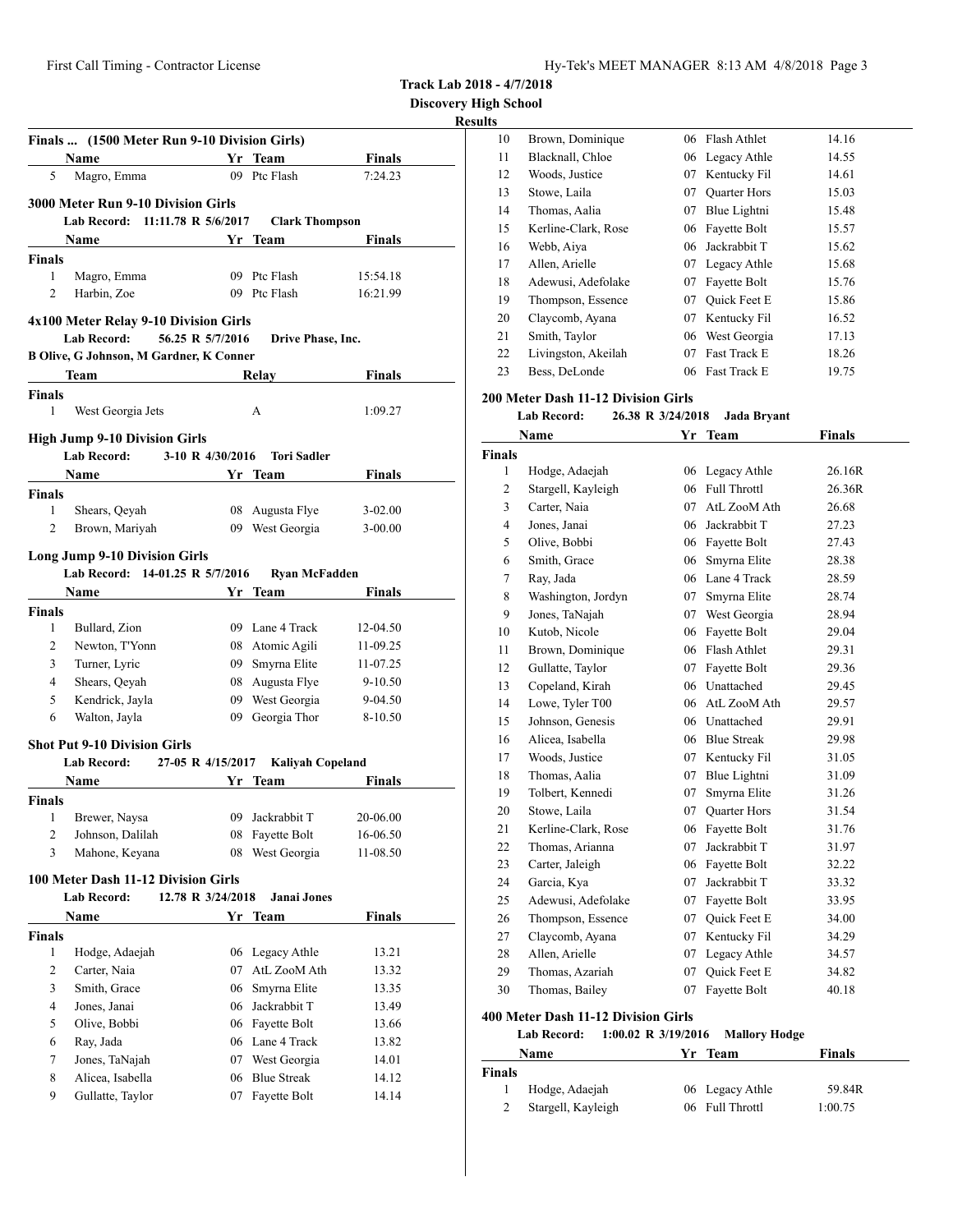|  | Hy-Tek's MEET MANAGER  8:13 AM  4/8/2018  Page 4 |  |  |
|--|--------------------------------------------------|--|--|
|  |                                                  |  |  |

**Discovery High School**

#### **Results**

**1500 Meter Run 11-12 Division Girls**

**Lab Record: 5:12.75 R 3/25/2017 Isis Grant**

| Finals  (400 Meter Dash 11-12 Division Girls) |                                           |    |                      |               |
|-----------------------------------------------|-------------------------------------------|----|----------------------|---------------|
|                                               | Name                                      |    | Yr Team              | <b>Finals</b> |
| 3                                             | Carter, Naia                              | 07 | AtL ZooM Ath         | 1:00.77       |
| $\overline{4}$                                | Jones, Janai                              |    | 06 Jackrabbit T      | 1:04.20       |
| 5                                             | Lowe, Tyler T00                           |    | 06 AtL ZooM Ath      | 1:04.38       |
| 6                                             | Copeland, Kirah                           |    | 06 Unattached        | 1:05.41       |
| 7                                             | Odister, Rachel                           | 06 | Smyrna Elite         | 1:06.11       |
| 8                                             | Johnson, Genesis                          | 06 | Unattached           | 1:07.01       |
| 9                                             | Brown, Dominique                          |    | 06 Flash Athlet      | 1:07.97       |
| 10                                            | Washington, Jordyn                        | 07 | Smyrna Elite         | 1:08.19       |
| 11                                            | McArter, Isabella                         |    | 06 Jackrabbit T      | 1:10.03       |
| 12                                            | Jones, TaNajah                            | 07 | West Georgia         | 1:11.23       |
| 13                                            | Kutob, Nicole                             | 06 | Fayette Bolt         | 1:11.30       |
| 14                                            | Tolbert, Kennedi                          | 07 | Smyrna Elite         | 1:11.71       |
| 15                                            | Daly, Cristal T00                         | 07 | Unattached           | 1:12.22       |
| 16                                            | Thomas, Arianna                           | 07 | Jackrabbit T         | 1:12.93       |
| 17                                            | Troutman, Raegan                          | 07 | Fayette Bolt         | 1:13.39       |
| 18                                            | Curtis, Kamoree                           | 07 | Jackrabbit T         | 1:13.56       |
| 19                                            | Stowe, Laila                              | 07 | <b>Quarter Hors</b>  | 1:15.04       |
| 20                                            | Carter, Jaleigh                           | 06 | Fayette Bolt         | 1:15.47       |
| 21                                            | Adewusi, Adefolake                        | 07 | Fayette Bolt         | 1:16.60       |
| 22                                            | Payton, Saniya                            | 07 | Smyrna Elite         | 1:16.80       |
| 23                                            | Thomas, Azariah                           | 07 | <b>Ouick Feet E</b>  | 1:16.85       |
| 24                                            | Therriault, Madeline                      | 06 | Fayette Bolt         | 1:19.89       |
| 25                                            | Garcia, Kya                               | 07 | Jackrabbit T         | 1:20.27       |
| 26                                            | Reed, Alyssa                              |    | 06 Fayette Bolt      | 1:21.28       |
| 27                                            | Webb, Aiya                                |    | 06 Jackrabbit T      | 1:22.14       |
| 28                                            | Allen, Arielle                            | 07 | Legacy Athle         | 1:22.57       |
| 29                                            | Brown, Alayah                             | 07 | East Cobb Ch         | 1:22.91       |
| 30                                            | Iida, Kanna                               |    | 07 Ptc Flash         | 1:25.95       |
| 31                                            | Claycomb, Ayana                           |    | 07 Kentucky Fil      | 1:30.87       |
| 32                                            | Thomas, Bailey                            | 07 | Fayette Bolt         | 1:38.75       |
| 33                                            | Bess, DeLonde                             | 06 | <b>Fast Track E</b>  | 1:39.08       |
|                                               | 800 Meter Run 11-12 Division Girls        |    |                      |               |
|                                               | <b>Lab Record:</b><br>2:28.81 R 4/29/2017 |    | <b>Kenyah Conner</b> |               |
|                                               | Name                                      |    | Yr Team              | Finals        |
| <b>Finals</b>                                 |                                           |    |                      |               |
| 1                                             | Lowe, Tyler T00                           |    | 06 AtL ZooM Ath      | 2:34.86       |
| $\overline{c}$                                | McArter, Isabella                         | 06 | Jackrabbit T         | 2:37.02       |
| 3                                             | Odister, Rachel                           | 06 | Smyrna Elite         | 2:39.46       |
| $\overline{4}$                                | Heppner, Heidi                            | 06 | Atlanta Trac         | 2:40.03       |

 Kutob, Nicole 06 Fayette Bolt 2:47.90 Thomas, Arianna 07 Jackrabbit T 2:48.78 Moore, Ansley 06 TeamFusionRu 2:51.45 Blaich, Anna 06 Atlanta Trac 2:54.71 Little, Ruby 06 Atlanta Trac 2:55.86 Thomas, Azariah 07 Quick Feet E 3:01.66 Blacknall, Chloe 06 Legacy Athle 3:03.42 Brown, Alayah 07 East Cobb Ch 3:09.92 Reed, Alyssa 06 Fayette Bolt 3:23.12 Garcia, Kya 07 Jackrabbit T 3:23.84 Therriault, Madeline 06 Fayette Bolt 3:27.10

|                    | Name                                                         |                   | Yr Team                | <b>Finals</b> |
|--------------------|--------------------------------------------------------------|-------------------|------------------------|---------------|
| Finals             |                                                              |                   |                        |               |
| 1                  | Lowe, Tyler T00                                              |                   | 06 AtL ZooM Ath        | 5:18.10       |
| 2                  | McArter, Isabella                                            |                   | 06 Jackrabbit T        | 5:24.11       |
| 3                  | Heppner, Heidi                                               |                   | 06 Atlanta Trac        | 5:26.51       |
| 4                  | Little, Ruby                                                 |                   | 06 Atlanta Trac        | 5:41.60       |
| 5                  | Blaich, Anna                                                 |                   | 06 Atlanta Trac        | 5:45.57       |
| 6                  | Moore, Ansley                                                |                   | 06 TeamFusionRu        | 5:45.61       |
| 7                  | Collins, Sarah                                               |                   | 06 Jackrabbit T        | 5:56.10       |
| 8                  | Curtis, Kamoree                                              |                   | 07 Jackrabbit T        | 5:59.27       |
| 9                  | Iida, Kanna                                                  |                   | 07 Ptc Flash           | 6:32.31       |
| 10                 | Blacknall, Chloe                                             |                   | 06 Legacy Athle        | 6:47.28       |
| 11                 | Reed, Alyssa                                                 |                   | 06 Fayette Bolt        | 6:56.69       |
|                    |                                                              |                   |                        |               |
|                    | <b>3000 Meter Run 11-12 Division Girls</b>                   |                   |                        |               |
|                    | Lab Record: 11:18.77 R 4/15/2017                             |                   | <b>Noelle Junig</b>    |               |
|                    | Name                                                         |                   | Yr Team                | <b>Finals</b> |
| Finals             |                                                              |                   |                        |               |
| 1                  | Heppner, Heidi                                               |                   | 06 Atlanta Trac        | 11:45.80      |
| 2                  | Moore, Ansley                                                |                   | 06 TeamFusionRu        | 12:39.33      |
| 3                  | Collins, Sarah                                               |                   | 06 Jackrabbit T        | 13:20.62      |
|                    | 80 Meter Hurdles 11-12 Division Girls                        |                   |                        |               |
|                    | <b>Lab Record:</b>                                           | 13.34 R 3/3/2018  | <b>Ronniah Wright</b>  |               |
|                    | Name                                                         |                   | Yr Team                | Finals        |
| Finals             |                                                              |                   |                        |               |
| 1                  | Wright, Ronniah                                              |                   | 06 AtL ZooM Ath        | 13.32R        |
| 2                  | Stargell, Kayleigh                                           |                   | 06 Full Throttl        | 13.68         |
| 3                  | Smith, Grace                                                 |                   | 06 Smyrna Elite        | 13.78         |
| 4                  | Stowe, Laila                                                 | 07                | Quarter Hors           | 18.06         |
|                    |                                                              |                   |                        |               |
|                    | 4x100 Meter Relay 11-12 Division Girls<br><b>Lab Record:</b> | 52.65 R 4/15/2017 |                        |               |
|                    | A Chatham, A Barkley, B Olive, I Grant                       |                   | Drive Phase, Inc.      |               |
|                    |                                                              |                   |                        | <b>Finals</b> |
|                    | Team                                                         |                   | Relay                  |               |
| <b>Finals</b><br>1 | <b>Fayette Bolts</b>                                         |                   | А                      | 55.93         |
| 2                  | <b>Fayette Bolts</b>                                         |                   | B                      | 1:05.12       |
|                    |                                                              |                   |                        |               |
|                    | 4x400 Meter Relay 11-12 Division Girls                       |                   |                        |               |
|                    | Lab Record: 4:17.87 R 5/7/2016                               |                   | Drive Phase, Inc.      |               |
|                    | A Chatham, A Barkley, B Olive, I Grant                       |                   |                        |               |
|                    | Team                                                         |                   | Relay                  | <b>Finals</b> |
| Finals             |                                                              |                   |                        |               |
| 1                  | <b>Fayette Bolts</b>                                         |                   | B                      | 5:00.00       |
| $\overline{c}$     | <b>Fayette Bolts</b>                                         |                   | А                      | 5:47.89       |
|                    | <b>High Jump 11-12 Division Girls</b>                        |                   |                        |               |
|                    | Lab Record:                                                  | 4-08 R 4/8/2017   | <b>Morgan Campbell</b> |               |
|                    | Name                                                         | Yr                | Team                   | Finals        |
| Finals             |                                                              |                   |                        |               |
| 1                  | Wright, Ronniah                                              |                   | 06 AtL ZooM Ath        | 4-00.00       |
| 2                  | Jones, TaNajah                                               | 07                | West Georgia           | 3-04.00       |
| 3                  | Smith, Taylor                                                |                   | 06 West Georgia        | $3-00.00$     |
|                    |                                                              |                   |                        |               |
|                    |                                                              |                   |                        |               |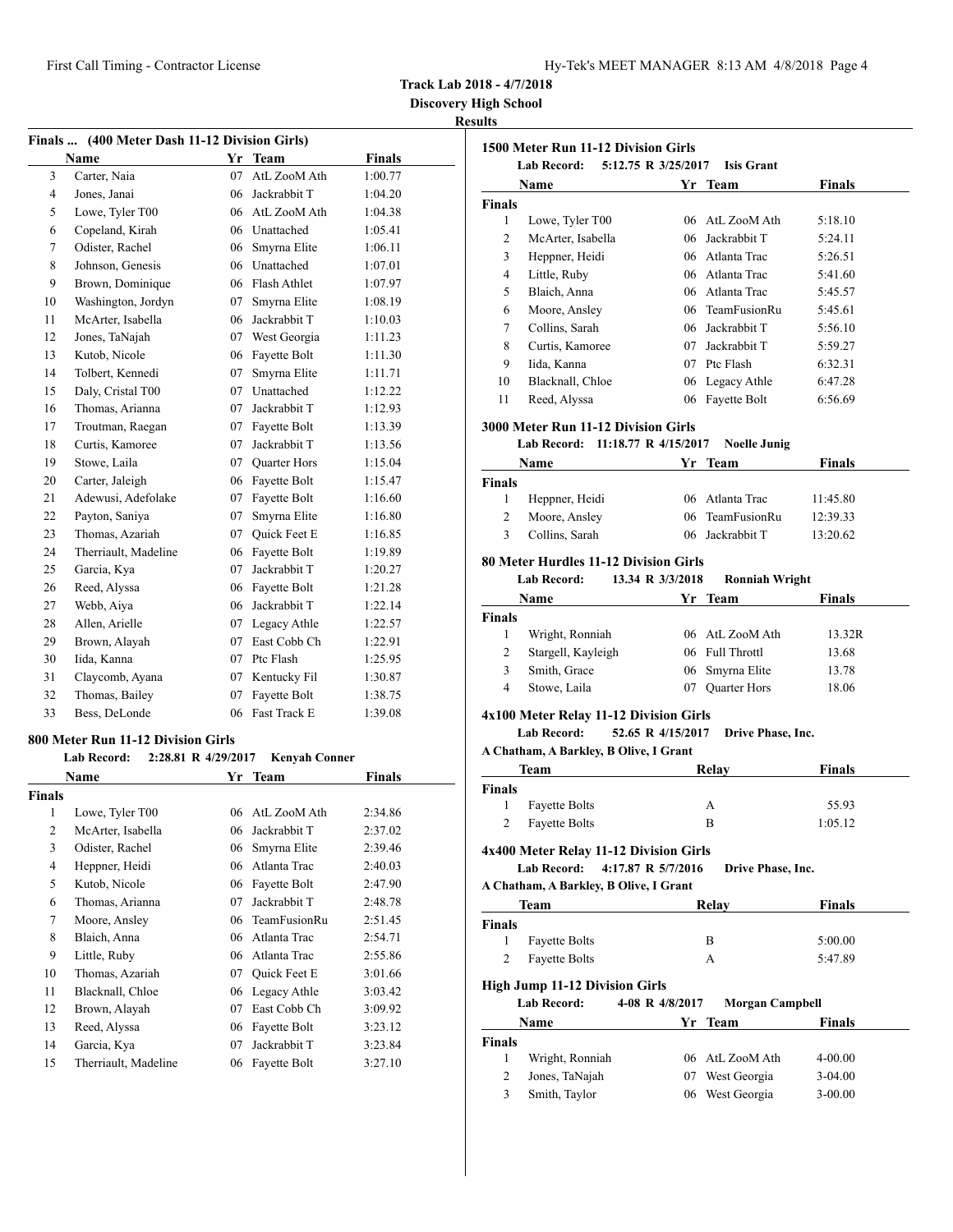**Track Lab 2018 - 4/7/2018**

**Discovery High School Results**

# **Long Jump 11-12 Division Girls Lab Record: 16-09 R 4/16/2016 Niakoe Burks Name Yr** Team **Finals Finals** Smith, Grace 06 Smyrna Elite 14-08.75 Hodge, Adaejah 06 Legacy Athle 13-08.50 Daly, Cristal T00 07 Unattached 13-08.00 4 Gullatte, Taylor 07 Fayette Bolt 13-02.00 5 Blacknall, Chloe 06 Legacy Athle 12-00.50<br>6 Woods. Justice 07 Kentucky Fil 11-06.50 Woods, Justice 07 Kentucky Fil 11-06.50 Kerline-Clark, Rose 06 Fayette Bolt 11-00.75 8 Thomas, Bailey 07 Fayette Bolt 10-00.00 Claycomb, Ayana 07 Kentucky Fil 9-05.75 10 Allen, Arielle 07 Legacy Athle 9-02.50

#### **Shot Put 11-12 Division Girls**

## **Lab Record: 35-01 R 3/18/2017 Kameryn Hannon**

|                | Lad Record:                               |    | $35-01$ K $3/10/201/$ Kameryn Hannon        |               |
|----------------|-------------------------------------------|----|---------------------------------------------|---------------|
|                | Name                                      |    | Yr Team                                     | Finals        |
| <b>Finals</b>  |                                           |    |                                             |               |
| 1              | Johnson, Genesis                          |    | 06 Unattached                               | 25-04.50      |
| $\overline{c}$ | Therriault, Madeline                      | 06 | Fayette Bolt                                | 20-11.50      |
| 3              | Block, Alexis                             | 07 | Unattached                                  | 19-09.50      |
| 4              | Blacknall, Chloe                          |    | 06 Legacy Athle                             | 18-10.00      |
| 5              | Smith, Taylor                             | 06 | West Georgia                                | 18-03.00      |
| 6              | Woods, Justice                            | 07 | Kentucky Fil                                | 15-10.50      |
|                | <b>Lab Record:</b><br>Name                |    | 77-06 R 4/15/2017 Kameryn Hannon<br>Yr Team | <b>Finals</b> |
| <b>Finals</b>  |                                           |    |                                             |               |
| 1              | Block, Alexis                             | 07 | Unattached                                  | $45 - 11$     |
| 2              | Smith, Taylor                             | 06 | West Georgia                                | $25-08$       |
|                | 1500 Meter Race Walk 11-12 Division Girls |    |                                             |               |
|                | 9:36.59 R 4/9/2016<br><b>Lab Record:</b>  |    | Alana Payden                                |               |
|                | Name                                      |    | Yr Team                                     | <b>Finals</b> |
| <b>Finals</b>  |                                           |    |                                             |               |
| 1              | Haffner, Katie                            | 06 | Blue Lightni                                | 9:43.76       |

Smith, Taylor 06 West Georgia 12:28.94

#### **100 Meter Dash 13-14 Division Girls**

|                | <b>Lab Record:</b> | 11.93 R 3/25/2017 | <b>Trinity Rossum</b> |               |
|----------------|--------------------|-------------------|-----------------------|---------------|
|                | Name               | Yr                | Team                  | <b>Finals</b> |
| <b>Finals</b>  |                    |                   |                       |               |
| 1              | Akins, Taylor      | 04                | Smyrna Elite          | 12.81         |
| 2              | Williams, Trinity  |                   | 04 Peachtree          | 12.87         |
| 3              | Burks, Niakoe      |                   | 04 Monarchs Ath       | 13.00         |
| $\overline{4}$ | Marshall, Trinity  | 04                | Jackrabbit T          | 13.39         |
| 5              | Sumlin, Trinity    | 04                | Smyrna Elite          | 13.43         |
| 6              | Wayne, Samiya      | 05                | Jackrabbit T          | 13.45         |
| 7              | Pouncey, Robin     | 04                | Jackrabbit T          | 13.77         |
| 8              | Chestnut, Shawna   | 05                | Boys and Gir          | 13.77         |
| 9              | Jones, Evet        | 05                | Jackrabbit T          | 13.79         |
| 10             | Cadet, Fabiana     | 05                | Flash Athlet          | 13.82         |
| 11             | Johnson, Navaeh    | 05                | Kentucky Fil          | 14.38         |
| 12             | Kendrick, Lamaesia | 05                | West Georgia          | 14.40         |
|                |                    |                   |                       |               |

| .  |                       |     |                 |       |  |
|----|-----------------------|-----|-----------------|-------|--|
| 13 | Chatham, Ajanae       | 05  | Fayette Bolt    | 14.43 |  |
| 14 | Reid, Precious        | 05  | West Georgia    | 14.46 |  |
| 15 | Rollerson, Celeania   | 05  | Blue Lightni    | 14.70 |  |
| 16 | Dunson, Dylan         | 05. | Carroll Coun    | 14.84 |  |
| 17 | Wren, Jade            |     | 05 Jackrabbit T | 14.95 |  |
| 18 | Parker, Alecia        |     | 05 Fast Track E | 15.18 |  |
| 19 | Akintayo, Christianne |     | 05 Jackrabbit T | 15.35 |  |
| 20 | Hansbrough, Aliyah    | 05. | Jackrabbit T    | 15.44 |  |
| 21 | Brown, Madison        | 05  | Fayette Bolt    | 16.36 |  |
| 22 | Gooding, India        |     | 04 Flash Athlet | 16.49 |  |
|    |                       |     |                 |       |  |

## **200 Meter Dash 13-14 Division Girls**

#### **Lab Record: 25.01 R 3/24/2018 Mallory Hodge**

|                | Name                  |     | Yr Team         | <b>Finals</b> |
|----------------|-----------------------|-----|-----------------|---------------|
| <b>Finals</b>  |                       |     |                 |               |
| 1              | Akins, Taylor         | 04  | Smyrna Elite    | 25.97         |
| $\overline{c}$ | Wayne, Samiya         | 05  | Jackrabbit T    | 27.17         |
| 3              | Sumlin, Trinity       | 04  | Smyrna Elite    | 27.40         |
| 4              | Pouncey, Robin        | 04  | Jackrabbit T    | 27.66         |
| 5              | Marshall, Trinity     | 04  | Jackrabbit T    | 27.70         |
| 6              | McBride, Allyria      |     | 04 East Cobb Ch | 27.72         |
| 7              | Jones, Evet           | 05  | Jackrabbit T    | 27.85         |
| 8              | Cadet, Fabiana        | 0.5 | Flash Athlet    | 28.01         |
| 9              | Woods, Jessicka       | 04  | Boys and Gir    | 28.01         |
| 10             | Chestnut, Shawna      | 05  | Boys and Gir    | 28.36         |
| 11             | Enewally-Chioke, Nora | 04  | Smyrna Elite    | 29.26         |
| 12             | Taylor, Dayla         | 05  | Jackrabbit T    | 29.31         |
| 13             | Reid, Precious        |     | 05 West Georgia | 29.47         |
| 14             | Kendrick, Lamaesia    | 05  | West Georgia    | 29.93         |
| 15             | Johnson, Navaeh       | 05  | Kentucky Fil    | 30.08         |
| 16             | Glover, Kennedy       | 04  | Smyrna Elite    | 30.33         |
| 17             | Rollerson, Celeania   | 05  | Blue Lightni    | 30.34         |
| 18             | Palmer, Matilyn       | 05  | Jackrabbit T    | 30.59         |
| 19             | Wren, Jade            | 05  | Jackrabbit T    | 30.76         |
| 20             | Hansbrough, Aliyah    | 05  | Jackrabbit T    | 31.21         |
| 21             | Dunson, Dylan         | 0.5 | Carroll Coun    | 31.85         |
| 22             | Scott, Trinity        | 04  | Jackrabbit T    | 32.44         |
| 23             | Parker, Alecia        | 05  | Fast Track E    | 32.53         |
| 24             | Akintayo, Christianne | 05  | Jackrabbit T    | 33.27         |
| 25             | Brown, Madison        | 05  | Fayette Bolt    | 33.76         |
| 26             | Jones, Taushay        | 05  | Fayette Bolt    | 33.81         |
| 27             | Gooding, India        | 04  | Flash Athlet    | 35.53         |

#### **400 Meter Dash 13-14 Division Girls**

#### **Lab Record: 56.45 R 3/25/2017 Mekenze Kelley**

|               | Name               |     | Yr Team         | <b>Finals</b> |
|---------------|--------------------|-----|-----------------|---------------|
| <b>Finals</b> |                    |     |                 |               |
| 1             | Woods, Jessicka    |     | 04 Boys and Gir | 1:02.29       |
| 2             | Wayne, Samiya      |     | 05 Jackrabbit T | 1:03.66       |
| 3             | Pouncey, Robin     | 04  | Jackrabbit T    | 1:04.01       |
| 4             | McBride, Allyria   |     | 04 East Cobb Ch | 1:05.45       |
| 5             | Jones, Evet        |     | 05 Jackrabbit T | 1:06.70       |
| 6             | Chestnut, Shawna   | 05  | Boys and Gir    | 1:06.88       |
| 7             | Taylor, Dayla      | 05. | Jackrabbit T    | 1:07.10       |
| 8             | Kendrick, Lamaesia | 05  | West Georgia    | 1:08.17       |
| 9             | Slocumb, Knyesha   | 04  | Smyrna Elite    | 1:08.70       |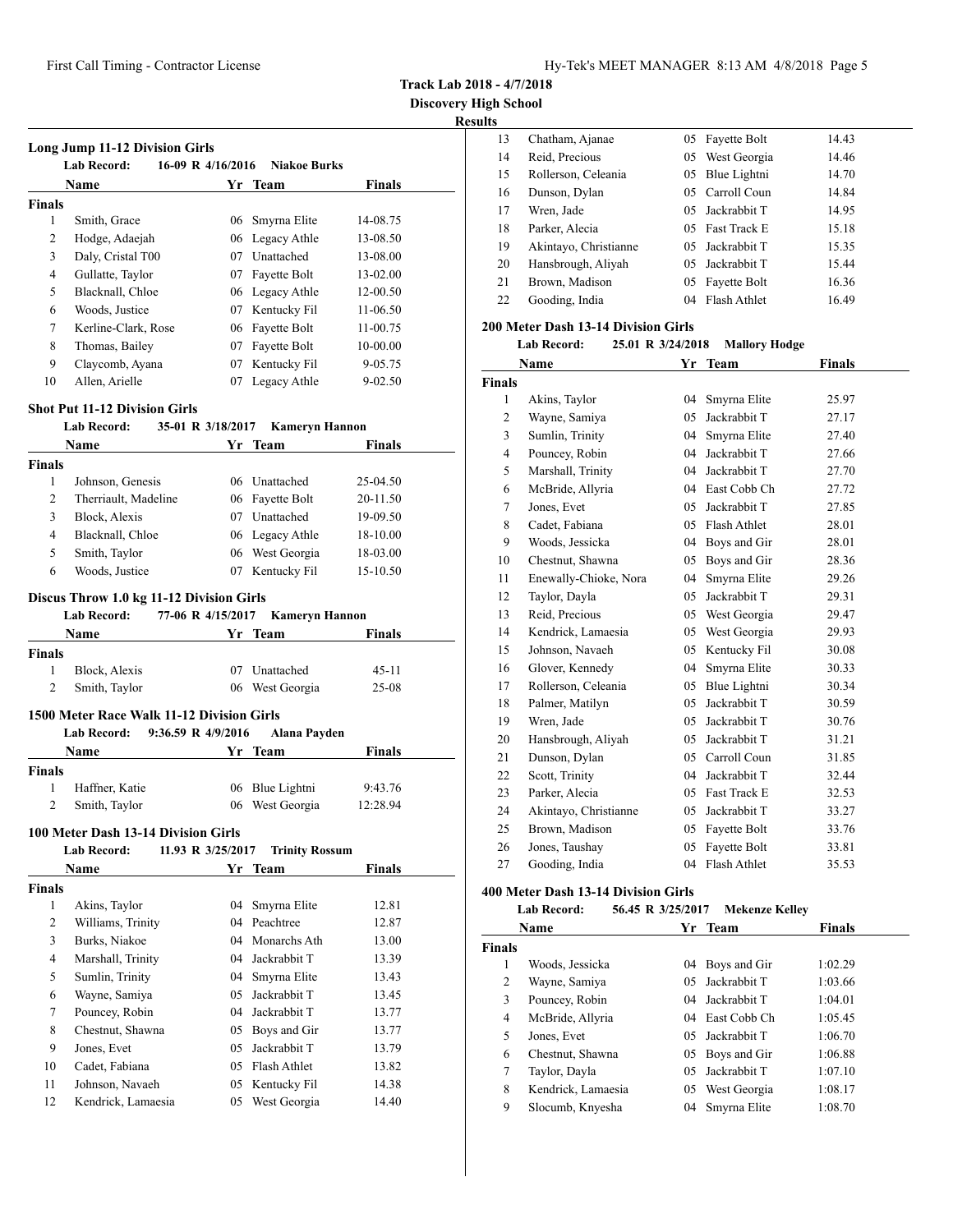|  | Hy-Tek's MEET MANAGER 8:13 AM 4/8/2018 Page 6 |  |  |  |
|--|-----------------------------------------------|--|--|--|
|--|-----------------------------------------------|--|--|--|

**Discovery High School**

## **Results**

| Finals  (400 Meter Dash 13-14 Division Girls) |                       |    |              |               |  |
|-----------------------------------------------|-----------------------|----|--------------|---------------|--|
|                                               | Name                  | Yr | <b>Team</b>  | <b>Finals</b> |  |
| 10                                            | Augmon, Sydney        | 05 | Jackrabbit T | 1:09.54       |  |
| 11                                            | Reid, Precious        | 05 | West Georgia | 1:10.14       |  |
| 12                                            | Glover, Kennedy       | 04 | Smyrna Elite | 1:10.87       |  |
| 13                                            | Hansbrough, Aliyah    | 05 | Jackrabbit T | 1:10.98       |  |
| 14                                            | Enewally-Chioke, Nora | 04 | Smyrna Elite | 1:11.19       |  |
| 15                                            | Wren, Jade            | 05 | Jackrabbit T | 1:12.02       |  |
| 16                                            | Palmer, Matilyn       | 05 | Jackrabbit T | 1:14.44       |  |
| 17                                            | Johnson, Navaeh       | 05 | Kentucky Fil | 1:15.76       |  |
| 18                                            | Jones, Taushay        | 05 | Fayette Bolt | 1:16.03       |  |
| 19                                            | Battle, Jayla         | 05 | Legacy Athle | 1:16.67       |  |
| 20                                            | Parker, Alecia        | 05 | Fast Track E | 1:19.39       |  |
| 21                                            | Scott, Trinity        | 04 | Jackrabbit T | 1:19.61       |  |
| 22                                            | Iida, Anika           | 04 | Ptc Flash    | 1:23.20       |  |
| 23                                            | Gooding, India        | 04 | Flash Athlet | 1:30.77       |  |

# **800 Meter Run 13-14 Division Girls**

## **Lab Record: 2:21.91 R 3/26/2016 Nyah Hernandez**

| Name          |                   | Yr  | Team            | <b>Finals</b> |
|---------------|-------------------|-----|-----------------|---------------|
| <b>Finals</b> |                   |     |                 |               |
| 1             | Augmon, Sydney    | 05. | Jackrabbit T    | 2:36.71       |
| 2             | Woods, Jessicka   |     | 04 Boys and Gir | 2:40.78       |
| 3             | Slocumb, Knyesha  | 04  | Smyrna Elite    | 2:41.16       |
| 4             | Heppner, Clara    | 04  | Atlanta Trac    | 2:43.52       |
| 5             | Gibson, Cassidy   |     | 05 Unattached   | 3:02.89       |
| 6             | Palmer, Matilyn   | 0.5 | Jackrabbit T    | 3:05.65       |
| 7             | Jones, Taushay    | 05  | Fayette Bolt    | 3:07.00       |
| 8             | Taylor, Dayla     | 05  | Jackrabbit T    | 3:08.40       |
| 9             | Scott, Trinity    | 04  | Jackrabbit T    | 3:52.21       |
| 10            | Gaskins, Iveriana | 04  | Unattached      | 5:09.28       |

## **1500 Meter Run 13-14 Division Girls**

|               | 4:47.89 R 3/26/2016<br><b>Lab Record:</b> | <b>Nyah Hernandez</b> |               |
|---------------|-------------------------------------------|-----------------------|---------------|
|               | Name                                      | Yr Team               | <b>Finals</b> |
| <b>Finals</b> |                                           |                       |               |
|               | Augmon, Sydney                            | 05 Jackrabbit T       | 5:17.65       |
|               | Tarpley, Taylor                           | 05 Ptc Flash          | 5:19.75       |
| 3             | Heppner, Clara                            | 04 Atlanta Trac       | 5:28.73       |
| 4             | Iida, Anika                               | 04 Ptc Flash          | 6:53.71       |

## **3000 Meter Run 13-14 Division Girls**

| Lab Record: 11:13.21 R 4/15/2017 Jennifer Woollery |                    |                                                                            |                  |               |  |
|----------------------------------------------------|--------------------|----------------------------------------------------------------------------|------------------|---------------|--|
|                                                    | <b>Name</b>        |                                                                            | Yr Team          | <b>Finals</b> |  |
| <b>Finals</b>                                      |                    |                                                                            |                  |               |  |
|                                                    | Heppner, Clara     |                                                                            | 04 Atlanta Trac  | 11:11.05R     |  |
| 2                                                  | Tarpley, Taylor    |                                                                            | 05 Ptc Flash     | 11:11.99R     |  |
|                                                    | <b>Lab Record:</b> | 100 Meter Hurdles 13-14 Division Girls<br>14.98 R 3/24/2018 Jasmine Harmon |                  |               |  |
|                                                    | Namo               |                                                                            | $V_{\rm F}$ Toom | Finale        |  |

| r mais                   |
|--------------------------|
|                          |
| 04 Boys and Gir<br>16.68 |
| 05 Flash Athlet<br>24.65 |
|                          |

|                | Lab Record:                                                                          | 29.75 R 4/9/2016  | <b>Kimberly Harris</b>           |                               |
|----------------|--------------------------------------------------------------------------------------|-------------------|----------------------------------|-------------------------------|
|                | Name                                                                                 |                   | Yr Team                          | <b>Finals</b>                 |
| <b>Finals</b>  |                                                                                      |                   |                                  |                               |
| 1              | Woods, Jessicka                                                                      |                   | 04 Boys and Gir                  | 31.00                         |
| $\overline{c}$ | McBride, Allyria                                                                     |                   | 04 East Cobb Ch                  | 34.14                         |
| 3              | Battle, Jayla                                                                        |                   | 05 Legacy Athle                  | 34.38                         |
|                | <b>High Jump 13-14 Division Girls</b>                                                |                   |                                  |                               |
|                | <b>Lab Record:</b>                                                                   | 5-03 R 5/7/2016   | <b>Camille Trotman</b>           |                               |
|                | Name                                                                                 | Yr                | <b>Team</b>                      | Finals                        |
| <b>Finals</b>  |                                                                                      |                   |                                  |                               |
| 1              | Gibson, Cassidy                                                                      |                   | 05 Unattached                    | 4-06.00                       |
| 2              | Kendrick, Lamaesia                                                                   |                   | 05 West Georgia                  | J4-06.00                      |
| 3              | Hansbrough, Aliyah                                                                   | 05                | Jackrabbit T                     | $4 - 02.00$                   |
|                | <b>Long Jump 13-14 Division Girls</b>                                                |                   |                                  |                               |
|                | <b>Lab Record:</b>                                                                   | 17-00 R 3/3/2018  |                                  | <b>Rasunek Tyler-Thompson</b> |
|                | Name                                                                                 |                   | Yr Team                          | <b>Finals</b>                 |
| <b>Finals</b>  |                                                                                      |                   |                                  |                               |
| 1              | Williams, Trinity                                                                    |                   | 04 Peachtree                     | 16-08.75                      |
| 2              | Burks, Niakoe                                                                        |                   | 04 Monarchs Ath                  | 16-01.25                      |
| 3              | McBride, Allyria                                                                     |                   | 04 East Cobb Ch                  | 14-06.50                      |
| 4              | Kendrick, Lamaesia                                                                   |                   | 05 West Georgia                  | 13-10.25                      |
| 5              | Parker, Alecia                                                                       |                   | 05 Fast Track E                  | 13-05.75                      |
| 6              | Chestnut, Shawna                                                                     |                   | 05 Boys and Gir                  | 13-04.00                      |
| 7              | Dunson, Dylan                                                                        |                   | 05 Carroll Coun                  | 11-08.00                      |
| 8              | Jones, Taushay                                                                       |                   | 05 Fayette Bolt                  | 10-08.50                      |
|                | <b>Shot Put 13-14 Division Girls</b><br>Lab Record: 37-01.25 R 3/24/2018<br>Name     |                   | <b>Kameryn Hannon</b><br>Yr Team | Finals                        |
| Finals         |                                                                                      |                   |                                  |                               |
| 1              | Akintayo, Christianne                                                                |                   | 05 Jackrabbit T                  | 32-07.00                      |
| 2              | Battle, Jayla                                                                        |                   | 05 Legacy Athle                  | 28-07.50                      |
| 3              | Chatham, Ajanae                                                                      | 05                | Fayette Bolt                     | 25-06.00                      |
| 4              | Gaskins, Iveriana                                                                    |                   | 04 Unattached                    | 25-01.00                      |
| 5              | givens, danae                                                                        |                   | 05 Unattached                    | 16-07.50                      |
|                |                                                                                      |                   |                                  |                               |
|                | Discus Throw 1.0 kg 13-14 Division Girls<br><b>Lab Record:</b><br>103-02 R 3/28/2015 |                   | <b>Janae Profit</b>              |                               |
|                | Name                                                                                 | Yr                | <b>Team</b>                      | <b>Finals</b>                 |
| <b>Finals</b>  |                                                                                      |                   |                                  |                               |
| 1              | Gibson, Cassidy                                                                      |                   | 05 Unattached                    | 50-01                         |
| 2              | Akintayo, Christianne                                                                | 05                | Jackrabbit T                     | 49-08                         |
| 3              | Chatham, Ajanae                                                                      | 05                | Fayette Bolt                     | 45-04                         |
| 4              | givens, danae                                                                        | 05                | Unattached                       | 32-00                         |
|                | 100 Meter Dash 15-16 Division Girls                                                  |                   |                                  |                               |
|                | Lab Record:                                                                          | 12.05 R 3/25/2017 | <b>Trinity Price</b>             |                               |
|                | Name                                                                                 | Yr                | Team                             | Finals                        |
| <b>Finals</b>  |                                                                                      |                   |                                  |                               |
| 1              | Williams, Karen                                                                      | 02                | Kentucky Fil                     | 13.92                         |
| $\overline{c}$ | Campbell, London                                                                     | 03                | Lane 4 Track                     | 13.97                         |
|                |                                                                                      | 03                | Blue Lightni                     |                               |
| 3              | Levingston, Sa'Niya                                                                  |                   |                                  | 14.14                         |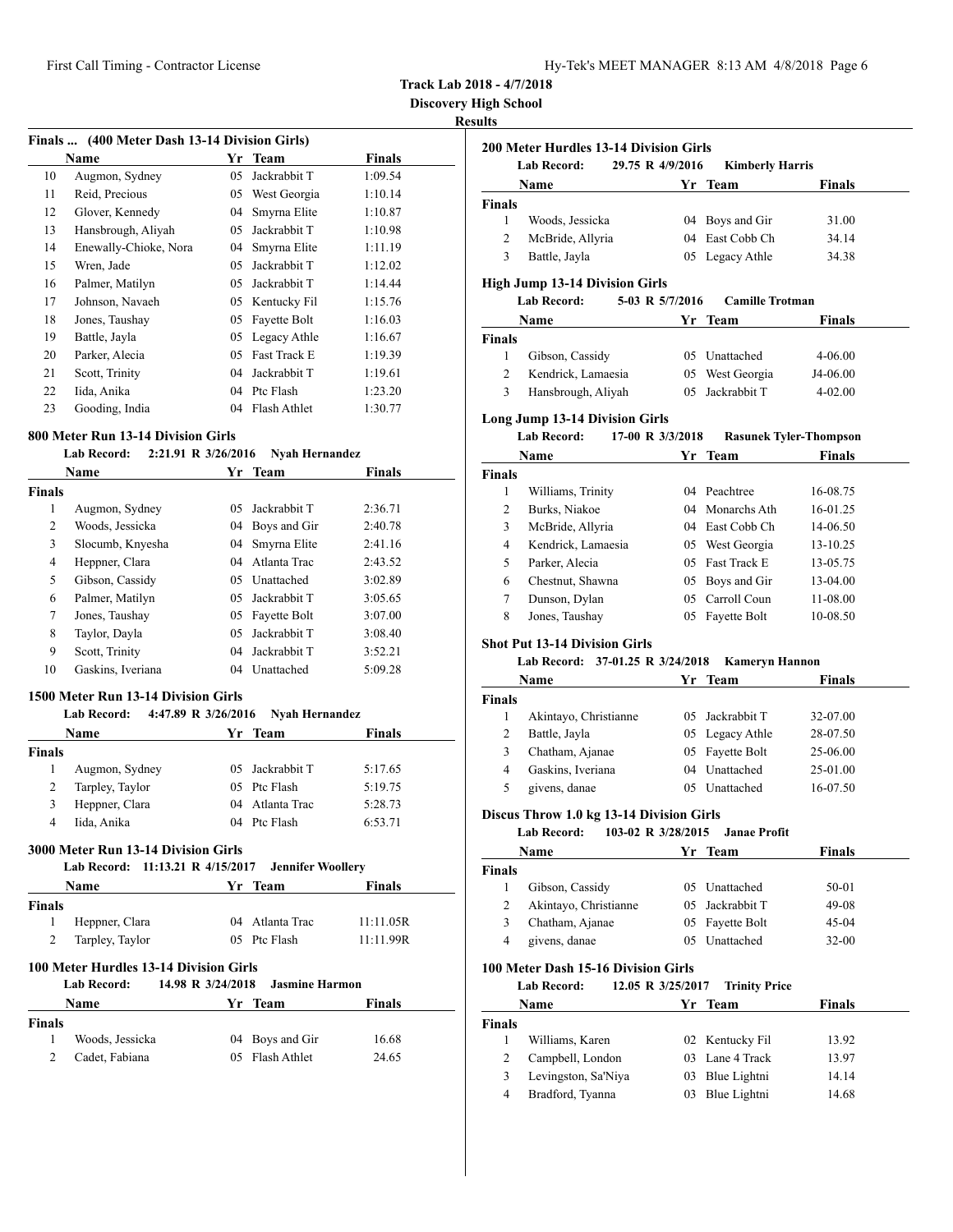| Hy-Tek's MEET MANAGER 8:13 AM 4/8/2018 Page 7 |  |  |  |
|-----------------------------------------------|--|--|--|
|-----------------------------------------------|--|--|--|

**Discovery High School**

|               | Finals  (100 Meter Dash 15-16 Division Girls)             |                     |                        |               |
|---------------|-----------------------------------------------------------|---------------------|------------------------|---------------|
|               | Name                                                      |                     | Yr Team                | <b>Finals</b> |
| 5             | Evans, Chyna                                              | 03                  | Unattached             | 14.88         |
| 6             | Alexis, Camryn                                            |                     | 03 Unattached          | 15.13         |
| 7             | Moss, Mikia                                               |                     | 02 Jackrabbit T        | 16.42         |
|               | 200 Meter Dash 15-16 Division Girls                       |                     |                        |               |
|               | Lab Record:                                               | 24.76 R 4/15/2017   | <b>Trinity Price</b>   |               |
|               | Name                                                      |                     | Yr Team                | Finals        |
| <b>Finals</b> |                                                           |                     |                        |               |
| 1             | Kelley, Mekenze                                           |                     | 03 Boys and Gir        | 26.49         |
| 2             | Williams, Karen                                           |                     | 02 Kentucky Fil        | 28.62         |
| 3             | Campbell, London                                          |                     | 03 Lane 4 Track        | 28.74         |
| 4             | Bell, Serenity                                            |                     | 03 Unattached          | 30.90         |
| 5             | Bradford, Tyanna                                          |                     | 03 Blue Lightni        | 31.49         |
| 6             | Alexis, Camryn                                            |                     | 03 Unattached          | 32.13         |
| 7             | Moss, Mikia                                               |                     | 02 Jackrabbit T        | 33.63         |
|               |                                                           |                     |                        |               |
|               | 400 Meter Dash 15-16 Division Girls<br><b>Lab Record:</b> |                     |                        |               |
|               |                                                           | 56.76 R 3/25/2017   | <b>Trinity Price</b>   |               |
|               | Name                                                      |                     | Yr Team                | Finals        |
| <b>Finals</b> |                                                           |                     |                        |               |
| 1             | Kelley, Mekenze                                           |                     | 03 Boys and Gir        | 57.54         |
| 2             | Jackson, Ravyn                                            |                     | 02 Unattached          | 59.94         |
| 3             | Williams, Karen                                           |                     | 02 Kentucky Fil        | 1:05.21       |
| 4             | Campbell, London                                          |                     | 03 Lane 4 Track        | 1:07.28       |
| 5             | Bell, Serenity                                            |                     | 03 Unattached          | 1:07.96       |
| 6             | LaFever, Kelsey                                           |                     | 02 Lane 4 Track        | 1:10.35       |
| 7             | Alexis, Camryn                                            |                     | 03 Unattached          | 1:18.59       |
|               | 800 Meter Run 15-16 Division Girls                        |                     |                        |               |
|               | Lab Record:                                               | 2:30.34 R 4/29/2017 | <b>Alexia Allen</b>    |               |
|               | Name                                                      |                     | Yr Team                | <b>Finals</b> |
| Finals        |                                                           |                     |                        |               |
| 1             | Kelley, Mekenze                                           |                     | 03 Boys and Gir        | 2:39.70       |
| 2             | Bell, Serenity                                            |                     | 03 Unattached          | 2:48.12       |
| 3             | LaFever, Kelsey                                           |                     | 02 Lane 4 Track        | 3:07.63       |
|               | 1500 Meter Run 15-16 Division Girls                       |                     |                        |               |
|               | <b>Lab Record:</b>                                        | 5:00.84 R 3/26/2016 | <b>Grace Ellsworth</b> |               |
|               | <u>Name</u>                                               |                     | Yr Team                | Finals        |
| Finals        |                                                           |                     |                        |               |
| 1             | Bell, Serenity                                            |                     | 03 Unattached          | 5:29.91       |
|               |                                                           |                     |                        |               |
|               | 100 Meter Hurdles 15-16 Division Girls                    |                     |                        |               |
|               | <b>Lab Record:</b>                                        | 16.82 R 3/19/2016   | Damilola Shodeinde     |               |
|               | Name                                                      |                     | Yr Team                | Finals        |
| Finals<br>1   | Ulinfun, Kiki                                             | 02                  | Unattached             | 20.87         |
|               |                                                           |                     |                        |               |
|               | Long Jump 15-16 Division Girls                            |                     |                        |               |
|               | Lab Record:                                               | 16-01 R 3/5/2016    | Samaria Allen          |               |
|               | Name                                                      |                     | Yr Team                | Finals        |
| <b>Finals</b> |                                                           |                     |                        |               |
| 1             | Bell, Serenity                                            |                     | 03 Unattached          | 15-00.75      |
| 2             | Evans, Chyna                                              |                     | 03 Unattached          | 13-04.25      |

|                         | <b>Lab Record:</b><br>59.84 R 4/29/2017                                   |                 | <b>Victoria Bennett</b>  |               |
|-------------------------|---------------------------------------------------------------------------|-----------------|--------------------------|---------------|
|                         | Name                                                                      |                 | Yr Team                  | <b>Finals</b> |
| <b>Finals</b>           |                                                                           |                 |                          |               |
| $\mathbf{1}$            | Thomas, Maniyah                                                           |                 | 00 Quarter Hors          | 1:19.58       |
| $\overline{c}$          | D'Alesio, Danielle                                                        |                 | 00 Quarter Hors          | 1:22.95       |
|                         | 100 Meter Dash 6 & Under Girls                                            |                 |                          |               |
|                         | Lab Record:<br>17.31 R 4/15/2017                                          |                 | <b>Carrington Harris</b> |               |
|                         | Name                                                                      | Yr Team         |                          | Finals        |
| <b>Finals</b>           |                                                                           |                 |                          |               |
| 1                       | Doggett, Morgan T00                                                       |                 | 13 Fayette Bolt          | 21.51         |
| 2                       | Bothwell, Ashley T00                                                      |                 | 12 Fast Feet fo          | 22.03         |
| 3                       | Leonard, Carmen T00                                                       |                 | 12 Adrenaline R          | 23.23         |
| $\overline{4}$          | Underwood, Journey T00                                                    |                 | 13 Quick Feet E          | 27.23         |
| 5                       | Gaskins, Ivyahn T00                                                       |                 | 13 Unattached            | 28.70         |
|                         |                                                                           |                 |                          |               |
|                         | 200 Meter Dash 6 & Under Girls<br>37.47 R 4/15/2017<br><b>Lab Record:</b> |                 | <b>Carrington Harris</b> |               |
|                         | Name                                                                      |                 | Yr Team                  | Finals        |
| <b>Finals</b>           |                                                                           |                 |                          |               |
| 1                       | Bothwell, Ashley T00                                                      |                 | 12 Fast Feet fo          | 43.52         |
| 2                       | Doggett, Morgan T00                                                       |                 | 13 Fayette Bolt          | 46.74         |
| 3                       | Leonard, Carmen T00                                                       |                 | 12 Adrenaline R          | 57.81         |
| 4                       | Underwood, Journey T00                                                    |                 | 13 Quick Feet E          | 1:00.73       |
|                         |                                                                           |                 |                          |               |
|                         |                                                                           |                 |                          |               |
|                         | 400 Meter Dash 6 & Under Girls                                            |                 |                          |               |
|                         | Lab Record: 1:23.28 R 4/15/2017                                           |                 | <b>Carrington Harris</b> |               |
|                         | Name                                                                      |                 | Yr Team                  | Finals        |
|                         |                                                                           |                 |                          |               |
| 1                       | Bothwell, Ashley T00 12 Fast Feet fo                                      |                 |                          | 1:40.50       |
|                         | 100 Meter Dash 17-18 Division Women                                       |                 |                          |               |
|                         | 11.92 R 4/15/2017<br>Lab Record:                                          |                 | T'Aja Cameron            |               |
|                         | Name                                                                      |                 | Yr Team                  | <b>Finals</b> |
| Finals<br><b>Finals</b> |                                                                           |                 |                          |               |
| 1                       | McDonald, Kaleb                                                           |                 | 00 Kentucky Fil          | 12.49         |
| 2                       | Mohammed, Cecily T00                                                      |                 | 99 Unattached            | 13.46         |
| 3                       | Bishop, Chanel                                                            |                 | 01 Unattached            | 13.53         |
| 4                       | Fuqua, Nyla                                                               |                 | 99 Unattached            | 13.54         |
| 5                       | Patterson, Eunique                                                        |                 | 00 Jackrabbit T          | 13.60         |
| 6                       | Eargle, Jaelah                                                            | 01              | Jackrabbit T             | 13.83         |
| 7                       | Cox, Amilliana                                                            |                 | 00 Unattached            | 13.96         |
| 8                       | Williams, Jahasia                                                         |                 | 00 Unattached            | 14.30         |
| 9                       | McGirt, Zionna T00                                                        |                 | 00 Unattached            | 14.65         |
| 10                      | McBride, Branneshia                                                       | 01              | Unattached               | 16.02         |
|                         | <b>200 Meter Dash 17-18 Division Women</b>                                |                 |                          |               |
|                         | <b>Lab Record:</b><br>24.96 R 3/26/2016                                   |                 | <b>Zuri Sweeney</b>      |               |
|                         | Name                                                                      |                 | Yr Team                  | Finals        |
| Finals                  |                                                                           |                 |                          |               |
| 1                       | McDonald, Kaleb                                                           | 00 <sup>°</sup> | Kentucky Fil             | 24.91R        |
| 2                       | Bishop, Chanel                                                            | 01              | Unattached               | 27.07         |
| 3                       | Patterson, Eunique                                                        | 00 <sup>°</sup> | Jackrabbit T             | 27.08         |
| 4                       | Fuqua, Nyla                                                               | 99              | Unattached               | 27.35         |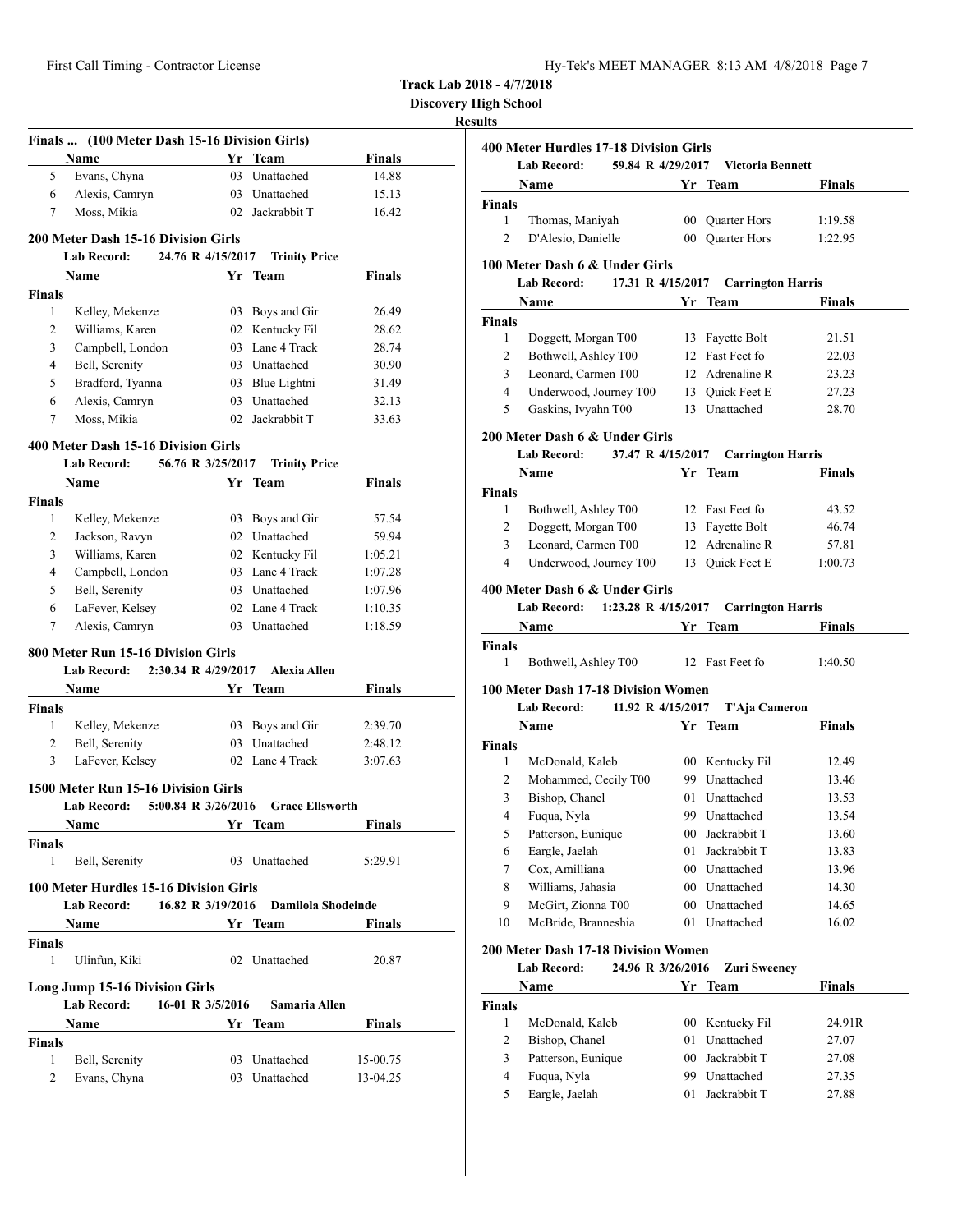| Hy-Tek's MEET MANAGER 8:13 AM 4/8/2018 Page 8 |  |  |  |
|-----------------------------------------------|--|--|--|
|-----------------------------------------------|--|--|--|

**Discovery High School**

|               | Finals  (200 Meter Dash 17-18 Division Women)                           |                           |                                    |                                    |
|---------------|-------------------------------------------------------------------------|---------------------------|------------------------------------|------------------------------------|
|               | Name                                                                    |                           | Yr Team                            | <b>Finals</b>                      |
| 6             | Mohammed, Cecily T00                                                    |                           | 99 Unattached                      | 28.28                              |
| 7             | McGirt, Zionna T00                                                      |                           | 00 Unattached                      | 28.89                              |
| 8             | D'Alesio, Danielle                                                      |                           | 00 Quarter Hors                    | 29.25                              |
| 9             | Zachary, Jazulin                                                        |                           | 01 Unattached                      | 29.40                              |
| 10            | McBride, Branneshia                                                     |                           | 01 Unattached                      | 33.19                              |
|               | 400 Meter Dash 17-18 Division Women                                     |                           |                                    |                                    |
|               | Lab Record: 59.92 R 3/5/2016                                            |                           | <b>Zuri Sweeney</b>                |                                    |
|               | Name                                                                    |                           | Yr Team                            | Finals                             |
| <b>Finals</b> |                                                                         |                           |                                    |                                    |
| 1             | McDonald, Kaleb                                                         |                           | 00 Kentucky Fil                    | 1:00.01                            |
| 2             | Mohammed, Cecily T00                                                    |                           | 99 Unattached                      | 1:02.81                            |
| 3             | D'Alesio, Danielle                                                      |                           | 00 Quarter Hors                    | 1:08.46                            |
| 4             | Zachary, Jazulin                                                        |                           | 01 Unattached                      | 1:08.71                            |
| 5             | McBride, Branneshia                                                     |                           | 01 Unattached                      | 1:17.99                            |
|               | 800 Meter Run 17-18 Division Women                                      |                           |                                    |                                    |
|               | <b>Lab Record:</b>                                                      | 2:17.67 R 5/7/2016        | <b>Lauren Jackson</b>              |                                    |
|               | Name                                                                    | <b>Example 18 Yr</b> Team |                                    | Finals                             |
| Finals        |                                                                         |                           |                                    |                                    |
| 1             | Singh, Karisma                                                          |                           | 01 Jackrabbit T                    | 2:49.39                            |
|               |                                                                         |                           |                                    |                                    |
|               | 100 Meter Hurdles 17-18 Division Women<br>Lab Record: 16.04 R 3/17/2018 |                           | Jaelah Eargle                      |                                    |
|               |                                                                         |                           |                                    |                                    |
| <b>Finals</b> | Name                                                                    |                           | Yr Team                            | Finals                             |
| $\mathbf{1}$  | Cox, Amilliana                                                          |                           | 00 Unattached                      | 18.33                              |
|               | 4x100 Meter Relay 17-18 Division Women                                  |                           |                                    |                                    |
|               | Lab Record: 49.62 R 3/25/2017                                           |                           |                                    | <b>Atlanta Spartans Track Club</b> |
|               | Team                                                                    |                           | Relay                              | <b>Finals</b>                      |
| <b>Finals</b> |                                                                         |                           |                                    |                                    |
| 1             | Doraville El                                                            |                           | A                                  | 54.34                              |
|               | <b>Long Jump 17-18 Division Women</b>                                   |                           |                                    |                                    |
|               | <b>Lab Record:</b>                                                      | 18-01 R 4/16/2016         | <b>Brittany Floyd</b>              |                                    |
|               | Name                                                                    |                           | Yr Team                            | <b>Finals</b>                      |
| <b>Finals</b> |                                                                         |                           |                                    |                                    |
| $---$         | McBride, Branneshia                                                     |                           | 01 Unattached                      | FOUL                               |
|               |                                                                         |                           |                                    |                                    |
|               | <b>100 Meter Dash Masters Women</b>                                     |                           |                                    |                                    |
|               | <b>Lab Record:</b>                                                      |                           | 12.80 R 4/15/2017 LaTisha Moulds   |                                    |
|               | Name                                                                    |                           | Yr Team                            | Finals                             |
| <b>Finals</b> |                                                                         |                           |                                    |                                    |
| $\mathbf{1}$  | Best, Smiley T00                                                        |                           | 67 Adrenaline R                    | 17.06                              |
| 2             | Young, Aneesah T00                                                      |                           | 85 Adrenaline R                    | 18.30                              |
|               | <b>200 Meter Dash Masters Women</b>                                     |                           |                                    |                                    |
|               | <b>Lab Record:</b>                                                      | 26.51 R 5/7/2016          | <b>Emmanuelle McGowan</b>          |                                    |
|               | Name                                                                    |                           | Yr Team                            | Finals                             |
| <b>Finals</b> |                                                                         |                           |                                    |                                    |
| 1             | Best, Smiley T00                                                        |                           |                                    |                                    |
| 2             | Young, Aneesah T00                                                      |                           | 67 Adrenaline R<br>85 Adrenaline R | 36.67<br>39.42                     |

|                | <b>400 Meter Dash Masters Women</b>        |      |                        |               |
|----------------|--------------------------------------------|------|------------------------|---------------|
|                | <b>Lab Record:</b><br>1:13.77 R $4/9/2016$ |      | <b>Lesley Chaplin</b>  |               |
|                | Name                                       |      | Yr Team                | Finals        |
| <b>Finals</b>  |                                            |      |                        |               |
| 1              | Best, Smiley T00                           |      | 67 Adrenaline R        | 1:39.21       |
| 2              | Young, Aneesah T00                         | 85   | Adrenaline R           | 1:56.32       |
|                | <b>100 Meter Dash Open Division Women</b>  |      |                        |               |
|                | <b>Lab Record:</b><br>12.74 R 3/25/2017    |      | <b>Makaylah Cannon</b> |               |
|                | Name                                       |      | Yr Team                | Finals        |
|                |                                            |      |                        |               |
| Finals<br>1    | Perry, Corrssia T00                        |      | 96 Unattached          | 13.05         |
| $\overline{2}$ | Rodriguez, Ceidi T00                       | 93   | <b>Blue Streak</b>     | 16.40         |
|                |                                            |      |                        |               |
|                | 100 Meter Dash 7-8 Division Boys           |      |                        |               |
|                | <b>Lab Record:</b><br>14.30 R 3/24/2018    |      | <b>Aiden Opore</b>     |               |
|                | Name                                       |      | Yr Team                | <b>Finals</b> |
| <b>Finals</b>  |                                            |      |                        |               |
| 1              | Opore, Aiden                               | 10   | Jackrabbit T           | 14.39         |
| 2              | Patterson, Jaxson                          | 10   | Jackrabbit T           | 14.64         |
| 3              | Hadley, Dallas                             |      | 10 Jackrabbit T        | 15.24         |
| 4              | Walker Jr, Rodney                          | 11 - | Georgia Thor           | 15.53         |
| 5              | Bernard, Michael                           | 11   | Blue Lightni           | 16.02         |
| 6              | Tamplin, Amari                             |      | 10 Adrenaline R        | 16.03         |
| 7              | Kutob, Stylianos                           |      | 10 Fayette Bolt        | 16.07         |
| 8              | Hare, Tre'von                              |      | 10 Empower Trac        | 16.30         |
| 9              | Quiller, Mikah                             | 10   | Augusta Flye           | 16.50         |
| 10             | Farrish, Da'Ryi                            |      | 10 West Georgia        | 16.59         |
| 11             | Torres, Angel                              | 11   | Smyrna Elite           | 16.70         |
| 12             | Hunt, David                                | 10   | Jackrabbit T           | 16.99         |
| 13             | Williams, Michael                          |      | 10 Blue Lightni        | 17.02         |
| 14             | Whitty, Jagger                             | 10   | Smyrna Elite           | 17.04         |
| 15             | Canty, Christopher                         |      | 10 Fayette Bolt        | 17.08         |
| 16             | Hinton, King                               |      | 11 West Georgia        | 17.08         |
| 17             | Fowler, Caleb                              |      | 10 Unattached          | 17.11         |
| 18             | Harrison, Nicholas                         | 11   | Jackrabbit T           | 17.22         |
| 19             | Hill III, Daniel                           | 11   | West Georgia           | 17.54         |
| 20             | Irby, Giovanni                             |      | 10 West Georgia        | 17.55         |
| 21             | Whittingham, Elijah                        | 11   | Quick Feet E           | 17.64         |
| 22             | Johnson, Dylan                             |      | 10 Fayette Bolt        | 17.86         |
| 23             | James, Breylan                             | 10   | <b>Empower Trac</b>    | 18.23         |
| 24             | Hall, Christian                            | 10   | Fayette Bolt           | 18.24         |
| 25             | Ferguson, Dallas                           | 10   | Track Georgi           | 18.53         |
| 26             | Weaver, Kenneth                            | 10   | <b>Browns Mill</b>     | 18.69         |
| 27             | Danquah, Justin                            | 10   | Flash Athlet           | 18.84         |
| 28             | Mahone, Tyrese                             | 11   | West Georgia           | 19.00         |
| 29             | Burden, William                            | 10   | <b>Quarter Hors</b>    | 19.74         |
| 30             | Thomas, Lorenzo                            | 10   | <b>Ouarter Hors</b>    | 19.75         |
| 31             | Avery, Jeremiah                            | 11   | Quick Feet E           | 19.93         |
| 32             | Johnson, Desmond                           | 10   | Fayette Bolt           | 20.05         |
| 33             | Smith, Andrew                              | 11   | Fayette Bolt           | 22.79         |
| 34             | Lewandowski, Michael                       | 10   | West Georgia           | 24.45         |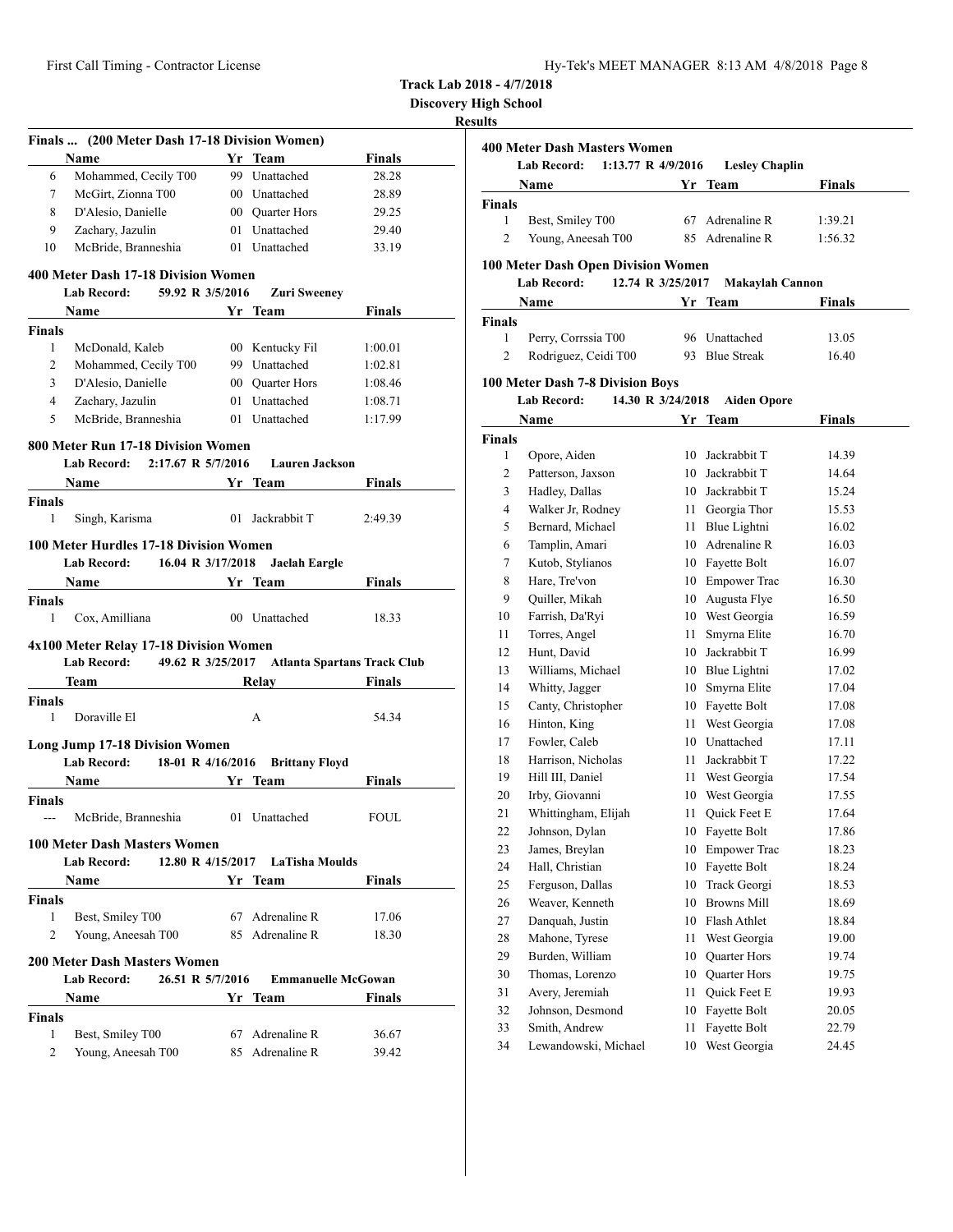**Discovery High School**

# **Results**

|                | 200 Meter Dash 7-8 Division Boys        |     |                         |               |  |
|----------------|-----------------------------------------|-----|-------------------------|---------------|--|
|                | 29.48 R 3/24/2018<br><b>Lab Record:</b> |     | <b>Jaxson Patterson</b> |               |  |
|                | <b>Name</b>                             | Yr. | Team                    | <b>Finals</b> |  |
| Finals         |                                         |     |                         |               |  |
| $\mathbf{1}$   | Opore, Aiden                            | 10  | Jackrabbit T            | 30.02         |  |
| $\overline{c}$ | Patterson, Jaxson                       | 10  | Jackrabbit T            | 30.63         |  |
| 3              | Rowe-Mahmoud, Miles                     | 10  | Smyrna Elite            | 32.87         |  |
| 4              | Bent. Dmani                             | 10  | Georgia Thor            | 33.31         |  |
| 5              | Tamplin, Amari                          |     | 10 Adrenaline R         | 33.76         |  |
| 6              | Hadley, Dallas                          | 10  | Jackrabbit T            | 33.81         |  |
| 7              | Hill, Christian                         | 10  | <b>Browns Mill</b>      | 33.96         |  |
| 8              | Kutob, Stylianos                        | 10  | Fayette Bolt            | 34.20         |  |
| 9              | Torres, Angel                           | 11  | Smyrna Elite            | 34.71         |  |
| 10             | Witten, Mohamed                         | 10  | Jackrabbit T            | 34.72         |  |
| 11             | Farrish, Da'Ryi                         | 10  | West Georgia            | 34.80         |  |
| 12             | Bernard, Michael                        | 11  | Blue Lightni            | 34.84         |  |
| 13             | Hare, Tre'von                           | 10  | <b>Empower Trac</b>     | 34.90         |  |
| 14             | Fowler, Caleb                           | 10  | Unattached              | 34.98         |  |
| 15             | Whitty, Jagger                          | 10  | Smyrna Elite            | 36.23         |  |
| 16             | Hunt, David                             | 10  | Jackrabbit T            | 36.42         |  |
| 17             | Williams, Michael                       | 10  | Blue Lightni            | 37.39         |  |
| 18             | Quiller, Mikah                          | 10  | Augusta Flye            | 37.80         |  |
| 19             | Joyner, Makis                           | 10  | Fayette Bolt            | 38.31         |  |
| 20             | Whittingham, Elijah                     | 11  | Quick Feet E            | 38.56         |  |
| 21             | Hill, Efrem                             | 10  | Unattached              | 38.97         |  |
| 22             | Ferguson, Dallas                        | 10  | Track Georgi            | 39.31         |  |
| 23             | Hinton, King                            | 11  | West Georgia            | 39.49         |  |
| 24             | Danquah, Justin                         | 10  | Flash Athlet            | 40.01         |  |
| 25             | Hill III, Daniel                        | 11  | West Georgia            | 40.26         |  |
| 26             | Johnson, Dylan                          | 10  | Fayette Bolt            | 40.56         |  |
| 27             | Canty, Christopher                      | 10  | Fayette Bolt            | 42.41         |  |
| 28             | Harrison, Nicholas                      | 11  | Jackrabbit T            | 42.53         |  |
| 29             | Hall, Christian                         | 10  | Fayette Bolt            | 43.12         |  |
| 30             | Irby, Giovanni                          | 10  | West Georgia            | 44.63         |  |
| 31             | Mahone, Tyrese                          | 11  | West Georgia            | 44.96         |  |
| 32             | Thomas, Lorenzo                         | 10  | <b>Quarter Hors</b>     | 45.09         |  |
| 33             | Burden, William                         | 10  | <b>Quarter Hors</b>     | 46.21         |  |
| 34             | Johnson, Desmond                        | 10  | Fayette Bolt            | 50.80         |  |

# **400 Meter Dash 7-8 Division Boys**

# **Lab Record: 1:10.79 R 3/24/2018 Aiden Opore**

|               | <b>Name</b>         | Yr | <b>Team</b>         | <b>Finals</b> |
|---------------|---------------------|----|---------------------|---------------|
| <b>Finals</b> |                     |    |                     |               |
| 1             | Patterson, Jaxson   | 10 | Jackrabbit T        | 1:10.08R      |
| 2             | Tamplin, Amari      | 10 | Adrenaline R        | 1:16.05       |
| 3             | Rowe-Mahmoud, Miles | 10 | Smyrna Elite        | 1:18.80       |
| 4             | Farrish, Da'Ryi     | 10 | West Georgia        | 1:19.71       |
| 5             | Kutob, Stylianos    | 10 | Fayette Bolt        | 1:19.81       |
| 6             | Witten, Mohamed     | 10 | Jackrabbit T        | 1:20.31       |
| 7             | Bent, Dmani         | 10 | Georgia Thor        | 1:20.52       |
| 8             | Hare, Tre'von       | 10 | <b>Empower Trac</b> | 1:22.28       |
| 9             | Fowler, Caleb       | 10 | Unattached          | 1:22.69       |
| 10            | Hinton, King        | 11 | West Georgia        | 1:24.84       |
| 11            | Bernard, Michael    | 11 | Blue Lightni        | 1:26.23       |
| 12            | Hadley, Dallas      | 10 | Jackrabbit T        | 1:26.83       |

| 11 L.J         |                                                          |                  |                              |               |
|----------------|----------------------------------------------------------|------------------|------------------------------|---------------|
| 13             | Hunt, David                                              |                  | 10 Jackrabbit T              | 1:26.95       |
| 14             | Joyner, Makis                                            |                  | 10 Fayette Bolt              | 1:26.98       |
| 15             | Walker Jr, Rodney                                        |                  | 11 Georgia Thor              | 1:35.65       |
| 16             | James, Breylan                                           |                  | 10 Empower Trac              | 1:36.49       |
| 17             | Danquah, Justin                                          |                  | 10 Flash Athlet              | 1:38.11       |
| 18             | Mahone, Tyrese                                           | 11 -             | West Georgia                 | 1:47.10       |
| 19             | Burden, William                                          | 10               | Quarter Hors                 | 1:48.36       |
|                | 800 Meter Run 7-8 Division Boys                          |                  |                              |               |
|                | <b>Lab Record:</b><br>2:48.88 R 3/24/2018                |                  | <b>Marcus Webb</b>           |               |
|                | Name                                                     |                  | Yr Team                      | Finals        |
| Finals         |                                                          |                  |                              |               |
| 1              | Opore, Aiden                                             |                  | 10 Jackrabbit T              | 2:49.02       |
| 2              | Webb, Marcus                                             |                  | 10 Jackrabbit T              | 2:49.09       |
| 3              | Williams, Major                                          |                  | 10 Smyrna Elite              | 2:59.32       |
| 4              | Witten, Mohamed                                          |                  | 10 Jackrabbit T              | 3:11.10       |
| 5              | Hinton, King                                             |                  | 11 West Georgia              | 3:21.10       |
| 6              | Bent, Dmani                                              |                  | 10 Georgia Thor              | 3:30.59       |
| 7              | Thomas, Lorenzo                                          |                  | 10 Quarter Hors              | 4:00.41       |
| 8              | Burden, William                                          |                  | 10 Quarter Hors              | 4:02.34       |
|                | 1500 Meter Run 7-8 Division Boys                         |                  |                              |               |
|                | Lab Record: 5:49.14 R 3/24/2018                          |                  | <b>Oliver Thompson</b>       |               |
|                | Name                                                     |                  | Yr Team                      | Finals        |
| <b>Finals</b>  |                                                          |                  |                              |               |
| 1              | Webb, Marcus                                             |                  | 10 Jackrabbit T              | 5:48.50R      |
| 2              | Thompson, Oliver                                         |                  | 10 Ptc Flash                 | 6:18.13       |
|                | 3000 Meter Run 7-8 Division Boys                         |                  |                              |               |
|                | Lab Record: 12:07.56 R 3/24/2018                         |                  | <b>Oliver Thompson</b>       |               |
|                | <b>Name</b>                                              |                  | Yr Team                      | Finals        |
| <b>Finals</b>  |                                                          |                  |                              |               |
| 1              | Thompson, Oliver                                         |                  | 10 Ptc Flash                 | 12:45.71      |
|                | 4x100 Meter Relay 7-8 Division Boys                      |                  |                              |               |
|                | 1:05.30 R 4/29/2017<br><b>Lab Record:</b>                |                  | <b>Jackrabbit Track Club</b> |               |
|                | C Fairchild, K Jackson, K Johns, T Hill                  |                  |                              |               |
|                | Team                                                     |                  | Relay                        | Finals        |
| <b>Finals</b>  |                                                          |                  |                              |               |
| 1              | Fayette Bolts                                            |                  | А                            | 1:09.33       |
|                | 2 West Georgia Jets                                      |                  | А                            | 1:10.87       |
|                | 4x400 Meter Relay 7-8 Division Boys                      |                  |                              |               |
|                | 5:21.59 R 4/15/2017<br><b>Lab Record:</b>                |                  | <b>Jackrabbit Track Club</b> |               |
|                | <b>B Harrison, J Patterson, K Bethea, M Cross</b>        |                  |                              |               |
|                | Team                                                     |                  | Relay                        | <b>Finals</b> |
| <b>Finals</b>  |                                                          |                  |                              |               |
| 1              | West Georgia Jets                                        |                  | А                            | 6:19.25       |
| 2              | <b>Fayette Bolts</b>                                     |                  | А                            | 6:50.80       |
|                |                                                          |                  |                              |               |
|                | <b>Long Jump 7-8 Division Boys</b><br><b>Lab Record:</b> | 11-11 R 5/7/2016 | <b>Kaden Thomas</b>          |               |
|                | Name                                                     |                  | Yr Team                      | <b>Finals</b> |
| Finals         |                                                          |                  |                              |               |
| 1              | Kutob, Stylianos                                         |                  | 10 Fayette Bolt              | 9-09.50       |
| $\overline{c}$ | Quiller, Mikah                                           | 10               | Augusta Flye                 | 9-04.75       |
| 3              | Hinton, King                                             | 11               | West Georgia                 | 9-04.50       |
|                |                                                          |                  |                              |               |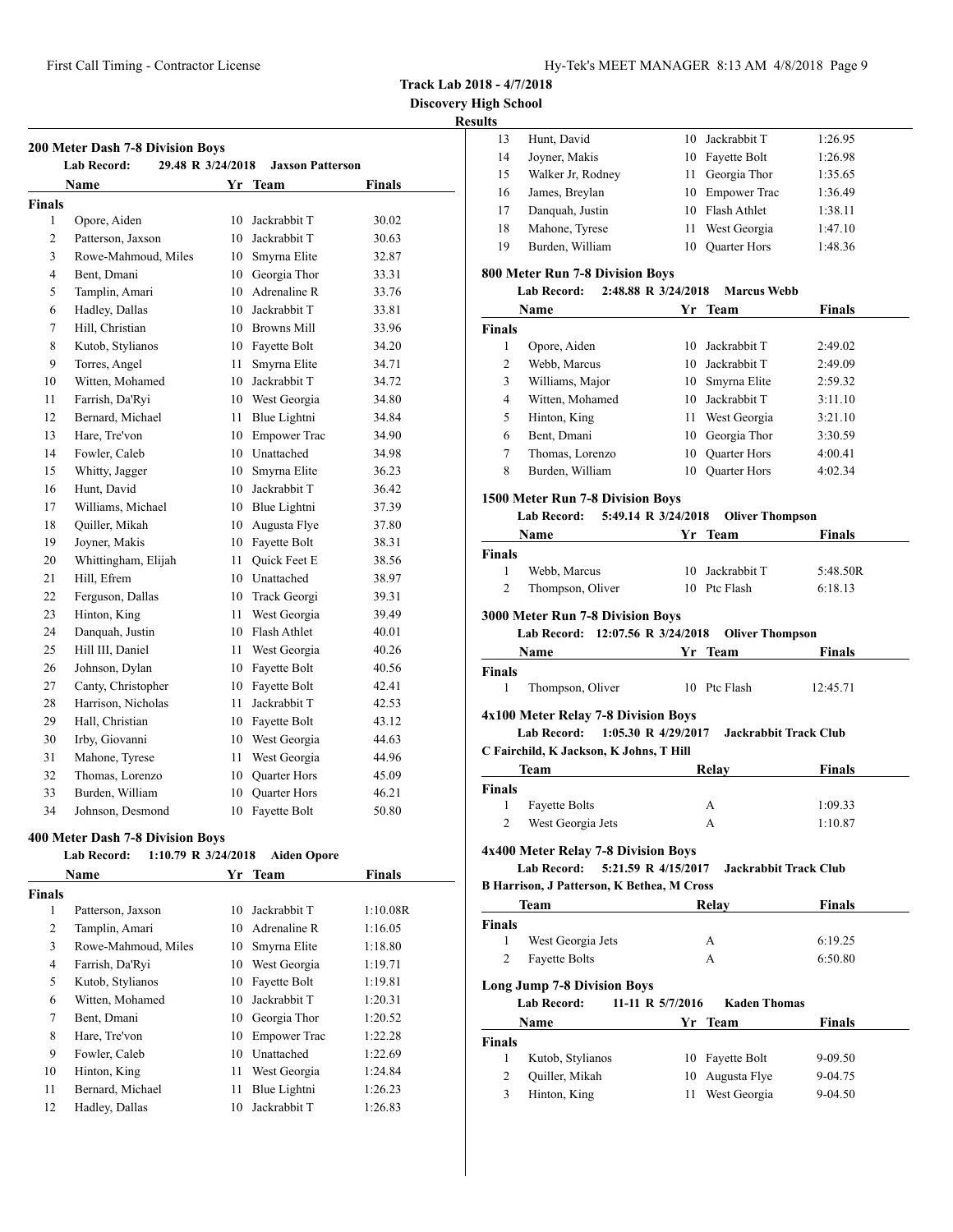**Track Lab 2018 - 4/7/2018**

**Discovery High School**

**Results**

| Finals  (Long Jump 7-8 Division Boys) |                      |    |                 |               |  |  |
|---------------------------------------|----------------------|----|-----------------|---------------|--|--|
|                                       | Name                 | Yr | <b>Team</b>     | <b>Finals</b> |  |  |
| 4                                     | Farrish, Da'Ryi      | 10 | West Georgia    | 9-03.00       |  |  |
| 5                                     | Hill III, Daniel     | 11 | West Georgia    | $9 - 00.00$   |  |  |
| 6                                     | Whitty, Jagger       | 10 | Smyrna Elite    | 8-11.00       |  |  |
| 7                                     | Ferguson, Dallas     |    | 10 Track Georgi | 8-03.00       |  |  |
| 8                                     | Irby, Giovanni       | 10 | West Georgia    | 8-01.25       |  |  |
| 9                                     | Johnson, Dylan       | 10 | Fayette Bolt    | $6 - 09.25$   |  |  |
| 10                                    | Joyner, Makis        | 10 | Fayette Bolt    | 6-07.50       |  |  |
|                                       | Lewandowski, Michael | 10 | West Georgia    | <b>FOUL</b>   |  |  |

#### **Shot Put 7-8 Division Boys**

#### **Lab Record: 22-01 R 3/26/2016 Sean Steele**

| <b>Name</b>   |                    |    | Yr Team      | <b>Finals</b> |  |
|---------------|--------------------|----|--------------|---------------|--|
| <b>Finals</b> |                    |    |              |               |  |
|               | Hinton, King       | П  | West Georgia | 14-09.00      |  |
| 2             | Canty, Christopher | 10 | Fayette Bolt | 14-05.00      |  |
| 3             | Mahone, Tyrese     | 11 | West Georgia | 12-08.50      |  |
| 4             | Irby, Giovanni     | 10 | West Georgia | 10-09.50      |  |
| 5             | Johnson, Desmond   | 10 | Fayette Bolt | $9 - 05.50$   |  |
| 6             | Smith, Andrew      |    | Fayette Bolt | $4 - 04.50$   |  |

#### **100 Meter Dash 9-10 Division Boys**

#### **Lab Record: 13.01 R 4/15/2017 Chandler Jordan**

|                | Name                      | Yr | <b>Team</b>         | <b>Finals</b> |
|----------------|---------------------------|----|---------------------|---------------|
| Finals         |                           |    |                     |               |
| 1              | Whitty, Kingston          | 08 | Smyrna Elite        | 14.25         |
| 2              | Long, Kingston            | 08 | West Georgia        | 14.31         |
| 3              | King, Elijah              | 08 | Smyrna Elite        | 14.37         |
| $\overline{4}$ | Bethea, Kameron           | 09 | Jackrabbit T        | 14.42         |
| 5              | Long, Kingsley            | 08 | West Georgia        | 14.49         |
| 6              | Taylor, Aziz              | 08 | Flash Athlet        | 14.50         |
| 7              | Green, Zalen              | 08 | Fayette Bolt        | 14.52         |
| 8              | Ford, Andre               | 08 | Fast Feet fo        | 14.72         |
| 9              | Cross, Mykyree T00        | 08 | Jackrabbit T        | 14.93         |
| 10             | Farrish, Daryian          | 08 | West Georgia        | 15.04         |
| 11             | Quiller, Mekhi            | 08 | Augusta Flye        | 15.06         |
| 12             | Leach, Marcus             | 08 | West Georgia        | 15.12         |
| 13             | Stowe, Dwayne             | 08 | Quarter Hors        | 15.17         |
| 14             | Costen, Derreon           | 08 | Fayette Bolt        | 15.36         |
| 15             | Watts, Antavis            | 08 | West Georgia        | 15.38         |
| 16             | Atkinson, Makhi-Scott T00 |    | 09 Unattached       | 15.41         |
| 17             | Fason II, James           | 08 | Fayette Bolt        | 15.53         |
| 18             | Green, Braddock           | 09 | Jackrabbit T        | 15.55         |
| 19             | Newton Jr., Patrick       |    | 09 West Georgia     | 15.58         |
| 20             | Elibert, Elijah           | 09 | Fayette Bolt        | 15.63         |
| 21             | Grier, Azaiah             | 09 | <b>Ouick Feet E</b> | 15.64         |
| 22             | Schreane, Keshawn         | 08 | West Georgia        | 15.85         |
| 23             | Lowe, David T00           | 09 | AtL ZooM Ath        | 15.97         |
| 24             | Turner, Lincoln           | 09 | Smyrna Elite        | 16.00         |
| 25             | Gueh, Christian           | 09 | Flash Athlet        | 16.03         |
| 26             | Long, Jarell              | 08 | Carroll Coun        | 16.16         |
| 27             | Bell, Thaddeus            | 08 | Unattached          | 16.39         |
| 28             | Cantrell, Jameer          | 09 | Flash Athlet        | 16.41         |
| 29             | Alexander, Bryce          | 09 | Fayette Bolt        | 16.48         |
| 30             | Colletta, Max T00         | 08 | Unattached          | 16.49         |

| 30 | Burns, Carter      | 08 | Jackrabbit T        | 16.49 |
|----|--------------------|----|---------------------|-------|
| 32 | Brown, Mar'Kel     | 08 | West Georgia        | 16.51 |
| 33 | Wartes, Jacob      | 09 | Jackrabbit T        | 16.68 |
| 34 | Brown, Chris       | 08 | Jackrabbit T        | 16.78 |
| 35 | Williams, Gavin    | 09 | Fayette Bolt        | 16.86 |
| 36 | Williamson, Mark   | 09 | Fayette Bolt        | 17.23 |
| 37 | Buchanan, Landyn   |    | 09 Legacy Athle     | 17.29 |
| 38 | Rife, Davis        | 09 | Fayette Bolt        | 17.48 |
| 39 | fortune, Isaiah    | 09 | <b>Ouarter Hors</b> | 18.20 |
| 40 | Washington, Sire   | 09 | Boys and Gir        | 18.20 |
| 41 | Randle Jr., Walter | 08 | Fayette Bolt        | 19.52 |
|    |                    |    |                     |       |

#### **200 Meter Dash 9-10 Division Boys**

#### **Lab Record: 27.43 R 4/15/2017 Chandler Jordan**

|                | Name                      | Yr | Team                | <b>Finals</b> |  |
|----------------|---------------------------|----|---------------------|---------------|--|
| <b>Finals</b>  |                           |    |                     |               |  |
| 1              | Whitty, Kingston          | 08 | Smyrna Elite        | 28.64         |  |
| $\overline{c}$ | Kelly Jr., Vernorris      | 08 | Fayette Bolt        | 29.45         |  |
| 3              | Bethea, Kameron           | 09 | Jackrabbit T        | 29.57         |  |
| 4              | Long, Kingsley            | 08 | West Georgia        | 29.72         |  |
| 5              | Long, Kingston            | 08 | West Georgia        | 29.73         |  |
| 6              | Taylor, Aziz              | 08 | Flash Athlet        | 29.93         |  |
| 7              | King, Elijah              | 08 | Smyrna Elite        | 30.56         |  |
| 8              | Green, Zalen              | 08 | Fayette Bolt        | 30.75         |  |
| 9              | Thomas, Kaden             | 08 | Unattached          | 31.05         |  |
| 10             | Farrish, Daryian          | 08 | West Georgia        | 31.07         |  |
| 11             | Smith, Aj                 | 08 | Georgia Thor        | 31.09         |  |
| 12             | Cross, Mykyree T00        | 08 | Jackrabbit T        | 31.39         |  |
| 13             | Nesmith II, Christopher   | 09 | Smyrna Elite        | 31.42         |  |
| 14             | Newton Jr., Patrick       | 09 | West Georgia        | 31.58         |  |
| 15             | Atkinson, Makhi-Scott T00 | 09 | Unattached          | 31.60         |  |
| 16             | Stowe, Dwayne             | 08 | <b>Quarter Hors</b> | 31.63         |  |
| 17             | Quiller, Mekhi            | 08 | Augusta Flye        | 31.67         |  |
| 18             | Buchanan, Landyn          | 09 | Legacy Athle        | 31.68         |  |
| 19             | Ford, Andre               | 08 | Fast Feet fo        | 31.74         |  |
| 20             | Costen, Derreon           | 08 | Fayette Bolt        | 32.06         |  |
| 21             | Fason II, James           | 08 | Fayette Bolt        | 32.11         |  |
| 22             | Torres, Alejandro         | 09 | Smyrna Elite        | 32.44         |  |
| 23             | Grier, Azaiah             | 09 | <b>Ouick Feet E</b> | 32.55         |  |
| 24             | Elibert, Elijah           | 09 | Fayette Bolt        | 33.02         |  |
| 25             | Gueh, Christian           | 09 | Flash Athlet        | 33.05         |  |
| 26             | Bell, Thaddeus            | 08 | Unattached          | 33.76         |  |
| 27             | Edwards, Christian        | 09 | Jackrabbit T        | 33.78         |  |
| 28             | Alexander, Bryce          | 09 | Fayette Bolt        | 33.79         |  |
| 29             | Green, Braddock           | 09 | Jackrabbit T        | 34.07         |  |
| 30             | Burns, Carter             | 08 | Jackrabbit T        | 34.17         |  |
| 31             | Lowe, David T00           | 09 | AtL ZooM Ath        | 34.51         |  |
| 32             | Wartes, Jacob             | 09 | Jackrabbit T        | 34.54         |  |
| 33             | Schreane, Keshawn         | 08 | West Georgia        | 34.56         |  |
| 34             | Turner, Lincoln           | 09 | Smyrna Elite        | 34.88         |  |
| 35             | Leach, Marcus             | 08 | West Georgia        | 34.98         |  |
| 36             | Williams, Gavin           | 09 | Fayette Bolt        | 35.63         |  |
| 37             | Colletta, Max T00         | 08 | Unattached          | 35.70         |  |
| 38             | Long, Jarell              | 08 | Carroll Coun        | 35.71         |  |
| 39             | Cantrell, Jameer          | 09 | Flash Athlet        | 35.83         |  |
| 40             | Nye, Naasir               | 09 | Smyrna Elite        | 36.46         |  |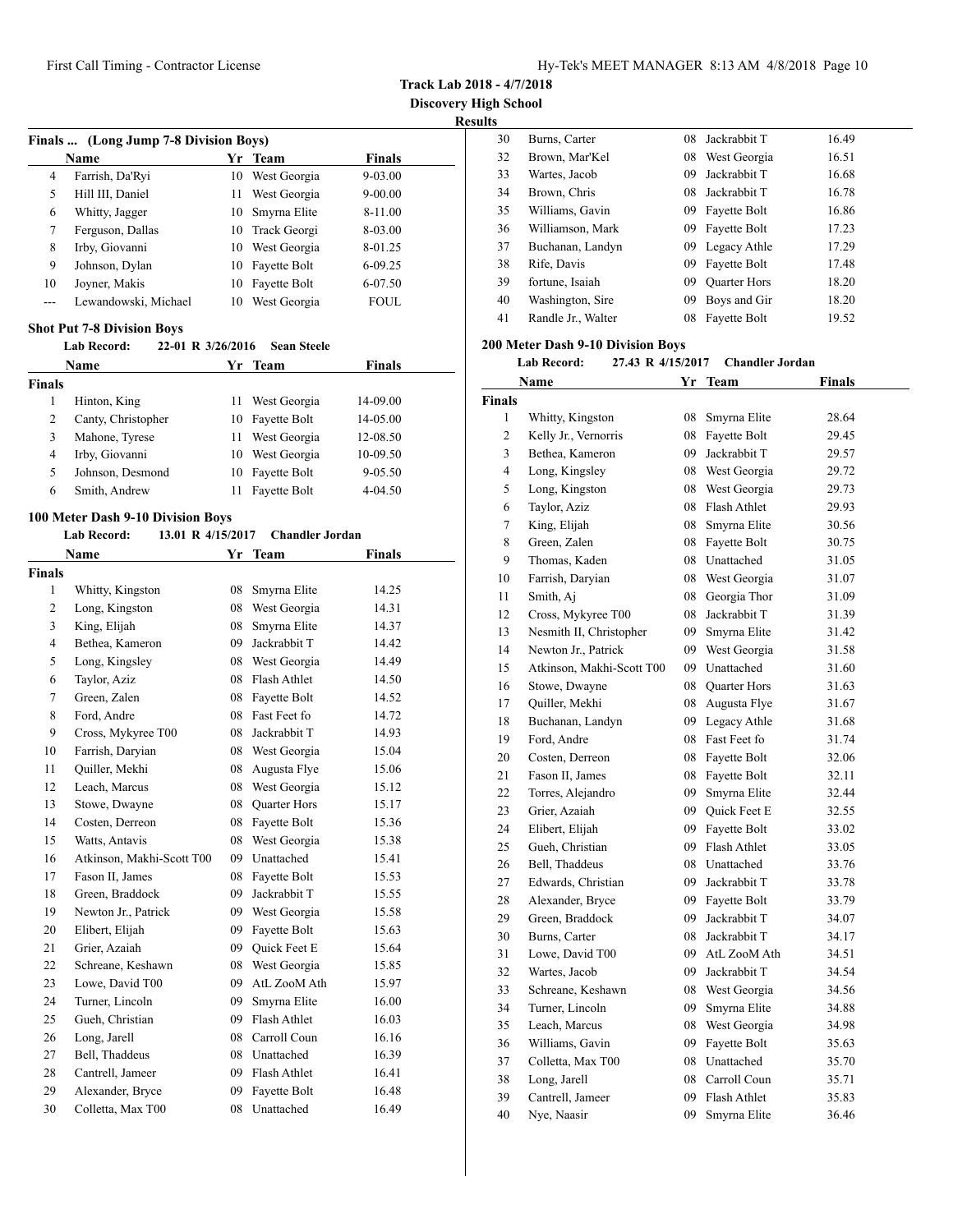**Discovery High School**

#### **Results**

|               | Finals  (200 Meter Dash 9-10 Division Boys) |    |                     |         |  |  |  |
|---------------|---------------------------------------------|----|---------------------|---------|--|--|--|
|               | Name                                        | Yr | <b>Team</b>         | Finals  |  |  |  |
| 41            | Hughes, Adrian T00                          | 08 | Unattached          | 37.33   |  |  |  |
| 42            | Brown, Mar'Kel                              | 08 | West Georgia        | 37.53   |  |  |  |
| 43            | fortune, Isaiah                             | 09 | <b>Ouarter Hors</b> | 38.08   |  |  |  |
| 44            | Williamson, Mark                            | 09 | Fayette Bolt        | 38.88   |  |  |  |
| 45            | Washington, Sire                            | 09 | Boys and Gir        | 39.45   |  |  |  |
| 46            | Rife, Davis                                 | 09 | Fayette Bolt        | 40.58   |  |  |  |
| 47            | Mathis, Aiden                               | 08 | Fayette Bolt        | 41.62   |  |  |  |
| 48            | Randle Jr., Walter                          | 08 | Fayette Bolt        | 43.77   |  |  |  |
|               | 400 Meter Dash 9-10 Division Boys           |    |                     |         |  |  |  |
|               | 1:02.62 R $3/25/2017$<br><b>Lab Record:</b> |    | Sidi Njie           |         |  |  |  |
|               | Name                                        |    | Yr Team             | Finals  |  |  |  |
| <b>Finals</b> |                                             |    |                     |         |  |  |  |
| 1             | Taylor, Aziz                                | 08 | <b>Flash Athlet</b> | 1:08.66 |  |  |  |
| 2             | Kelly Jr., Vernorris                        | 08 | Fayette Bolt        | 1:09.24 |  |  |  |
| 3             | Smith, Aj                                   | 08 | Georgia Thor        | 1:09.46 |  |  |  |
| 4             | Cross, Mykyree T00                          | 08 | Jackrabbit T        | 1:10.81 |  |  |  |

| 2              | Kelly Jr., Vernorris    | 08 | Fayette Bolt | 1:09.24 |
|----------------|-------------------------|----|--------------|---------|
| 3              | Smith, Aj               | 08 | Georgia Thor | 1:09.46 |
| $\overline{4}$ | Cross, Mykyree T00      | 08 | Jackrabbit T | 1:10.81 |
| 5              | Bethea, Kameron         | 09 | Jackrabbit T | 1:13.78 |
| 6              | Nesmith II, Christopher | 09 | Smyrna Elite | 1:13.97 |
| 7              | Costen, Derreon         | 08 | Fayette Bolt | 1:14.52 |
| 8              | Buchanan, Landyn        | 09 | Legacy Athle | 1:14.99 |
| 9              | Gueh, Christian         | 09 | Flash Athlet | 1:15.72 |
| 10             | Farrish, Daryian        | 08 | West Georgia | 1:16.47 |
| 11             | Stowe, Dwayne           | 08 | Quarter Hors | 1:16.66 |
| 12             | Ford, Andre             | 08 | Fast Feet fo | 1:18.32 |
| 13             | Newton Jr., Patrick     | 09 | West Georgia | 1:18.66 |
| 14             | Burns, Carter           | 08 | Jackrabbit T | 1:19.43 |
| 15             | Green, Braddock         | 09 | Jackrabbit T | 1:20.21 |
| 16             | Bell, Thaddeus          | 08 | Unattached   | 1:20.43 |
| 17             | Cantrell, Jameer        | 09 | Flash Athlet | 1:21.70 |
| 18             | Edwards, Christian      | 09 | Jackrabbit T | 1:21.79 |
| 19             | Torres, Alejandro       | 09 | Smyrna Elite | 1:22.53 |
| 20             | Lowe, David T00         | 09 | AtL ZooM Ath | 1:23.91 |
| 21             | Christian, Miguel       | 09 | West Georgia | 1:24.01 |
| 22             | Mathis, Aiden           | 08 | Fayette Bolt | 1:26.38 |
| 23             | fortune, Isaiah         | 09 | Quarter Hors | 1:32.45 |
| 24             | Colletta, Max T00       | 08 | Unattached   | 1:33.32 |
| 25             | Washington, Sire        | 09 | Boys and Gir | 1:40.39 |

#### **800 Meter Run 9-10 Division Boys**

|               | <b>Lab Record:</b> | 2:23.80 R 4/30/2016 | <b>Jaiden Patterson</b> |               |  |
|---------------|--------------------|---------------------|-------------------------|---------------|--|
|               | <b>Name</b>        |                     | Yr Team                 | <b>Finals</b> |  |
| <b>Finals</b> |                    |                     |                         |               |  |
| 1             | Smith, Aj          | 08                  | Georgia Thor            | 2:51.65       |  |
| 2             | Stowe, Dwayne      | 08                  | <b>Quarter Hors</b>     | 2:53.66       |  |
| 3             | Wilson, Kaleb      | 08                  | Browns Mill             | 2:58.21       |  |
| 4             | Edwards, Christian | 09                  | Jackrabbit T            | 3:10.66       |  |
| 5             | fortune, Isaiah    | 09                  | <b>Quarter Hors</b>     | 3:25.06       |  |
| 6             | Christian, Miguel  | 09                  | West Georgia            | 3:28.94       |  |

| 5:06.26 R 5/7/2016<br><b>Lab Record:</b> |                  |                      |                                 |
|------------------------------------------|------------------|----------------------|---------------------------------|
|                                          |                  | <b>William Davis</b> |                                 |
| Name                                     | Yr               | Team                 | Finals                          |
|                                          |                  |                      |                                 |
| Wilson, Kaleb                            | 08.              |                      | 5:57.51                         |
| Bell, Thaddeus                           | 08               | <b>Unattached</b>    | 6:16.34                         |
| Jones, Hunter                            | 08.              |                      | 6:54.45                         |
|                                          | 09.              | Ptc Flash            | 7:03.16                         |
|                                          | Davidson, Landon |                      | <b>Browns Mill</b><br>Ptc Flash |

#### **3000 Meter Run 9-10 Division Boys**

**Lab Record: 11:07.35 R 3/24/2018 Samuel Comsudes**

|               | Name             | Yr Team      | <b>Finals</b> |
|---------------|------------------|--------------|---------------|
| <b>Finals</b> |                  |              |               |
|               | Jones, Hunter    | 08 Ptc Flash | 15:09.66      |
|               | Davidson, Landon | 09 Ptc Flash | 15:38.98      |

#### **4x100 Meter Relay 9-10 Division Boys**

**Lab Record: 54.49 R 5/7/2016 Drive Phase, Inc.**

**C Richardson, J Blankenship, T Whatley, Z Green**

| Team          |                      | Relay | <b>Finals</b> |  |
|---------------|----------------------|-------|---------------|--|
| <b>Finals</b> |                      |       |               |  |
|               | West Georgia Jets    | А     | 57.19         |  |
| 2             | Smyrna Elite TC      | А     | 59.24         |  |
| 3             | <b>Fayette Bolts</b> | А     | 1:00.19       |  |
| 4             | <b>Fayette Bolts</b> | в     | 1:03.82       |  |
| 5             | West Georgia Jets    | в     | 1:03.92       |  |
|               |                      |       |               |  |

## **4x400 Meter Relay 9-10 Division Boys**

**Lab Record: 4:20.19 R 5/7/2016 Jackrabbit Track & Field Clini**

**C Gaffney, D Williams, J Patterson, W Davis**

| Team   |                      | Relay | <b>Finals</b> |  |
|--------|----------------------|-------|---------------|--|
| Finals |                      |       |               |  |
|        | West Georgia Jets    | А     | 5:25.70       |  |
|        | <b>Fayette Bolts</b> | А     | 5:47.60       |  |
| 3      | West Georgia Jets    | в     | 6:12.26       |  |

## **High Jump 9-10 Division Boys**

**Lab Record: 4-06 R 3/5/2016 Kevin Thomas**

|               | <b>Name</b>       |    | Yr Team         | <b>Finals</b> |  |
|---------------|-------------------|----|-----------------|---------------|--|
| <b>Finals</b> |                   |    |                 |               |  |
|               | Quiller, Mekhi    |    | 08 Augusta Flye | $3-06.00$     |  |
|               | Leach, Marcus     | 08 | West Georgia    | $3-04.00$     |  |
| 3             | Smith, Andrew     | 08 | West Georgia    | $3 - 02.00$   |  |
| 4             | Christian, Miguel | 09 | West Georgia    | $3 - 00.00$   |  |
| 5             | Brown, Mar'Kel    | 08 | West Georgia    | $J3-00.00$    |  |

## **Long Jump 9-10 Division Boys**

**Lab Record: 14-07.50 R 4/30/2016 Devin Williams**

|               | Name             |    | Yr Team         | <b>Finals</b> |  |
|---------------|------------------|----|-----------------|---------------|--|
| <b>Finals</b> |                  |    |                 |               |  |
|               | King, Elijah     |    | 08 Smyrna Elite | 13-08.25      |  |
| 2             | Quiller, Mekhi   |    | 08 Augusta Flye | 12-09.00      |  |
| 3             | Smith, Aj        | 08 | Georgia Thor    | 12-08.75      |  |
| 4             | Long, Kingsley   | 08 | West Georgia    | 12-03.75      |  |
| 5             | Long, Kingston   | 08 | West Georgia    | 12-02.50      |  |
| 6             | Whitty, Kingston | 08 | Smyrna Elite    | 12-02.00      |  |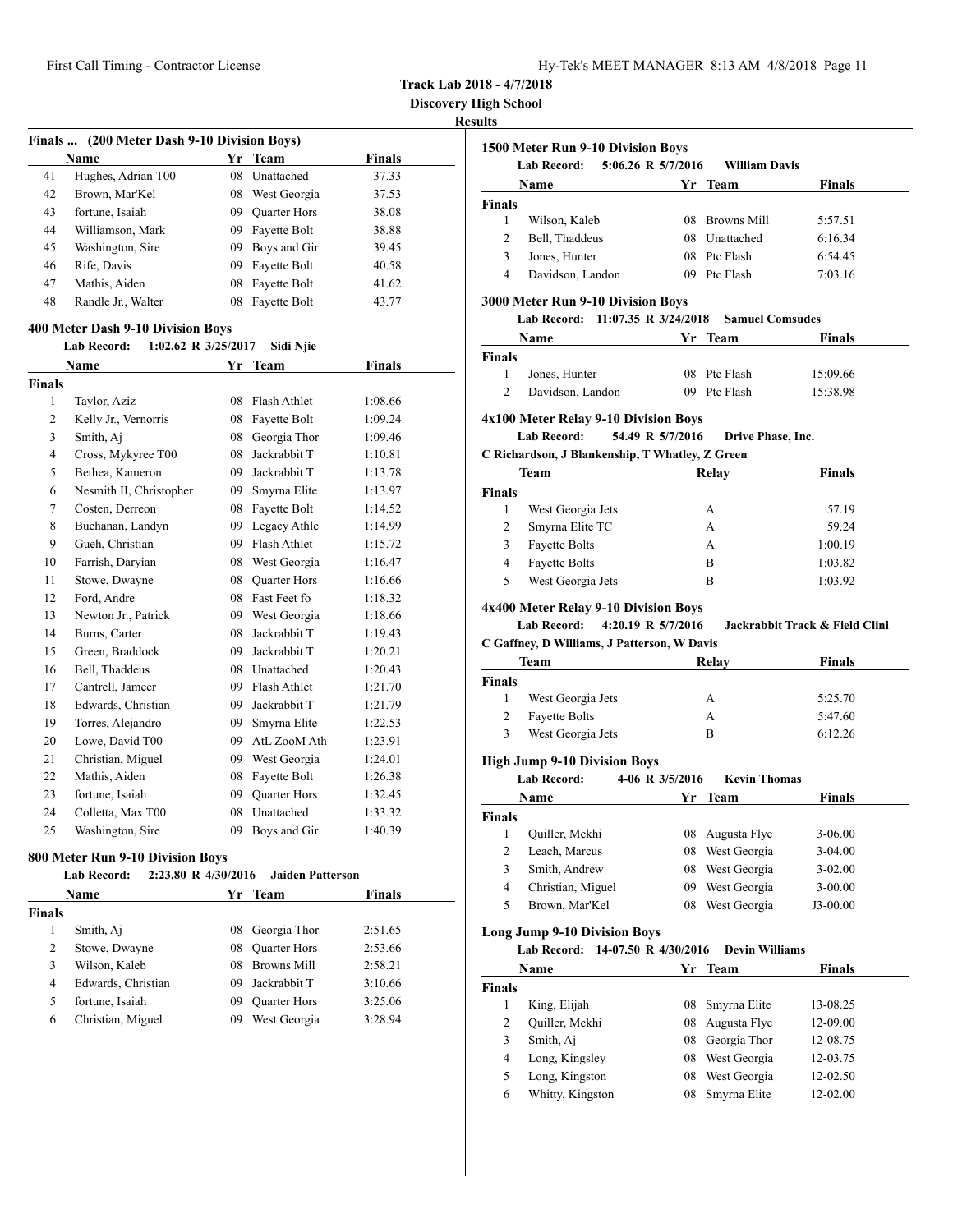**Track Lab 2018 - 4/7/2018**

**Discovery High School**

| <b>Results</b> |
|----------------|
|----------------|

| Finals  (Long Jump 9-10 Division Boys) |                         |    |                     |               |  |
|----------------------------------------|-------------------------|----|---------------------|---------------|--|
|                                        | <b>Name</b>             | Yr | <b>Team</b>         | <b>Finals</b> |  |
| 7                                      | Leach, Marcus           | 08 | West Georgia        | 12-01.50      |  |
| 8                                      | Turner, Lincoln         | 09 | Smyrna Elite        | 11-07.50      |  |
| 9                                      | Farrish, Daryian        | 08 | West Georgia        | 11-03.00      |  |
| 10                                     | Nesmith II, Christopher | 09 | Smyrna Elite        | 11-01.25      |  |
| 11                                     | Long, Jarell            | 08 | Carroll Coun        | 10-10.00      |  |
| 12                                     | Newton Jr., Patrick     | 09 | West Georgia        | 10-08.75      |  |
| 13                                     | Smith, Andrew           | 08 | West Georgia        | 10-04.00      |  |
| 14                                     | Bell, Thaddeus          | 08 | Unattached          | 10-02.00      |  |
| 15                                     | Williamson, Mark        | 09 | Fayette Bolt        | $9 - 10.75$   |  |
| 16                                     | Christian, Miguel       | 09 | West Georgia        | $9 - 10.50$   |  |
| 17                                     | Elibert, Elijah         | 09 | Fayette Bolt        | $8-10.50$     |  |
|                                        | Stowe, Dwayne           | 08 | <b>Quarter Hors</b> | <b>FOUL</b>   |  |

## **Shot Put 9-10 Division Boys**

#### **Lab Record: 28-10 R 3/19/2016 Tahir Hines**

| <b>Name</b>   |                    |    | Yr Team         | <b>Finals</b> |  |
|---------------|--------------------|----|-----------------|---------------|--|
| <b>Finals</b> |                    |    |                 |               |  |
|               | Smith, Andrew      |    | 08 West Georgia | 18-00.00      |  |
| 2             | Buchanan, Landyn   |    | 09 Legacy Athle | 15-10.00      |  |
| 3             | Mathis, Aiden      |    | 08 Fayette Bolt | 15-00.00      |  |
| 4             | Randle Jr., Walter |    | 08 Fayette Bolt | 7-04.00       |  |
| ---           | Rife, Davis        | 09 | Fayette Bolt    | <b>FOUL</b>   |  |

## **100 Meter Dash 11-12 Division Boys**

|  | <b>Lab Record:</b> | 12.54 R 4/29/2018 | <b>De'Andre Ruffin</b> |
|--|--------------------|-------------------|------------------------|
|--|--------------------|-------------------|------------------------|

|                | Name              | Yr | <b>Team</b>        | <b>Finals</b> |
|----------------|-------------------|----|--------------------|---------------|
| <b>Finals</b>  |                   |    |                    |               |
| 1              | Loyd, Cameran     | 06 | Smyrna Elite       | 12.85         |
| $\overline{2}$ | Green, Zavion     | 06 | Fayette Bolt       | 13.18         |
| 3              | Kelley, Quindario | 06 | West Georgia       | 13.28         |
| $\overline{4}$ | Patterson, Jaiden | 06 | Jackrabbit T       | 13.30         |
| 5              | Whatley, Trennedy | 07 | Fayette Bolt       | 13.44         |
| 6              | Adewusi, Ademola  | 06 | Fayette Bolt       | 13.72         |
| 7              | Guy, Dannon       | 06 | AtL ZooM Ath       | 13.78         |
| 8              | Ferguson, Zion    | 06 | Track Georgi       | 13.83         |
| 9              | Grant, Altaveon   | 07 | Blue Lightni       | 13.89         |
| 10             | Bride, Jordan     | 06 | Jackrabbit T       | 13.94         |
| 11             | Daniels, Nasir    | 06 | Jackrabbit T       | 13.95         |
| 12             | Bothwell, Anthony |    | 06 Fast Feet fo    | 13.96         |
| 13             | Whitaker, Elijah  | 07 | Fayette Bolt       | 14.00         |
| 14             | Jakes, Braylon    | 07 | West Georgia       | 14.11         |
| 15             | Strother, Cole    | 07 | Blue Lightni       | 14.14         |
| 16             | Henry, Jaden      | 07 | AtL ZooM Ath       | 14.16         |
| 17             | Terrell, Ian      | 07 | Henry County       | 14.24         |
| 18             | Avery, Derrick    | 06 | Jackrabbit T       | 14.37         |
| 19             | Lucas, Ca'Von     | 06 | Jackrabbit T       | 14.39         |
| 20             | Kelley, Ahmad     | 07 | Fast Feet fo       | 14.50         |
| 21             | Thompson, Andrew  | 06 | <b>Browns Mill</b> | 14.55         |
| 22             | Bookman, Nicholas | 06 | Jackrabbit T       | 14.58         |
| 23             | Green, Bryce      | 07 | Jackrabbit T       | 14.60         |
| 24             | Burns, Gavin      | 06 | Jackrabbit T       | 14.75         |
| 25             | Cooper, Christian | 07 | Jackrabbit T       | 14.78         |
| 26             | Stokes, Brian     | 07 | Smyrna Elite       | 14.93         |
| 27             | Henley, A'Jani    | 06 | West Georgia       | 15.03         |

| . |    |                     |     |                     |       |
|---|----|---------------------|-----|---------------------|-------|
|   | 28 | Jones Jr., Jonathan | 07. | AtL ZooM Ath        | 15.36 |
|   | 29 | McClendon, Daveon   | 06  | Quick Feet E        | 15.50 |
|   | 30 | Lofton, Johnny      | 06  | Flash Athlet        | 15.79 |
|   | 31 | Jarrett, Shane      | 07  | <b>Quarter Hors</b> | 15.81 |
|   | 32 | Burns, Matthew      | 07  | Jackrabbit T        | 15.84 |
|   | 33 | Holland, Rakim      | 07  | <b>Fast Track E</b> | 16.03 |
|   | 34 | Williams, Preston   | 07  | Jackrabbit T        | 16.22 |
|   | 35 | Fowler, Michael     |     | 06 Unattached       | 16.42 |
|   | 36 | Edwards, Jace       | 06. | Jackrabbit T        | 16.43 |
|   | 37 | Cantrell, Norris    | 07  | Fayette Bolt        | 16.54 |
|   | 38 | Faal, Harry         | 06. | Flash Athlet        | 17.20 |
|   | 39 | Shears, Quincy      | 07  | Augusta Flye        | 17.43 |
|   | 40 | Leonard, Anthony    | 07  | Adrenaline R        | 17.52 |
|   |    |                     |     |                     |       |

#### **200 Meter Dash 11-12 Division Boys**

**Lab Record: 26.04 R 3/5/2016 Isaiah Bond**

| Name           |                     | Yr | <b>Team</b>         | <b>Finals</b> |  |
|----------------|---------------------|----|---------------------|---------------|--|
| <b>Finals</b>  |                     |    |                     |               |  |
| 1              | Patterson, Jaiden   | 06 | Jackrabbit T        | 26.54         |  |
| $\overline{2}$ | Green, Zavion       |    | 06 Fayette Bolt     | 26.78         |  |
| 3              | Kelley, Quindario   |    | 06 West Georgia     | 26.89         |  |
| 4              | Ferguson, Zion      | 06 | Track Georgi        | 27.34         |  |
| 5              | Adewusi, Ademola    |    | 06 Fayette Bolt     | 27.49         |  |
| 6              | Grant, Altaveon     |    | 07 Blue Lightni     | 27.60         |  |
| $\tau$         | Bothwell, Anthony   |    | 06 Fast Feet fo     | 27.65         |  |
| 8              | Guy, Dannon         |    | 06 AtL ZooM Ath     | 27.70         |  |
| 9              | Knight, Alexander   |    | 07 Jackrabbit T     | 28.08         |  |
| 10             | Whatley, Trennedy   |    | 07 Fayette Bolt     | 28.13         |  |
| 11             | Gibson, Cristain    |    | 06 Fast Feet fo     | 28.46         |  |
| 12             | Avery, Derrick      |    | 06 Jackrabbit T     | 28.91         |  |
| 13             | Strother, Cole      |    | 07 Blue Lightni     | 28.93         |  |
| 14             | Terrell, Ian        | 07 | Henry County        | 29.10         |  |
| 15             | Daniels, Nasir      | 06 | Jackrabbit T        | 29.11         |  |
| 16             | Lucas, Ca'Von       |    | 06 Jackrabbit T     | 29.15         |  |
| 17             | Green, Bryce        |    | 07 Jackrabbit T     | 29.27         |  |
| 18             | Young, Khalil       |    | 06 Adrenaline R     | 29.36         |  |
| 19             | Whitaker, Elijah    | 07 | Fayette Bolt        | 29.55         |  |
| 20             | Humphrey, Cameron   | 07 | Augusta Flye        | 29.57         |  |
| 21             | Burns, Gavin        | 06 | Jackrabbit T        | 29.70         |  |
| 22             | Bride, Jordan       |    | 06 Jackrabbit T     | 29.93         |  |
| 23             | Robertson, Emory    | 06 | Smyrna Elite        | 29.97         |  |
| 24             | Jakes, Braylon      |    | 07 West Georgia     | 30.01         |  |
| 25             | Henley, A'Jani      | 06 | West Georgia        | 30.28         |  |
| 26             | Bookman, Nicholas   | 06 | Jackrabbit T        | 30.50         |  |
| 27             | McClendon, Daveon   | 06 | <b>Ouick Feet E</b> | 30.73         |  |
| 28             | Cooper, Christian   | 07 | Jackrabbit T        | 30.76         |  |
| 29             | Stokes, Brian       | 07 | Smyrna Elite        | 31.15         |  |
| 30             | Lofton, Johnny      |    | 06 Flash Athlet     | 31.19         |  |
| 31             | Jones Jr., Jonathan |    | 07 AtL ZooM Ath     | 31.24         |  |
| 32             | Wilson, Tanaka      |    | 07 Fast Feet fo     | 32.48         |  |
| 33             | Burns, Matthew      |    | 07 Jackrabbit T     | 32.61         |  |
| 34             | Holland, Rakim      |    | 07 Fast Track E     | 33.28         |  |
| 35             | Cantrell, Norris    | 07 | Fayette Bolt        | 33.65         |  |
| 36             | Haywood, Ethan      | 07 | Jackrabbit T        | 33.71         |  |
| 37             | Williams, Preston   | 07 | Jackrabbit T        | 33.79         |  |
| 38             | Thompson, Andrew    | 06 | <b>Browns Mill</b>  | 33.84         |  |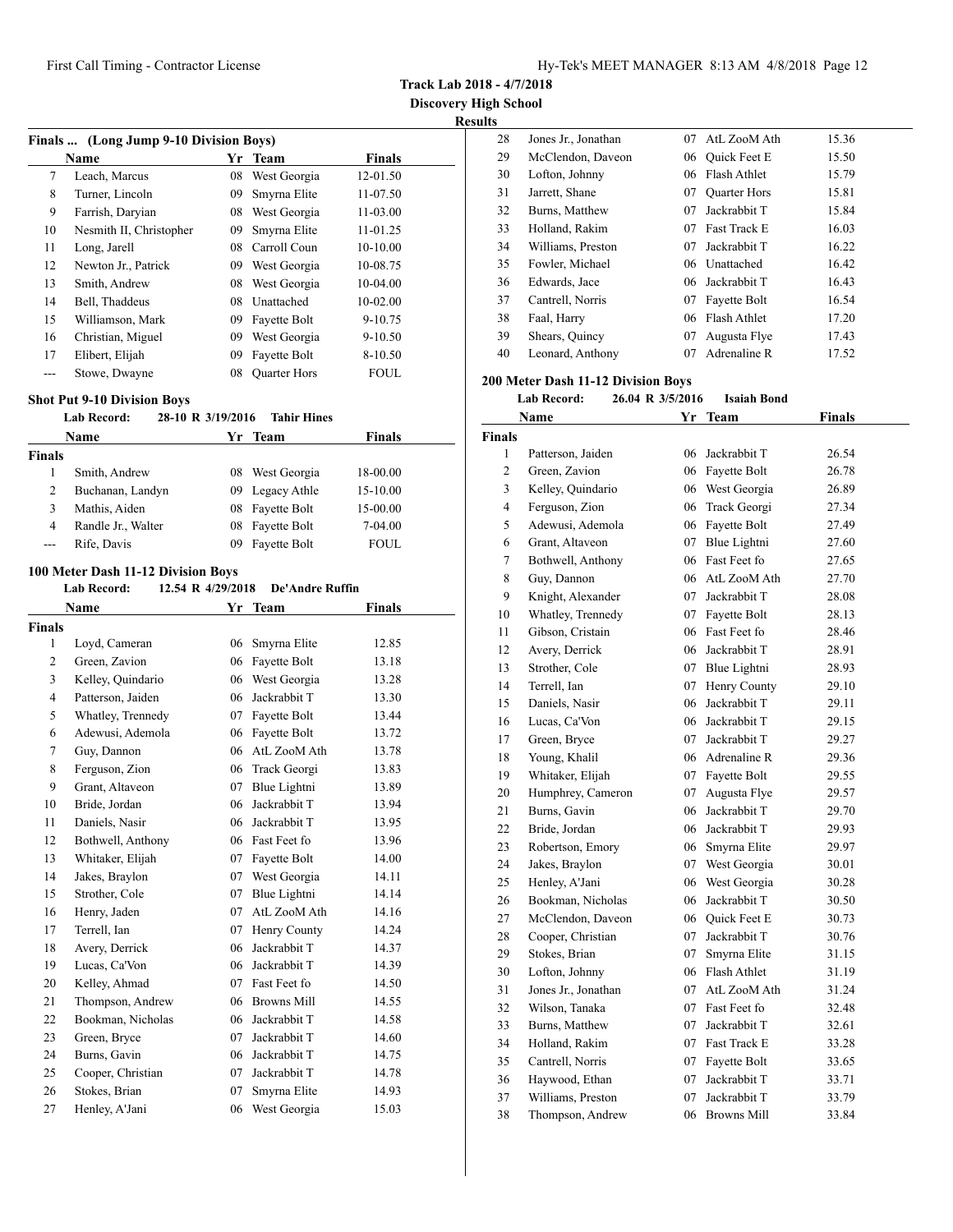| Hy-Tek's MEET MANAGER 8:13 AM 4/8/2018 Page 13 |  |  |  |  |
|------------------------------------------------|--|--|--|--|
|------------------------------------------------|--|--|--|--|

**Discovery High School**

# **Results**

|                    | Finals  (200 Meter Dash 11-12 Division Boys) |                  |                                    |                    |
|--------------------|----------------------------------------------|------------------|------------------------------------|--------------------|
|                    | Name                                         |                  | Yr Team                            | <b>Finals</b>      |
| 39                 | Edwards, Jace                                | 06               | Jackrabbit T                       | 35.74              |
| 40                 | Mccormic, Deontae                            |                  | 07 Quick Feet E                    | 35.75              |
| 41                 | Faal, Harry                                  |                  | 06 Flash Athlet                    | 38.16              |
| 42                 | Leonard, Anthony                             |                  | 07 Adrenaline R                    | 41.90              |
|                    |                                              |                  |                                    |                    |
|                    | 400 Meter Dash 11-12 Division Boys           |                  | <b>Isaiah Bond</b>                 |                    |
|                    | Lab Record:                                  | 58.49 R 5/7/2016 |                                    |                    |
|                    | Name                                         |                  | Yr Team                            | <b>Finals</b>      |
| <b>Finals</b><br>1 |                                              | 07               |                                    |                    |
|                    | Grant, Altaveon<br>Adewusi, Ademola          |                  | Blue Lightni<br>Fayette Bolt       | 1:00.06            |
| 2<br>3             |                                              | 06<br>07         | Jackrabbit T                       | 1:01.29            |
| 4                  | Knight, Alexander<br>Patterson, Jaiden       |                  |                                    | 1:01.42            |
|                    |                                              |                  | 06 Jackrabbit T                    | 1:01.46            |
| 5<br>6             | Warner, Justin<br>Mays, Julian               |                  | 06 Fayette Bolt                    | 1:03.50            |
| 7                  | Henry, Jaden                                 |                  | 06 Henry County<br>07 AtL ZooM Ath | 1:04.20            |
|                    |                                              |                  | 06 Fast Feet fo                    | 1:05.44            |
| 8                  | Gibson, Cristain<br>Daniels, Nasir           |                  |                                    | 1:05.59            |
| 9                  |                                              |                  | 06 Jackrabbit T<br>06 Fast Feet fo | 1:05.61            |
| 10                 | Bothwell, Anthony                            |                  |                                    | 1:05.70<br>1:06.02 |
| 11                 | Strother, Cole<br>Guy, Dannon                |                  | 07 Blue Lightni<br>06 AtL ZooM Ath |                    |
| 12                 |                                              |                  |                                    | 1:06.08            |
| 13                 | Redding, Zion                                |                  | 06 Henry County                    | 1:07.17            |
| 14                 | Avery, Derrick                               |                  | 06 Jackrabbit T                    | 1:07.35            |
| 15                 | Parker, Herschel                             |                  | 06 Henry County<br>07 Jackrabbit T | 1:08.20            |
| 16                 | Green, Bryce                                 |                  |                                    | 1:08.49            |
| 17                 | Young, Khalil                                |                  | 06 Adrenaline R                    | 1:10.05            |
| 18                 | Ferguson, Zion                               |                  | 06 Track Georgi                    | 1:10.24            |
| 19                 | Jackson, Nicholas                            | 06               | Smyrna Elite                       | 1:10.94            |
| 20                 | Brown, MarQuale                              |                  | 07 West Georgia<br>07 Fast Feet fo | 1:11.98            |
| 21<br>22           | Kelley, Ahmad                                |                  |                                    | 1:12.01            |
|                    | Robertson, Emory                             | 06               | Smyrna Elite<br>06 Jackrabbit T    | 1:12.10            |
| 23                 | Bookman, Nicholas                            |                  |                                    | 1:12.18            |
| 24                 | Jarrett, Shane                               | 07               | Quarter Hors<br>Jackrabbit T       | 1:12.52            |
| 25                 | Bride, Jordan                                | 06               |                                    | 1:12.78            |
| 26<br>27           | Haywood, Ethan<br>Lucas, Ca'Von              | 07               | Jackrabbit T<br>06 Jackrabbit T    | 1:13.41            |
| 28                 | Wilson, Tanaka                               |                  | 07 Fast Feet fo                    | 1:13.99<br>1:14.55 |
|                    | Smith, Chance                                | 07               | Jackrabbit $\mathcal T$            |                    |
| 29<br>30           | Jones Jr., Jonathan                          | 07               | AtL ZooM Ath                       | 1:16.23            |
| 31                 | Burns, Matthew                               | 07               | Jackrabbit T                       | 1:16.23<br>1:16.58 |
| 32                 | Cantrell, Norris                             | 07               | Fayette Bolt                       | 1:23.40            |
| 33                 | McClure, Jr, Stephen                         | 07               | East Cobb Ch                       | 1:24.56            |
| 34                 | Faal, Harry                                  | 06               | Flash Athlet                       | 1:28.38            |
| 35                 | Humphrey, Cameron                            | 07               | Augusta Flye                       | 1:52.16            |
| 36                 | Cannon, Yanni                                | 07               | Fayette Bolt                       | 1:55.20            |
| 37                 | Jakes, Braylon                               | 07               | West Georgia                       | 1:55.78            |
| 38                 | Lofton, Johnny                               | 06               | Flash Athlet                       | 2:02.63            |
| 39                 | Holland, Rakim                               | 07               | Fast Track E                       | 2:03.60            |
| 40                 | Hill, Jayden                                 | 06               | Fayette Bolt                       | 2:08.02            |
| 41                 | Mccormic, Deontae                            | 07               | Quick Feet E                       | 2:10.55            |
|                    |                                              |                  |                                    |                    |

|                | 800 Meter Run 11-12 Division Boys         |    |                          |               |
|----------------|-------------------------------------------|----|--------------------------|---------------|
|                | <b>Lab Record:</b><br>2:24.90 R 3/24/2018 |    | William Davis<br>Yr Team | <b>Finals</b> |
| <b>Finals</b>  | <b>Name</b>                               |    |                          |               |
| 1              | McAllister, Kadin                         | 06 | Adrenaline R             | 2:26.73       |
| 2              | Knight, Alexander                         | 07 | Jackrabbit T             | 2:29.12       |
| 3              | Ripperdan, Zachary                        |    | 06 Fayette Bolt          | 2:31.71       |
| $\overline{4}$ | Mays, Julian                              | 06 | Henry County             | 2:31.74       |
| 5              | Parker, Herschel                          | 06 | Henry County             | 2:39.71       |
| 6              | Redding, Zion                             | 06 | Henry County             | 2:39.74       |
| 7              | Warner, Justin                            |    | 06 Fayette Bolt          | 2:40.16       |
| 8              | Wilson, Tanaka                            | 07 | Fast Feet fo             | 2:45.77       |
| 9              | Sulton, Allen                             | 06 | Fayette Bolt             | 2:46.04       |
| 10             | Brown, MarQuale                           | 07 | West Georgia             | 2:53.85       |
| 11             | Smith, Chance                             | 07 | Jackrabbit T             | 2:54.84       |
| 12             | Andrade Jr., Alcidez                      |    | 06 Legacy Athle          | 2:56.52       |
| 13             | Haywood, Ethan                            | 07 | Jackrabbit T             | 2:56.57       |
| 14             | Jarrett, Shane                            | 07 | <b>Quarter Hors</b>      | 3:06.29       |
| 15             | Jackson, Nicholas                         |    | 06 Smyrna Elite          | 3:08.24       |
| 16             | McClure, Jr, Stephen                      |    | 07 East Cobb Ch          | 3:12.04       |
| 17             | Kelley, Ahmad                             |    | 07 Fast Feet fo          | 3:32.73       |
| 18             | Hill, Jayden                              | 06 | Fayette Bolt             | 3:38.72       |
| 19             | Cannon, Yanni                             | 07 | Fayette Bolt             | 4:37.25       |
|                | 1500 Meter Run 11-12 Division Boys        |    |                          |               |
|                | <b>Lab Record:</b><br>4:58.22 R 3/3/2018  |    | William Davis            |               |
|                | Name                                      | Yr | <b>Team</b>              | <b>Finals</b> |
| <b>Finals</b>  |                                           |    |                          |               |
| 1              | McAllister, Kadin                         |    | 06 Adrenaline R          | 5:04.91       |
| $\overline{c}$ | Ripperdan, Zachary                        | 06 | Fayette Bolt             | 5:05.75       |
| 3              | Mays, Julian                              | 06 | Henry County             | 5:09.98       |
| 4              | Thompson, Clark                           | 07 | Ptc Flash                | 5:14.79       |
| 5              | Sulton, Allen                             | 06 | Fayette Bolt             | 5:52.70       |
| 6              | Smith, Chance                             | 07 | Jackrabbit T             | 5:55.03       |

|        | гуаше                | xг | теаш            | гинаіз  |  |
|--------|----------------------|----|-----------------|---------|--|
| ∛inals |                      |    |                 |         |  |
| 1      | McAllister, Kadin    |    | 06 Adrenaline R | 5:04.91 |  |
| 2      | Ripperdan, Zachary   |    | 06 Fayette Bolt | 5:05.75 |  |
| 3      | Mays, Julian         | 06 | Henry County    | 5:09.98 |  |
| 4      | Thompson, Clark      | 07 | Ptc Flash       | 5:14.79 |  |
| 5      | Sulton, Allen        | 06 | Fayette Bolt    | 5:52.70 |  |
| 6      | Smith, Chance        | 07 | Jackrabbit T    | 5:55.03 |  |
| 7      | Rodriguez, Gabriel   |    | 06 Jackrabbit T | 5:56.18 |  |
| 8      | Andrade Jr., Alcidez |    | 06 Legacy Athle | 6:06.59 |  |
| 9      | Jackson, Aiden       | 07 | Ptc Flash       | 6:23.59 |  |
| 10     | Hunter, Logan        |    | 06 Ptc Flash    | 6:26.90 |  |
| 11     | Hill, Jayden         | 06 | Fayette Bolt    | 6:38.42 |  |

# **3000 Meter Run 11-12 Division Boys**

|               | <b>Lab Record:</b> | 10:53.73 R 3/3/2018 | <b>Kadin McAllister</b> |               |
|---------------|--------------------|---------------------|-------------------------|---------------|
|               | Name               |                     | Yr Team                 | <b>Finals</b> |
| <b>Finals</b> |                    |                     |                         |               |
| 1             | McAllister, Kadin  |                     | 06 Adrenaline R         | 10:49.65R     |
| 2             | Thompson, Clark    | 07                  | Ptc Flash               | 10:50.57R     |
| 3             | Squires, Corbin    |                     | 06 Jackrabbit T         | 10:53.87      |
| 4             | Sulton, Allen      |                     | 06 Fayette Bolt         | 12:13.73      |
| 5             | Rodriguez, Gabriel |                     | 06 Jackrabbit T         | 12:17.00      |
| 6             | Jackson, Aiden     | 07                  | Ptc Flash               | 12:45.72      |
|               | Hunter, Logan      |                     | 06 Ptc Flash            | 13:56.68      |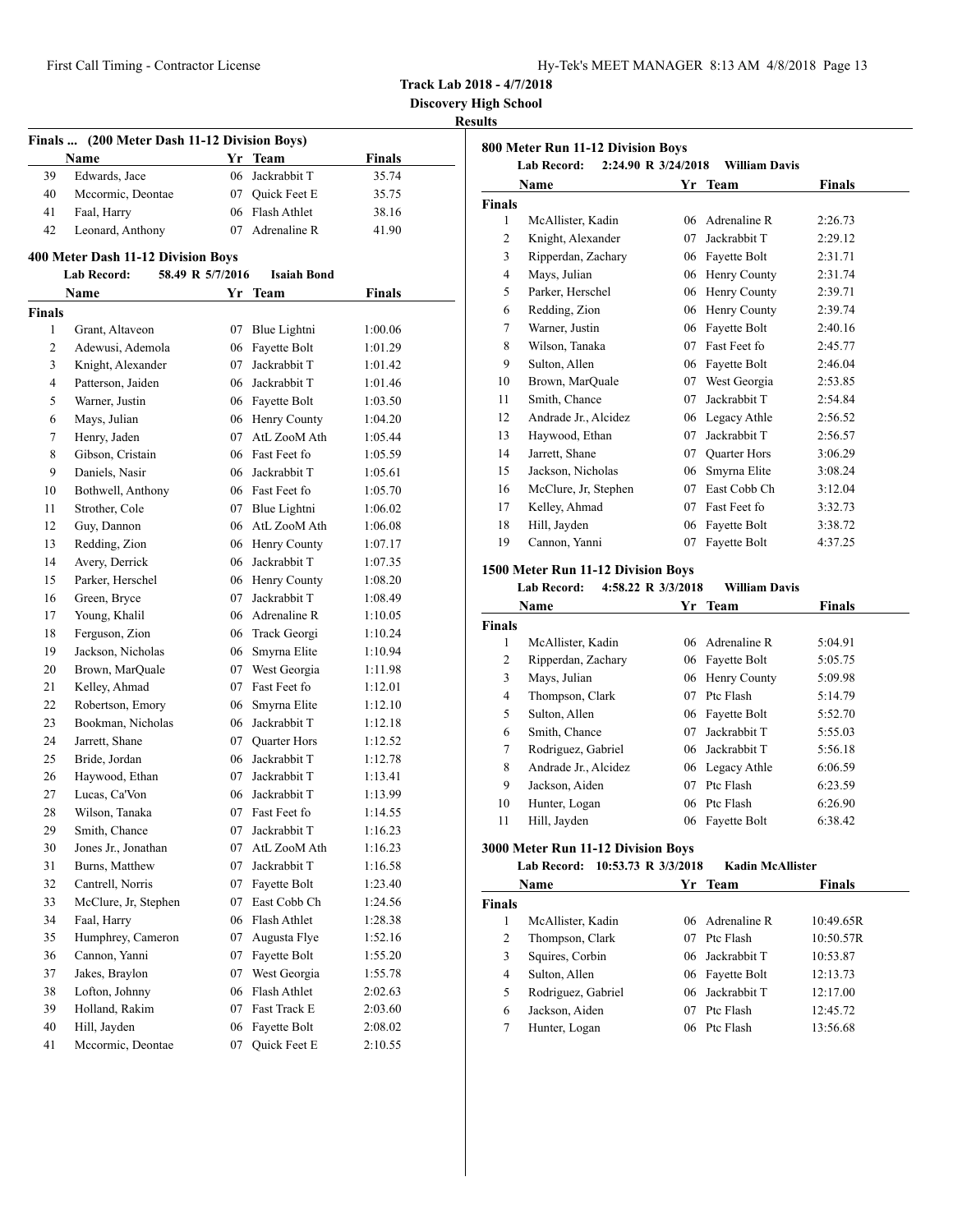| Hy-Tek's MEET MANAGER 8:13 AM 4/8/2018 Page 14 |  |  |  |  |
|------------------------------------------------|--|--|--|--|
|------------------------------------------------|--|--|--|--|

**Track Lab 2018 - 4/7/2018**

**Discovery High School**

## **Results**

| .     |                        |                 |             |  |
|-------|------------------------|-----------------|-------------|--|
| 12    | Cantrell, Norris       | 07 Fayette Bolt | $9 - 00.25$ |  |
| 13    | Faal, Harry            | 06 Flash Athlet | 7-09.75     |  |
| 14    | Goldsberry, Edmund T00 | 06 Augusta Flye | 7-07.50     |  |
| 15    | Lofton, Johnny         | 06 Flash Athlet | 5-03.50     |  |
| $---$ | Bothwell, Anthony      | 06 Fast Feet fo | <b>FOUL</b> |  |
| $---$ | Kelley, Ahmad          | Fast Feet fo    | <b>FOUL</b> |  |

# **Shot Put 11-12 Division Boys**

| <b>Lab Record:</b> | 37-01 R 3/5/2016 | <b>Dylan Faulkner</b> |
|--------------------|------------------|-----------------------|
|--------------------|------------------|-----------------------|

| Name          |                        |    | Yr Team         | <b>Finals</b> |  |
|---------------|------------------------|----|-----------------|---------------|--|
| <b>Finals</b> |                        |    |                 |               |  |
|               | Harper, Robert         | 07 | Miami Garden    | 28-10.00      |  |
| 2             | Goldsberry, Edmund F00 |    | 06 Augusta Flye | 20-04.00      |  |
| 3             | Pepe, Frankie          |    | 06 Blue Lightni | 19-05.00      |  |
| 4             | Staples, Adrian        | 07 | Augusta Flye    | 18-07.50      |  |
| 5             | Hill, Jayden           |    | 06 Fayette Bolt | 14-06.00      |  |
| 6             | Robinson, Eric         | 07 | Augusta Flye    | 11-10.00      |  |
|               | Cannon, Yanni          | 07 | Fayette Bolt    | 11-09.00      |  |

## **Discus Throw 1.0 kg 11-12 Division Boys**

#### **Lab Record: 97-06 R 3/28/2015 Adam Watkins**

| Name          |                | Yr Team |                 | <b>Finals</b> |  |
|---------------|----------------|---------|-----------------|---------------|--|
| <b>Finals</b> |                |         |                 |               |  |
|               | Harper, Robert |         | 07 Miami Garden | 59-09         |  |
| 2             | Pepe, Frankie  |         | 06 Blue Lightni | $32-10$       |  |
| 3             | Shears, Quincy | 07      | Augusta Flye    | $31 - 05$     |  |

## **100 Meter Dash 13-14 Division Boys**

#### **Lab Record: 11.34 R 3/24/2018 Emory Floyd**

| Name          |                    | Yr | <b>Team</b>         | <b>Finals</b> |  |
|---------------|--------------------|----|---------------------|---------------|--|
| <b>Finals</b> |                    |    |                     |               |  |
| 1             | Afolayan, Jordan   | 04 | Boys and Gir        | 11.98         |  |
| 2             | Farrow, Zacquon    | 04 | West Georgia        | 12.01         |  |
| 3             | Aiken, Mir         | 04 | Unattached          | 12.24         |  |
| 4             | McCovery, Langston |    | 04 Lane 4 Track     | 12.26         |  |
| 5             | Singfield, Byron   | 04 | Lane 4 Track        | 12.37         |  |
| 6             | Kormalos, Georgios | 04 | Unattached          | 12.54         |  |
| 7             | Robbins, Kenneth   | 05 | AtL ZooM Ath        | 12.71         |  |
| 7             | Talbert, Canaan    | 04 | Augusta Flye        | 12.71         |  |
| 9             | Howard, Ali        | 04 | Unattached          | 12.89         |  |
| 10            | Gaskins, Quantaves | 04 | Unattached          | 12.96         |  |
| 11            | Oved, Daniel T00   | 04 | Unattached          | 13.00         |  |
| 12            | Stephens, Jared    | 04 | Jackrabbit T        | 13.05         |  |
| 13            | Moss, Brandon      | 04 | Fayette Bolt        | 13.09         |  |
| 14            | Rollerson, Joshua  | 04 | Blue Lightni        | 13.09         |  |
| 15            | Hollis, Jayden     | 05 | Henry County        | 13.36         |  |
| 16            | Turner II, Todd    | 05 | <b>Empower Trac</b> | 13.45         |  |
| 17            | Moss, Brandon      | 05 | Jackrabbit T        | 13.53         |  |
| 18            | Walker, Justin     | 05 | Smyrna Elite        | 13.55         |  |
| 19            | Willis, Xavier     | 05 | East Cobb Ch        | 13.57         |  |
| 20            | Newton, Trey       | 05 | Atomic Agili        | 13.84         |  |
| 21            | Sykes, Hasaan      | 05 | <b>Empower Trac</b> | 13.87         |  |
| 22            | Cadet, Favio       | 04 | Flash Athlet        | 13.97         |  |
| 23            | Anderson, Ayden    | 05 | AtL ZooM Ath        | 14.00         |  |
| 24            | Felix, Ronald      | 05 | <b>Quarter Hors</b> | 14.16         |  |
| 25            | Maddox, Trelain    | 05 | <b>Empower Trac</b> | 14.17         |  |

## **80 Meter Hurdles 11-12 Division Boys Lab Record: 13.59 R 4/30/2016 Makai Williams Name Yr** Team **Finals Finals** Gibson, Cristain 06 Fast Feet fo 14.87

| 3  | Fowler, Michael                       | 06 Unattached   | 17.75 |
|----|---------------------------------------|-----------------|-------|
| 4  | Staples, Adrian                       | 07 Augusta Flye | 19.23 |
| 5. | Humphrey, Cameron                     | 07 Augusta Flye | 20.78 |
| 6  | Robinson, Eric                        | 07 Augusta Flye | 21.99 |
|    | 4x100 Meter Relay 11-12 Division Boys |                 |       |

2 Young, Khalil 06 Adrenaline R 15.22

# **Lab Record: 51.76 R 4/29/2017 Jackrabbit Track Club**

**C Gaffney, E Pearson, J Patterson, M Carter**

|               | Team              | Relay | <b>Finals</b> |
|---------------|-------------------|-------|---------------|
| <b>Finals</b> |                   |       |               |
|               | West Georgia Jets | А     | 56.02         |
| 2             | Fast Feet fo      | А     | 56.24         |
| 3             | Augusta Flye      | А     | 1:07.43       |

# **4x400 Meter Relay 11-12 Division Boys**

# **Lab Record: 4:09.49 R 4/15/2017 Jackrabbit Track Club**

#### **C Gaffney, E Pearson, J Patterson, M Carter**

|               | Team              | Relay | Finals  |
|---------------|-------------------|-------|---------|
| <b>Finals</b> |                   |       |         |
|               | Henry County A    | A     | 4:41.57 |
|               | West Georgia Jets | А     | 4:49.45 |
| 3             | Augusta Flye      | А     | 5:42.54 |

#### **High Jump 11-12 Division Boys**

#### **Lab Record: 5-00 R 3/5/2016 Dylan Faulkner**

| <b>Name</b>       |     |              | <b>Finals</b>                                 |  |
|-------------------|-----|--------------|-----------------------------------------------|--|
|                   |     |              |                                               |  |
| Ferguson, Zion    |     |              | $4 - 06.00$                                   |  |
| Grant, Altaveon   | 07  | Blue Lightni | $4 - 02.00$                                   |  |
| Staples, Adrian   | 07. | Augusta Flye | $3 - 08.00$                                   |  |
| Henley, A'Jani    |     |              | $J3-08.00$                                    |  |
| Brown, MarQuale   | 07  | West Georgia | J3-08.00                                      |  |
| Robinson, Eric    | 07  | Augusta Flye | $3-04.00$                                     |  |
| Kelley, Quindario | 06  | West Georgia | <b>FAIL</b>                                   |  |
|                   |     |              | Yr Team<br>06 Track Georgi<br>06 West Georgia |  |

#### **Long Jump 11-12 Division Boys**

#### **Lab Record: 16-09 R 4/15/2017 Jalon Kilgore**

|               | <b>Name</b>          | Yr | <b>Team</b>         | <b>Finals</b> |  |
|---------------|----------------------|----|---------------------|---------------|--|
| <b>Finals</b> |                      |    |                     |               |  |
| 1             | Gibson, Cristain     |    | 06 Fast Feet fo     | $14 - 03.00$  |  |
| 2             | Kelley, Quindario    |    | 06 West Georgia     | 13-03.75      |  |
| 3             | Jakes, Braylon       | 07 | West Georgia        | 12-08.00      |  |
| 4             | Jarrett, Shane       | 07 | <b>Quarter Hors</b> | 12-06.50      |  |
| 5             | Andrade Jr., Alcidez |    | 06 Legacy Athle     | 11-06.00      |  |
| 6             | Fowler, Michael      | 06 | Unattached          | 11-03.25      |  |
| 7             | Brown, MarQuale      | 07 | West Georgia        | 11-01.50      |  |
| 8             | Staples, Adrian      | 07 | Augusta Flye        | $11 - 01.25$  |  |
| 9             | Holland, Rakim       | 07 | <b>Fast Track E</b> | 10-06.00      |  |
| 10            | Robinson, Eric       | 07 | Augusta Flye        | $9 - 03.00$   |  |
| 10            | Shears, Quincy       | 07 | Augusta Flye        | $9 - 03.00$   |  |
|               |                      |    |                     |               |  |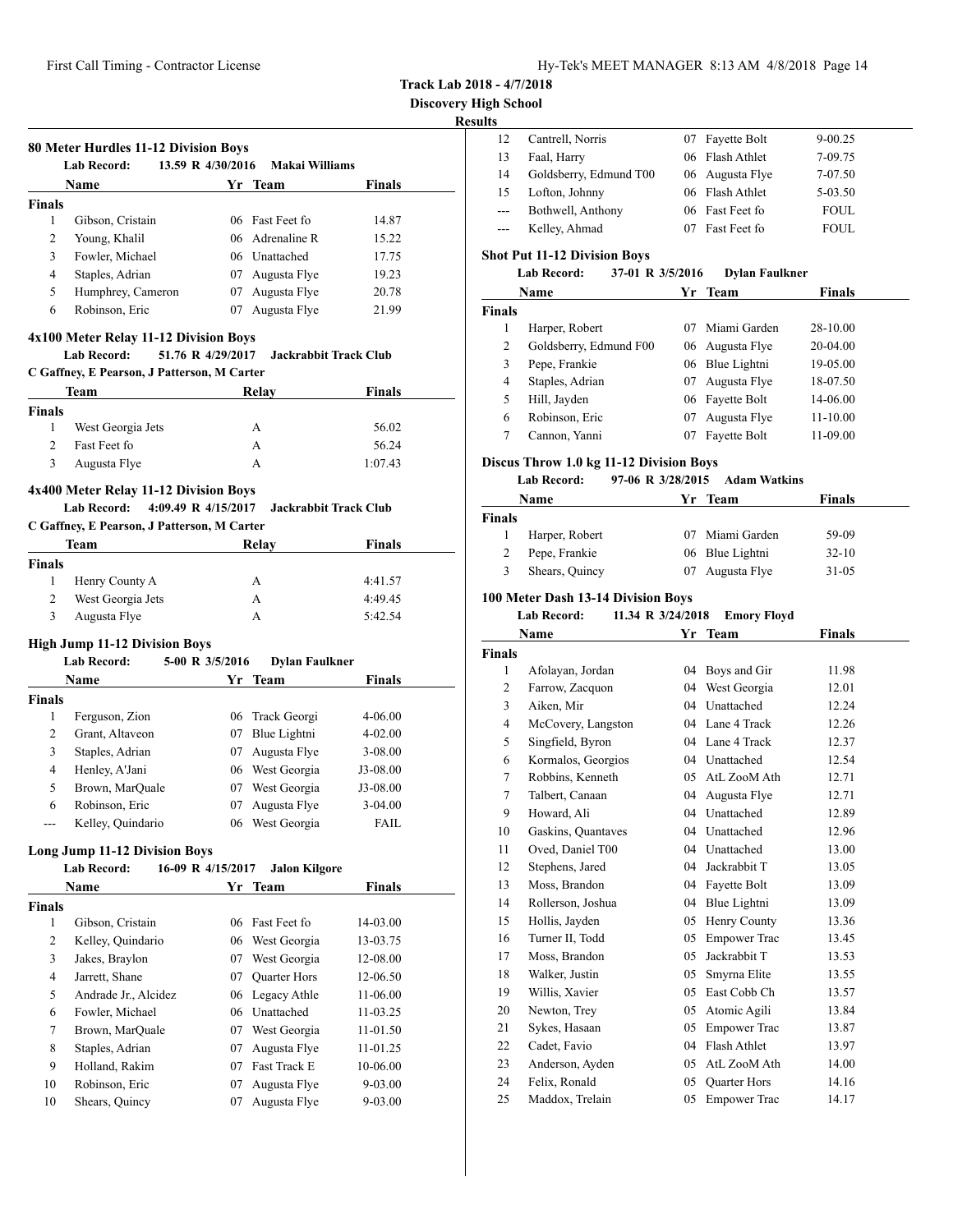| Hy-Tek's MEET MANAGER 8:13 AM 4/8/2018 Page 15 |  |  |  |
|------------------------------------------------|--|--|--|
|------------------------------------------------|--|--|--|

**Discovery High School**

## **Results**

|    | Finals  (100 Meter Dash 13-14 Division Boys) |     |                     |               |
|----|----------------------------------------------|-----|---------------------|---------------|
|    | Name                                         | Yr  | Team                | <b>Finals</b> |
| 26 | Towers, Andrew                               | 04  | Fayette Bolt        | 14.25         |
| 27 | Akintayo, Caleb                              | 04  | Jackrabbit T        | 14.31         |
| 28 | Williams, Stanley                            | 05  | Jackrabbit T        | 14.34         |
| 29 | Fonteneaux, Cameron                          | 04  | West Georgia        | 14.35         |
| 30 | McKinzie, Jeremiah                           | 05  | Jackrabbit T        | 14.36         |
| 31 | Mumford, Micah                               | 05  | Fayette Bolt        | 14.58         |
| 32 | Best. Malachi                                | 05  | Adrenaline R        | 14.93         |
| 33 | Aiken/Shannon, Kennedy                       | 04  | Unattached          | 15.32         |
| 34 | Needham, Alexander                           | 04  | Boys and Gir        | 15.32         |
| 35 | Lee, Malek                                   | 04  | Flash Athlet        | 15.39         |
| 36 | Singh, Harman                                | 04  | Jackrabbit T        | 16.70         |
| 37 | Burden, Christopher                          | 05. | <b>Quarter Hors</b> | 17.51         |
| 38 | Aiken, Kendall                               | 04  | Unattached          | 17.77         |

#### **200 Meter Dash 13-14 Division Boys**

|                | <b>Lab Record:</b><br>22.90 R 3/24/2018 |    | <b>Emory Floyd</b>  |               |  |
|----------------|-----------------------------------------|----|---------------------|---------------|--|
|                | Name                                    |    | Yr Team             | <b>Finals</b> |  |
| Finals         |                                         |    |                     |               |  |
| 1              | McCovery, Langston                      | 04 | Lane 4 Track        | 24.57         |  |
| $\overline{c}$ | Farrow, Zacquon                         |    | 04 West Georgia     | 24.64         |  |
| 3              | Aiken, Mir                              |    | 04 Unattached       | 24.69         |  |
| $\overline{4}$ | Afolayan, Jordan                        |    | 04 Boys and Gir     | 24.90         |  |
| 5              | Singfield, Byron                        |    | 04 Lane 4 Track     | 25.08         |  |
| 6              | Young, Eric                             |    | 04 Unattached       | 25.12         |  |
| 7              | Howard, Ali                             |    | 04 Unattached       | 25.29         |  |
| 8              | Kormalos, Georgios                      |    | 04 Unattached       | 25.44         |  |
| 9              | Edwards, Daniel                         | 04 | Smyrna Elite        | 26.15         |  |
| 10             | Stephens, Jared                         | 04 | Jackrabbit T        | 26.19         |  |
| 11             | Robbins, Kenneth                        |    | 05 AtL ZooM Ath     | 26.29         |  |
| 12             | Moss, Brandon                           |    | 04 Fayette Bolt     | 26.40         |  |
| 13             | Oved, Daniel T00                        |    | 04 Unattached       | 26.76         |  |
| 14             | Rollerson, Joshua                       |    | 04 Blue Lightni     | 27.14         |  |
| 15             | Gresham, Ci                             |    | 04 Fast Feet fo     | 27.18         |  |
| 16             | Turner II, Todd                         |    | 05 Empower Trac     | 27.30         |  |
| 17             | Willis, Xavier                          |    | 05 East Cobb Ch     | 27.90         |  |
| 18             | Akintayo, Caleb                         |    | 04 Jackrabbit T     | 28.22         |  |
| 19             | Felix, Ronald                           |    | 05 Quarter Hors     | 28.41         |  |
| 20             | Newton, Trey                            |    | 05 Atomic Agili     | 28.84         |  |
| 21             | Moss, Phoenix                           | 05 | Fayette Bolt        | 28.91         |  |
| 22             | Walker, Justin                          | 05 | Smyrna Elite        | 28.92         |  |
| 23             | Towers, Andrew                          | 04 | Fayette Bolt        | 29.03         |  |
| 24             | Williams, Stanley                       | 05 | Jackrabbit T        | 29.51         |  |
| 25             | Mumford, Micah                          | 05 | Fayette Bolt        | 29.57         |  |
| 26             | McKinzie, Jeremiah                      | 05 | Jackrabbit T        | 29.73         |  |
| 27             | Meredith, Teddy                         |    | 05 Atlanta Trac     | 30.48         |  |
| 28             | Best, Malachi                           |    | 05 Adrenaline R     | 30.81         |  |
| 29             | Fonteneaux, Cameron                     |    | 04 West Georgia     | 31.19         |  |
| 30             | Needham, Alexander                      | 04 | Boys and Gir        | 31.49         |  |
| 31             | Lee, Malek                              |    | 04 Flash Athlet     | 31.96         |  |
| 32             | Aiken/Shannon, Kennedy                  |    | 04 Unattached       | 32.77         |  |
| 33             | Burden, Christopher                     | 05 | <b>Quarter Hors</b> | 37.24         |  |
|                |                                         |    |                     |               |  |

|                | 400 Meter Dash 13-14 Division Boys<br><b>Lab Record:</b><br>51.96 R 3/17/2018 |                 | <b>Emory Floyd</b>  |         |
|----------------|-------------------------------------------------------------------------------|-----------------|---------------------|---------|
|                | Name                                                                          |                 | Yr Team             | Finals  |
| <b>Finals</b>  |                                                                               |                 |                     |         |
| 1              | Aiken, Mir                                                                    |                 | 04 Unattached       | 55.55   |
| $\overline{c}$ | Young, Eric                                                                   |                 | 04 Unattached       | 55.78   |
| 3              | Farrow, Zacquon                                                               |                 | 04 West Georgia     | 56.16   |
| $\overline{4}$ | Afolayan, Jordan                                                              |                 | 04 Boys and Gir     | 56.73   |
| 5              | Moore, Demetrius                                                              |                 | 04 TeamFusionRu     | 56.88   |
| 6              | Pugh, Kody                                                                    |                 | 04 AtL ZooM Ath     | 57.59   |
| $\tau$         | Davis, Amari                                                                  |                 | 04 Smyrna Elite     | 58.55   |
| 8              | Edwards, Daniel                                                               |                 | 04 Smyrna Elite     | 58.95   |
| 9              | Oved, Daniel T00                                                              |                 | 04 Unattached       | 59.14   |
| 10             | Rollerson, Joshua                                                             |                 | 04 Blue Lightni     | 59.49   |
| 11             | Gaskins, Quantaves                                                            |                 | 04 Unattached       | 59.58   |
| 12             | Jarrett, Shawn                                                                |                 | 05 Quarter Hors     | 59.70   |
| 13             | Anderson, Ayden                                                               |                 | 05 AtL ZooM Ath     | 59.73   |
| 14             | Kormalos, Georgios                                                            |                 | 04 Unattached       | 59.95   |
| 15             | Willis, Xavier                                                                |                 | 05 East Cobb Ch     | 1:00.08 |
| 16             | Smith, Isaiah T00                                                             |                 | 05 Henry County     | 1:00.08 |
| 17             | Moss, Brandon                                                                 |                 | 04 Fayette Bolt     | 1:00.14 |
| 18             | Robinson, Joel                                                                |                 | 04 Flash Athlet     | 1:00.69 |
| 19             | Anderson, Austin                                                              |                 | 05 AtL ZooM Ath     | 1:00.76 |
| 20             | Costen, London                                                                |                 | 05 Fayette Bolt     | 1:00.88 |
| 21             | Gresham, Ci                                                                   |                 | 04 Fast Feet fo     | 1:01.35 |
| 22             | Wright-Goss, Christopher                                                      |                 | 04 Fayette Bolt     | 1:01.77 |
| 23             | Howard, Ali                                                                   |                 | 04 Unattached       | 1:02.68 |
| 24             | Robbins, Kenneth                                                              |                 | 05 AtL ZooM Ath     | 1:04.06 |
| 25             | Felix, Ronald                                                                 |                 | 05 Quarter Hors     | 1:04.09 |
| 26             | Hollis, Jayden                                                                |                 | 05 Henry County     | 1:05.10 |
| 27             | Sitz, Liam                                                                    |                 | 04 Atlanta Trac     | 1:06.16 |
| 28             | Newton, Trey                                                                  |                 | 05 Atomic Agili     | 1:07.20 |
| 29             | Moss, Brandon                                                                 |                 | 05 Jackrabbit T     | 1:07.26 |
| 30             | Akintayo, Caleb                                                               |                 | 04 Jackrabbit T     | 1:07.63 |
| 31             | Williams, Stanley                                                             |                 | 05 Jackrabbit T     | 1:09.51 |
| 32             | Lee, Malek                                                                    |                 | 04 Flash Athlet     | 1:10.18 |
| 33             | Moss, Phoenix                                                                 |                 | 05 Fayette Bolt     | 1:11.00 |
| 34             | Walton, Aaron                                                                 |                 | 04 Augusta Flye     | 1:18.29 |
| 35             | Best, Malachi                                                                 |                 | 05 Adrenaline R     | 1:18.30 |
| 36             | Shaw, Tytus                                                                   | 05              | Jackrabbit T        | 1:18.73 |
| 37             | Burden, Christopher                                                           | 05 <sub>0</sub> | <b>Quarter Hors</b> | 1:27.12 |
|                | 800 Meter Run 13-14 Division Boys                                             |                 |                     |         |
|                | <b>Lab Record:</b><br>2:05.68 R 3/3/2018                                      |                 | <b>Saxon Brown</b>  |         |
|                | Name                                                                          | Yr              | <b>Team</b>         | Finals  |

|               | Name              | Yr | <b>Team</b>         | Finals  |  |
|---------------|-------------------|----|---------------------|---------|--|
| <b>Finals</b> |                   |    |                     |         |  |
|               | Moore, Demetrius  |    | 04 TeamFusionRu     | 2:16.67 |  |
| 2             | Pugh, Kody        |    | 04 AtL ZooM Ath     | 2:17.01 |  |
| 3             | Davis, Amari      |    | 04 Smyrna Elite     | 2:19.40 |  |
| 4             | Smith, Isaiah T00 |    | 05 Henry County     | 2:26.87 |  |
| 5             | Costen, London    | 05 | Fayette Bolt        | 2:27.08 |  |
| 6             | Robinson, Joel    |    | 04 Flash Athlet     | 2:30.01 |  |
| 7             | Sherman, Eddie    |    | 04 Unattached       | 2:30.96 |  |
| 8             | Anderson, Austin  |    | 05 AtL ZooM Ath     | 2:31.73 |  |
| 9             | Felix, Ronald     | 05 | <b>Ouarter Hors</b> | 2:35.68 |  |
|               |                   |    |                     |         |  |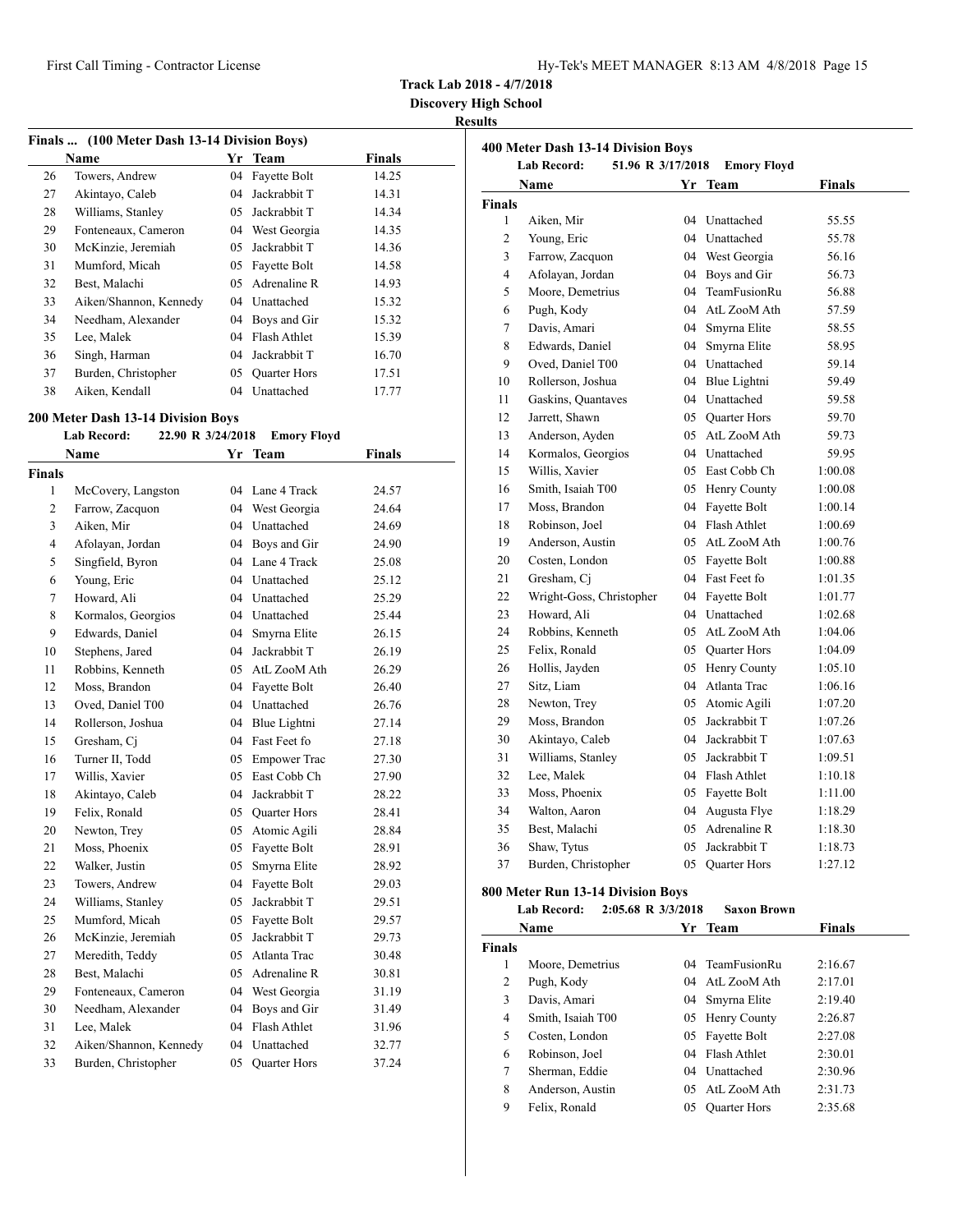| Hy-Tek's MEET MANAGER 8:13 AM 4/8/2018 Page 16 |  |  |  |  |
|------------------------------------------------|--|--|--|--|
|------------------------------------------------|--|--|--|--|

**Discovery High School**

| Name<br>Gresham, Cj<br>Wright-Goss, Christopher<br>Sitz, Liam<br>Thorps, Kylen<br>Shaw, Tytus<br>Burden, Christopher<br>1500 Meter Run 13-14 Division Boys<br>4:34.92 R 3/24/2018<br><b>Lab Record:</b><br>Name<br>Meredith, Teddy<br>Thorps, Kylen<br>Lipton, Andrew<br>Talbert, Canaan<br>Chappell, McKinley<br>Chappell, Kameron<br>Robinson, Joel<br>Wellons, Kody<br>Mathis, Yeshua | Yr<br>04<br>04<br>04<br>05<br>05<br>05<br>04                                                                                                                                      | <b>Team</b><br>Fast Feet fo<br>Fayette Bolt<br>Atlanta Trac<br>05 Flash Athlet<br>Jackrabbit T<br>05 Quarter Hors<br><b>Evan Owens</b><br>Yr Team<br>Atlanta Trac<br>Flash Athlet<br>04 Ptc Flash<br>Augusta Flye<br>04 Unattached | Finals<br>2:36.27<br>2:40.83<br>2:40.92<br>2:47.47<br>3:21.37<br>3:57.55<br>Finals<br>5:07.66<br>5:09.25<br>5:11.63<br>5:34.54                                                                                                                                                                                                                                                                                                                                                                                                                  |
|------------------------------------------------------------------------------------------------------------------------------------------------------------------------------------------------------------------------------------------------------------------------------------------------------------------------------------------------------------------------------------------|-----------------------------------------------------------------------------------------------------------------------------------------------------------------------------------|------------------------------------------------------------------------------------------------------------------------------------------------------------------------------------------------------------------------------------|-------------------------------------------------------------------------------------------------------------------------------------------------------------------------------------------------------------------------------------------------------------------------------------------------------------------------------------------------------------------------------------------------------------------------------------------------------------------------------------------------------------------------------------------------|
|                                                                                                                                                                                                                                                                                                                                                                                          |                                                                                                                                                                                   |                                                                                                                                                                                                                                    |                                                                                                                                                                                                                                                                                                                                                                                                                                                                                                                                                 |
|                                                                                                                                                                                                                                                                                                                                                                                          |                                                                                                                                                                                   |                                                                                                                                                                                                                                    |                                                                                                                                                                                                                                                                                                                                                                                                                                                                                                                                                 |
|                                                                                                                                                                                                                                                                                                                                                                                          |                                                                                                                                                                                   |                                                                                                                                                                                                                                    |                                                                                                                                                                                                                                                                                                                                                                                                                                                                                                                                                 |
|                                                                                                                                                                                                                                                                                                                                                                                          |                                                                                                                                                                                   |                                                                                                                                                                                                                                    |                                                                                                                                                                                                                                                                                                                                                                                                                                                                                                                                                 |
|                                                                                                                                                                                                                                                                                                                                                                                          |                                                                                                                                                                                   |                                                                                                                                                                                                                                    |                                                                                                                                                                                                                                                                                                                                                                                                                                                                                                                                                 |
|                                                                                                                                                                                                                                                                                                                                                                                          |                                                                                                                                                                                   |                                                                                                                                                                                                                                    |                                                                                                                                                                                                                                                                                                                                                                                                                                                                                                                                                 |
|                                                                                                                                                                                                                                                                                                                                                                                          |                                                                                                                                                                                   |                                                                                                                                                                                                                                    |                                                                                                                                                                                                                                                                                                                                                                                                                                                                                                                                                 |
|                                                                                                                                                                                                                                                                                                                                                                                          |                                                                                                                                                                                   |                                                                                                                                                                                                                                    |                                                                                                                                                                                                                                                                                                                                                                                                                                                                                                                                                 |
|                                                                                                                                                                                                                                                                                                                                                                                          |                                                                                                                                                                                   |                                                                                                                                                                                                                                    |                                                                                                                                                                                                                                                                                                                                                                                                                                                                                                                                                 |
|                                                                                                                                                                                                                                                                                                                                                                                          |                                                                                                                                                                                   |                                                                                                                                                                                                                                    |                                                                                                                                                                                                                                                                                                                                                                                                                                                                                                                                                 |
|                                                                                                                                                                                                                                                                                                                                                                                          |                                                                                                                                                                                   |                                                                                                                                                                                                                                    |                                                                                                                                                                                                                                                                                                                                                                                                                                                                                                                                                 |
|                                                                                                                                                                                                                                                                                                                                                                                          |                                                                                                                                                                                   |                                                                                                                                                                                                                                    |                                                                                                                                                                                                                                                                                                                                                                                                                                                                                                                                                 |
|                                                                                                                                                                                                                                                                                                                                                                                          |                                                                                                                                                                                   |                                                                                                                                                                                                                                    |                                                                                                                                                                                                                                                                                                                                                                                                                                                                                                                                                 |
|                                                                                                                                                                                                                                                                                                                                                                                          |                                                                                                                                                                                   |                                                                                                                                                                                                                                    |                                                                                                                                                                                                                                                                                                                                                                                                                                                                                                                                                 |
|                                                                                                                                                                                                                                                                                                                                                                                          |                                                                                                                                                                                   |                                                                                                                                                                                                                                    | 5:37.15                                                                                                                                                                                                                                                                                                                                                                                                                                                                                                                                         |
|                                                                                                                                                                                                                                                                                                                                                                                          |                                                                                                                                                                                   | 05 Unattached                                                                                                                                                                                                                      | 5:43.60                                                                                                                                                                                                                                                                                                                                                                                                                                                                                                                                         |
|                                                                                                                                                                                                                                                                                                                                                                                          |                                                                                                                                                                                   | 04 Flash Athlet                                                                                                                                                                                                                    | 5:46.69                                                                                                                                                                                                                                                                                                                                                                                                                                                                                                                                         |
|                                                                                                                                                                                                                                                                                                                                                                                          |                                                                                                                                                                                   | 04 Ptc Flash                                                                                                                                                                                                                       | 6:39.56                                                                                                                                                                                                                                                                                                                                                                                                                                                                                                                                         |
|                                                                                                                                                                                                                                                                                                                                                                                          |                                                                                                                                                                                   | 04 Fayette Bolt                                                                                                                                                                                                                    | 7:48.66                                                                                                                                                                                                                                                                                                                                                                                                                                                                                                                                         |
|                                                                                                                                                                                                                                                                                                                                                                                          |                                                                                                                                                                                   |                                                                                                                                                                                                                                    |                                                                                                                                                                                                                                                                                                                                                                                                                                                                                                                                                 |
| 3000 Meter Run 13-14 Division Boys                                                                                                                                                                                                                                                                                                                                                       |                                                                                                                                                                                   |                                                                                                                                                                                                                                    |                                                                                                                                                                                                                                                                                                                                                                                                                                                                                                                                                 |
| Lab Record: 10:24.23 R 3/21/2015                                                                                                                                                                                                                                                                                                                                                         |                                                                                                                                                                                   | <b>John Owens</b>                                                                                                                                                                                                                  |                                                                                                                                                                                                                                                                                                                                                                                                                                                                                                                                                 |
| Name                                                                                                                                                                                                                                                                                                                                                                                     |                                                                                                                                                                                   | Yr Team                                                                                                                                                                                                                            | <b>Finals</b>                                                                                                                                                                                                                                                                                                                                                                                                                                                                                                                                   |
|                                                                                                                                                                                                                                                                                                                                                                                          |                                                                                                                                                                                   |                                                                                                                                                                                                                                    |                                                                                                                                                                                                                                                                                                                                                                                                                                                                                                                                                 |
|                                                                                                                                                                                                                                                                                                                                                                                          |                                                                                                                                                                                   |                                                                                                                                                                                                                                    | 10:44.95                                                                                                                                                                                                                                                                                                                                                                                                                                                                                                                                        |
|                                                                                                                                                                                                                                                                                                                                                                                          |                                                                                                                                                                                   |                                                                                                                                                                                                                                    | 10:50.31                                                                                                                                                                                                                                                                                                                                                                                                                                                                                                                                        |
|                                                                                                                                                                                                                                                                                                                                                                                          |                                                                                                                                                                                   |                                                                                                                                                                                                                                    | 10:56.07                                                                                                                                                                                                                                                                                                                                                                                                                                                                                                                                        |
|                                                                                                                                                                                                                                                                                                                                                                                          |                                                                                                                                                                                   |                                                                                                                                                                                                                                    | 13:56.68                                                                                                                                                                                                                                                                                                                                                                                                                                                                                                                                        |
|                                                                                                                                                                                                                                                                                                                                                                                          |                                                                                                                                                                                   |                                                                                                                                                                                                                                    |                                                                                                                                                                                                                                                                                                                                                                                                                                                                                                                                                 |
|                                                                                                                                                                                                                                                                                                                                                                                          |                                                                                                                                                                                   |                                                                                                                                                                                                                                    | <b>Finals</b>                                                                                                                                                                                                                                                                                                                                                                                                                                                                                                                                   |
|                                                                                                                                                                                                                                                                                                                                                                                          |                                                                                                                                                                                   |                                                                                                                                                                                                                                    |                                                                                                                                                                                                                                                                                                                                                                                                                                                                                                                                                 |
|                                                                                                                                                                                                                                                                                                                                                                                          |                                                                                                                                                                                   |                                                                                                                                                                                                                                    | 15.80                                                                                                                                                                                                                                                                                                                                                                                                                                                                                                                                           |
|                                                                                                                                                                                                                                                                                                                                                                                          |                                                                                                                                                                                   |                                                                                                                                                                                                                                    | 16.85                                                                                                                                                                                                                                                                                                                                                                                                                                                                                                                                           |
|                                                                                                                                                                                                                                                                                                                                                                                          |                                                                                                                                                                                   |                                                                                                                                                                                                                                    | 18.52                                                                                                                                                                                                                                                                                                                                                                                                                                                                                                                                           |
|                                                                                                                                                                                                                                                                                                                                                                                          |                                                                                                                                                                                   |                                                                                                                                                                                                                                    |                                                                                                                                                                                                                                                                                                                                                                                                                                                                                                                                                 |
|                                                                                                                                                                                                                                                                                                                                                                                          |                                                                                                                                                                                   |                                                                                                                                                                                                                                    |                                                                                                                                                                                                                                                                                                                                                                                                                                                                                                                                                 |
| <b>Lab Record:</b>                                                                                                                                                                                                                                                                                                                                                                       |                                                                                                                                                                                   |                                                                                                                                                                                                                                    |                                                                                                                                                                                                                                                                                                                                                                                                                                                                                                                                                 |
| <b>Name</b>                                                                                                                                                                                                                                                                                                                                                                              |                                                                                                                                                                                   |                                                                                                                                                                                                                                    | Finals                                                                                                                                                                                                                                                                                                                                                                                                                                                                                                                                          |
|                                                                                                                                                                                                                                                                                                                                                                                          |                                                                                                                                                                                   |                                                                                                                                                                                                                                    |                                                                                                                                                                                                                                                                                                                                                                                                                                                                                                                                                 |
| Aiken, Mir                                                                                                                                                                                                                                                                                                                                                                               |                                                                                                                                                                                   |                                                                                                                                                                                                                                    | 27.86R                                                                                                                                                                                                                                                                                                                                                                                                                                                                                                                                          |
| Gaskins, Quantaves                                                                                                                                                                                                                                                                                                                                                                       |                                                                                                                                                                                   |                                                                                                                                                                                                                                    | 28.97                                                                                                                                                                                                                                                                                                                                                                                                                                                                                                                                           |
| Cadet, Favio                                                                                                                                                                                                                                                                                                                                                                             |                                                                                                                                                                                   |                                                                                                                                                                                                                                    | 29.77                                                                                                                                                                                                                                                                                                                                                                                                                                                                                                                                           |
| Jarrett, Shawn                                                                                                                                                                                                                                                                                                                                                                           |                                                                                                                                                                                   |                                                                                                                                                                                                                                    | 30.95                                                                                                                                                                                                                                                                                                                                                                                                                                                                                                                                           |
| Sherman, Eddie                                                                                                                                                                                                                                                                                                                                                                           |                                                                                                                                                                                   |                                                                                                                                                                                                                                    | 32.89                                                                                                                                                                                                                                                                                                                                                                                                                                                                                                                                           |
|                                                                                                                                                                                                                                                                                                                                                                                          |                                                                                                                                                                                   |                                                                                                                                                                                                                                    |                                                                                                                                                                                                                                                                                                                                                                                                                                                                                                                                                 |
| <b>Lab Record:</b>                                                                                                                                                                                                                                                                                                                                                                       |                                                                                                                                                                                   |                                                                                                                                                                                                                                    | <b>Parkview Express Track Club</b>                                                                                                                                                                                                                                                                                                                                                                                                                                                                                                              |
|                                                                                                                                                                                                                                                                                                                                                                                          |                                                                                                                                                                                   |                                                                                                                                                                                                                                    | <b>Finals</b>                                                                                                                                                                                                                                                                                                                                                                                                                                                                                                                                   |
|                                                                                                                                                                                                                                                                                                                                                                                          |                                                                                                                                                                                   |                                                                                                                                                                                                                                    |                                                                                                                                                                                                                                                                                                                                                                                                                                                                                                                                                 |
|                                                                                                                                                                                                                                                                                                                                                                                          |                                                                                                                                                                                   |                                                                                                                                                                                                                                    | 54.83                                                                                                                                                                                                                                                                                                                                                                                                                                                                                                                                           |
|                                                                                                                                                                                                                                                                                                                                                                                          | Squires, Hayden<br>Thorps, Kylen<br>Lipton, Andrew<br>Wellons, Kody<br><b>Lab Record:</b><br>Name<br>Aiken, Mir<br>Cadet, Favio<br>Jarrett, Shawn<br>Team<br><b>Fayette Bolts</b> | 05                                                                                                                                                                                                                                 | 04 Jackrabbit T<br>05<br>Flash Athlet<br>04 Ptc Flash<br>04 Ptc Flash<br>100 Meter Hurdles 13-14 Division Boys<br>14.22 R 3/25/2017<br><b>Malik Mixon</b><br>Yr Team<br>04 Unattached<br>04 Flash Athlet<br>Quarter Hors<br>200 Meter Hurdles 13-14 Division Boys<br>28.16 R 4/15/2017<br><b>Tauheed Ferguson</b><br>Yr Team<br>04 Unattached<br>04 Unattached<br>04 Flash Athlet<br>05 Ouarter Hors<br>04 Unattached<br>4x100 Meter Relay 13-14 Division Boys<br>47.59 R 3/26/2016<br>C Brown, K WILLIAMS, M Thompson, R Hamrick<br>Relay<br>А |

|                                | <b>Lab Record:</b><br>5-08 R 5/7/2016    |    | <b>Samontrea Townsend</b> |               |
|--------------------------------|------------------------------------------|----|---------------------------|---------------|
|                                | Name                                     |    | Yr Team                   | <b>Finals</b> |
| <b>Finals</b>                  |                                          |    |                           |               |
| 1                              | Farrow, Zacquon                          |    | 04 West Georgia           | 5-00.00       |
|                                | <b>Long Jump 13-14 Division Boys</b>     |    |                           |               |
|                                | Lab Record: 22-02.50 R 3/24/2018         |    | <b>Zacquon Farrow</b>     |               |
|                                | Name                                     |    | Yr Team                   | Finals        |
| <b>Finals</b>                  |                                          |    |                           |               |
| 1                              | Kormalos, Georgios                       |    | 04 Unattached             | 16-09.25      |
| 2                              | Newton, Trey                             |    | 05 Atomic Agili           | 16-02.25      |
| 3                              | Walker, Justin                           | 05 | Smyrna Elite              | 14-11.50      |
| 4                              | Willis, Xavier                           |    | 05 East Cobb Ch           | 14-10.75      |
| 5                              | Mumford, Micah                           |    | 05 Fayette Bolt           | 12-11.75      |
| 6                              | Aiken/Shannon, Kennedy                   |    | 04 Unattached             | 11-03.75      |
|                                | <b>Shot Put 13-14 Division Boys</b>      |    |                           |               |
|                                | Lab Record: 47-10.50 R 4/15/2017         |    | <b>Adam Watkins</b>       |               |
|                                | Name                                     |    | Yr Team                   | Finals        |
| <b>Finals</b><br>1             |                                          |    |                           |               |
|                                | Dare, Akinwale F00                       |    | 05 Unattached             | 34-01.00      |
| 2                              | Harper, Justin                           |    | 05 Miami Garden           | 33-01.50      |
| 3                              | Colletta, Brill F00<br>Singh, Harman     |    | 04 Unattached             | 29-04.00      |
|                                |                                          |    | 04 Jackrabbit T           | 27-04.00      |
| 4                              |                                          |    |                           |               |
| 5                              | Sitz, Liam                               |    | 04 Atlanta Trac           | 26-02.00      |
| 6                              | Burden, Christopher                      |    | 05 Quarter Hors           | 24-01.50      |
| 7                              | Aiken, Kendall                           |    | 04 Unattached             | 21-01.50      |
| 8                              | Mathis, Yeshua                           |    | 04 Fayette Bolt           | 18-04.50      |
|                                | Discus Throw 1.0 kg 13-14 Division Boys  |    |                           |               |
|                                | 135-11 R 4/15/2017<br><b>Lab Record:</b> |    | <b>Adam Watkins</b>       |               |
|                                | Name                                     |    | Yr Team                   | Finals        |
|                                |                                          |    |                           |               |
| 1                              | Dare, Akinwale F00                       |    | 05 Unattached             | 106-04        |
| 2                              | Harper, Justin                           |    | 05 Miami Garden           | 80-08         |
| 3                              | Colletta, Brill F00                      |    | 04 Unattached             | 73-06         |
| 4                              | Singh, Harman                            |    | 04 Jackrabbit T           | 72-00         |
| 5                              | Needham, Alexander                       |    | 04 Boys and Gir           | 64-06         |
| 6                              | Sitz, Liam                               |    | 04 Atlanta Trac           | 61-03         |
|                                | 100 Meter Dash 15-16 Division Boys       |    |                           |               |
|                                | Lab Record:<br>10.96 R 3/24/2018<br>Name |    | <b>Samuel Lindsev</b>     |               |
| <b>Finals</b><br><b>Finals</b> |                                          |    | Yr Team                   | <b>Finals</b> |
| 1                              | Lee, Lorenzo                             | 03 | Adrenaline R              | 11.52         |
| 2                              | Baker, Walter                            |    | 02 Augusta Flye           | 11.72         |
| 3                              | Catherman, John                          |    | 03 Atlanta Trac           | 12.06         |
| 4                              | Shears, Ouann                            |    | 02 Unattached             | 12.16         |
| 5                              | Knight, Aidan                            |    | 03 Jackrabbit T           | 12.41         |
| 6                              |                                          |    | 02 Jackrabbit T           | 12.76         |
| 7                              | Patterson, Marlon<br>Rosenbaum, Corey    |    | 03 Jackrabbit T           | 13.43         |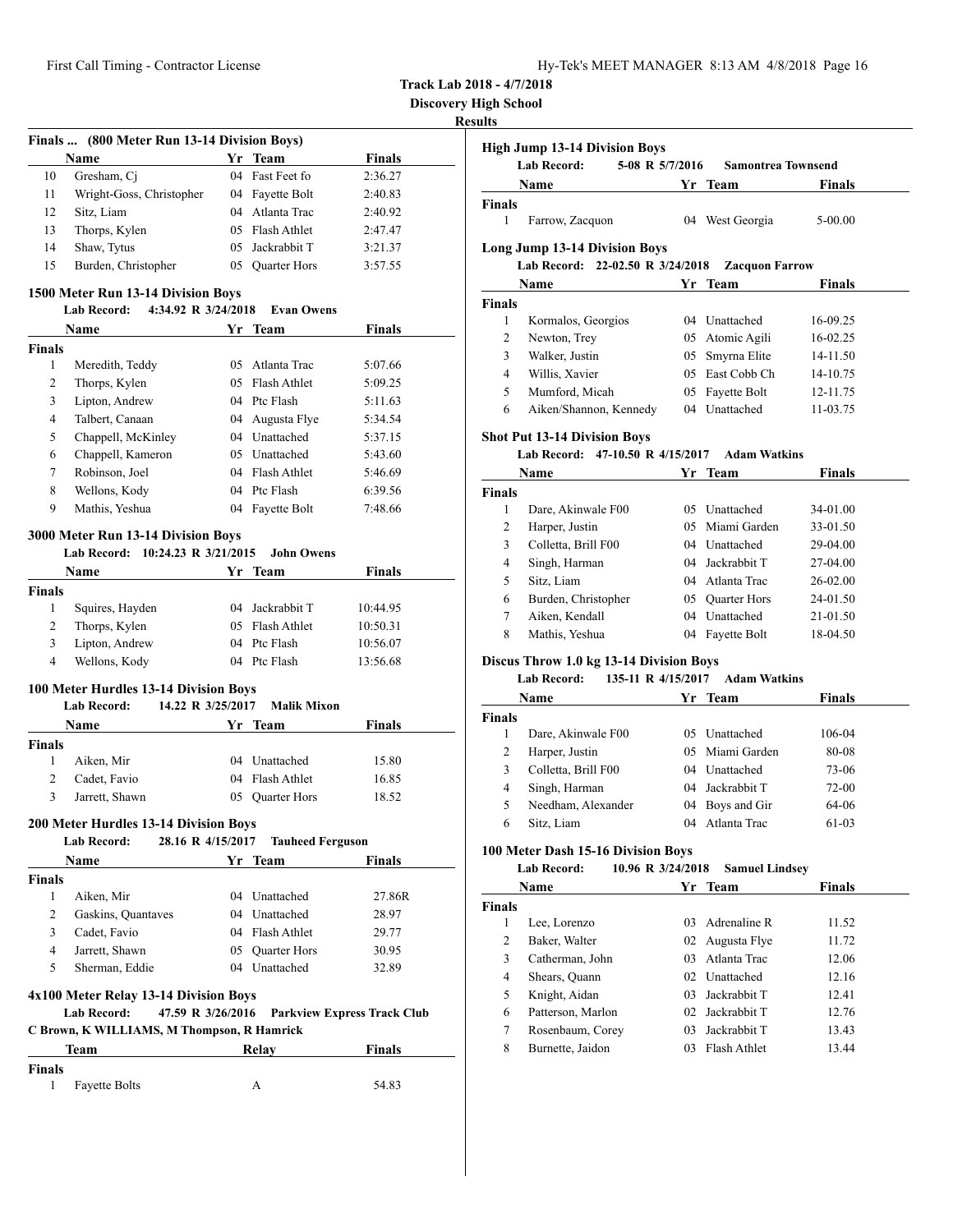| $Hv$ -Tek's MEET MANAGER 8:13 AM 4/8/2018 Page 17 |  |  |  |
|---------------------------------------------------|--|--|--|
|---------------------------------------------------|--|--|--|

**Discovery High School**

|                    | <b>Lab Record:</b><br>22.00 R 3/24/2018                                                 |                    |                         | <b>Samuel Lindsey</b>                    |
|--------------------|-----------------------------------------------------------------------------------------|--------------------|-------------------------|------------------------------------------|
|                    | Name                                                                                    |                    | Yr Team                 | <b>Finals</b>                            |
| <b>Finals</b>      |                                                                                         |                    |                         |                                          |
| 1                  | Lee, Lorenzo                                                                            | 03                 | Adrenaline R            | 23.27                                    |
| $\overline{c}$     | Baker, Walter                                                                           | 02                 | Augusta Flye            | 23.76                                    |
| 3                  | Borden, Alec                                                                            | 02                 | Jackrabbit T            | 24.73                                    |
| 4                  | Knight, Aidan                                                                           | 03                 | Jackrabbit T            | 25.13                                    |
| 5                  | Catherman, John                                                                         |                    | 03 Atlanta Trac         | 25.16                                    |
| 6                  | Patterson, Marlon                                                                       |                    | 02 Jackrabbit T         | 25.94                                    |
| 7                  | Burden, Chuntney                                                                        |                    | 02 Quarter Hors         | 26.76                                    |
| 8                  | Burnette, Jaidon                                                                        |                    | 03 Flash Athlet         | 27.39                                    |
| 9                  | Rosenbaum, Corey                                                                        |                    | 03 Jackrabbit T         | 28.06                                    |
|                    | 400 Meter Dash 15-16 Division Boys                                                      |                    |                         |                                          |
|                    | <b>Lab Record:</b>                                                                      | 52.09 R 3/17/2018  | <b>Michael Gizzi</b>    |                                          |
|                    | Name                                                                                    |                    | Yr Team                 | <b>Finals</b>                            |
| <b>Finals</b>      |                                                                                         |                    |                         |                                          |
| 1                  | Lee, Lorenzo                                                                            |                    | 03 Adrenaline R         | 53.21                                    |
| 2                  | Borden, Alec                                                                            | 02                 | Jackrabbit T            | 54.94                                    |
| 3                  | Knight, Aidan                                                                           | 03                 | Jackrabbit T            | 57.95                                    |
| $\overline{4}$     | Patterson, Marlon                                                                       | 02                 | Jackrabbit T            | 58.58                                    |
| 5                  | James, Elijah                                                                           |                    | 02 Adrenaline R         | 59.85                                    |
| 6                  | Burden, Chuntney                                                                        |                    | 02 Ouarter Hors         | 1:00.43                                  |
| 7                  | Burnette, Jaidon                                                                        |                    | 03 Flash Athlet         | 1:03.37                                  |
|                    | 800 Meter Run 15-16 Division Boys                                                       |                    |                         |                                          |
|                    | <b>Lab Record:</b>                                                                      | 2:08.22 R 5/7/2016 | <b>Justyn Seivright</b> |                                          |
|                    | <b>Name</b>                                                                             |                    | Yr Team                 | <b>Finals</b>                            |
| <b>Finals</b>      |                                                                                         |                    |                         |                                          |
| 1                  | Seigel, Harrison T00                                                                    |                    | 02 Unattached           | 2:23.41                                  |
| 2                  |                                                                                         |                    | 02 Adrenaline R         |                                          |
|                    | James, Elijah                                                                           |                    |                         | 2:36.52                                  |
|                    |                                                                                         |                    |                         |                                          |
|                    | 1500 Meter Run 15-16 Division Boys<br><b>Lab Record:</b>                                | 4:31.86 R 5/7/2016 | Jonathan Schulz         |                                          |
|                    | Name                                                                                    |                    | Yr Team                 | Finals                                   |
| <b>Finals</b>      |                                                                                         |                    |                         |                                          |
| 1                  | Seigel, Harrison T00                                                                    |                    | 02 Unattached           |                                          |
| 2                  | Mallis, Robert                                                                          |                    | 03 Atlanta Trac         |                                          |
| 3                  | Hall, Caden                                                                             |                    | 03 Parkview Exp         |                                          |
| 4                  | Shears, Quann                                                                           |                    | 02 Unattached           | 4:39.34<br>4:43.71<br>4:58.64<br>5:52.05 |
|                    |                                                                                         |                    |                         |                                          |
|                    | 3000 Meter Run 15-16 Division Boys<br>Lab Record: 9:47.45 R 4/29/2017 David DeChamplain |                    |                         |                                          |
|                    | <b>Name</b>                                                                             |                    | Yr Team                 | <b>Finals</b>                            |
|                    |                                                                                         |                    |                         |                                          |
| 1                  | Hall, Caden                                                                             |                    | 03 Parkview Exp         | 10:42.10                                 |
| <b>Finals</b>      |                                                                                         |                    |                         |                                          |
|                    | 110 Meter Hurdles 15-16 Division Boys<br>Lab Record:                                    | 14.70 R 4/15/2017  | <b>Austin Wood</b>      |                                          |
|                    | Name                                                                                    |                    |                         | Finals                                   |
|                    |                                                                                         |                    | Yr Team                 |                                          |
| <b>Finals</b><br>1 | Mixon, Malik                                                                            |                    | 03 Unattached           | 15.89                                    |

|                    | 400 Meter Hurdles 15-16 Division Boys<br>Lab Record: 1:03.15 R 5/7/2016                                                                                                                                                       |    | <b>Justyn Seivright</b>                 |               |
|--------------------|-------------------------------------------------------------------------------------------------------------------------------------------------------------------------------------------------------------------------------|----|-----------------------------------------|---------------|
|                    | Name                                                                                                                                                                                                                          |    | Yr Team                                 | <b>Finals</b> |
| <b>Finals</b>      |                                                                                                                                                                                                                               |    |                                         |               |
| 1                  | Mixon, Malik                                                                                                                                                                                                                  |    | 03 Unattached                           | 1:02.79R      |
| 2                  | Burden, Chuntney                                                                                                                                                                                                              |    | 02 Quarter Hors                         | 1:11.44       |
|                    | <b>High Jump 15-16 Division Boys</b><br><b>Lab Record:</b>                                                                                                                                                                    |    | 5-06 R 4/15/2017 Jordan-Michael Jenkins |               |
|                    | <b>Name</b>                                                                                                                                                                                                                   |    | <b>1988</b> Yr Team                     | <b>Finals</b> |
| <b>Finals</b>      |                                                                                                                                                                                                                               |    |                                         |               |
| $\mathbf{1}$       | Shears, Quann                                                                                                                                                                                                                 |    | 02 Unattached                           | 5-06.00R      |
|                    | <b>Long Jump 15-16 Division Boys</b>                                                                                                                                                                                          |    |                                         |               |
|                    | 21-00 R 5/7/2016<br>Lab Record:                                                                                                                                                                                               |    | <b>Freddie Allen</b>                    |               |
|                    | <b>Name</b>                                                                                                                                                                                                                   |    | Yr Team                                 | Finals        |
| <b>Finals</b>      |                                                                                                                                                                                                                               |    |                                         |               |
| 1                  | Shears, Quann                                                                                                                                                                                                                 |    | 02 Unattached                           | 19-06.50      |
| 2                  | Morozov, Mark                                                                                                                                                                                                                 |    | 03 Unattached                           | 19-05.25      |
| 3                  | Donti, Sai Nishchal                                                                                                                                                                                                           |    | 03 Unattached                           | 17-11.50      |
| 4                  | Burnette, Jaidon                                                                                                                                                                                                              |    | 03 Flash Athlet                         | 16-00.75      |
|                    | <b>Shot Put 15-16 Division Boys</b><br><b>Lab Record:</b>                                                                                                                                                                     |    | 41-09 R 3/25/2017 Kendall Raymond       |               |
|                    | Name and the same state of the state of the state of the state of the state of the state of the state of the state of the state of the state of the state of the state of the state of the state of the state of the state of |    | Yr Team                                 | <b>Finals</b> |
| <b>Finals</b>      |                                                                                                                                                                                                                               |    |                                         |               |
| $\mathbf{1}$       | Dare, Oluwatobiloba F00                                                                                                                                                                                                       |    | 03 Unattached                           | 35-08.00      |
| $\overline{2}$     | Rosenbaum, Corey                                                                                                                                                                                                              |    | 03 Jackrabbit T                         | 25-08.00      |
|                    | Discus Throw 1.6 kg 15-16 Division Boys                                                                                                                                                                                       |    |                                         |               |
|                    | Lab Record: 107-04 R 4/8/2017 Nykolis Raymond                                                                                                                                                                                 |    |                                         |               |
|                    | <b>Solution Yr</b> Team<br><b>Name</b>                                                                                                                                                                                        |    |                                         | Finals        |
| <b>Finals</b><br>1 | Dare, Oluwatobiloba F00 03 Unattached                                                                                                                                                                                         |    |                                         | 101-08        |
|                    |                                                                                                                                                                                                                               |    |                                         |               |
|                    | 400 Meter Hurdles 17-18 Division Boys                                                                                                                                                                                         |    |                                         |               |
|                    | <b>Lab Record:</b>                                                                                                                                                                                                            |    | 59.71 R 4/15/2017 Latrell Murray        |               |
|                    | Name                                                                                                                                                                                                                          |    | Yr Team                                 | Finals        |
| <b>Finals</b>      |                                                                                                                                                                                                                               |    |                                         |               |
| 1                  | Hutcherson, Esau                                                                                                                                                                                                              |    | 01 Unattached                           | 1:09.77       |
|                    | 100 Meter Dash 6 & Under Boys                                                                                                                                                                                                 |    |                                         |               |
|                    | 16.43 R 3/25/2016<br><b>Lab Record:</b>                                                                                                                                                                                       |    | <b>Taurean Ellinger</b>                 |               |
|                    | Name                                                                                                                                                                                                                          |    | Yr Team                                 | Finals        |
| <b>Finals</b>      |                                                                                                                                                                                                                               |    |                                         |               |
| $\mathbf{1}$       | Reid, Kyndall T00                                                                                                                                                                                                             | 12 | West Georgia                            | 19.29         |
| 2                  | McKinzie, Jayce T00                                                                                                                                                                                                           | 13 | Unattached                              | 20.83         |
| 3                  | Thomas, Kyren T00                                                                                                                                                                                                             |    | 12 Unattached                           | 22.02         |
| 4                  | Glasper, Mekhi T00                                                                                                                                                                                                            |    | 18 Unattached                           | 25.09         |
| 5                  | Webb, Judah T00                                                                                                                                                                                                               |    | 13 Fast Track E                         | 25.49         |
| 6                  | Ford, Ayden T00                                                                                                                                                                                                               |    | 14 Fast Feet fo                         | 27.62         |
| 7                  | Gaskins, Bostin T00                                                                                                                                                                                                           |    | 14 Unattached                           | 30.97         |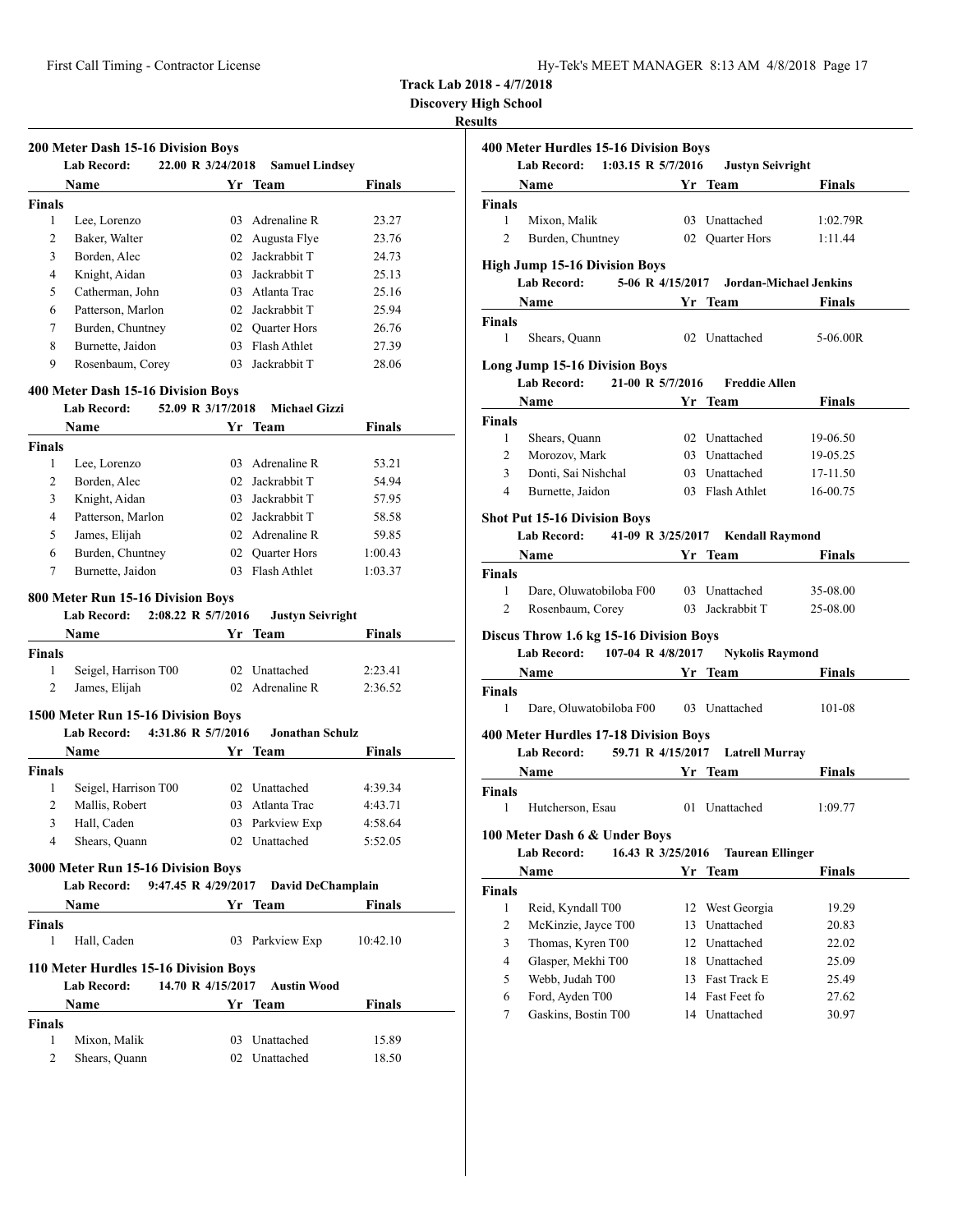| Hy-Tek's MEET MANAGER 8:13 AM 4/8/2018 Page 18 |  |  |  |  |
|------------------------------------------------|--|--|--|--|
|------------------------------------------------|--|--|--|--|

**Discovery High School**

|                | 200 Meter Dash 6 & Under Boys<br><b>Lab Record:</b> | 35.46 R 4/15/2017 | <b>Taurean Ellinger</b> |               |
|----------------|-----------------------------------------------------|-------------------|-------------------------|---------------|
|                | Name                                                |                   | Yr Team                 | Finals        |
| <b>Finals</b>  |                                                     |                   |                         |               |
| 1              | Reid, Kyndall T00                                   |                   | 12 West Georgia         | 42.41         |
| 2              | McKinzie, Jayce T00                                 |                   | 13 Unattached           | 48.38         |
| 3              | Thomas, Kyren T00                                   |                   | 12 Unattached           | 50.58         |
| 4              | Glasper, Mekhi T00                                  |                   | 18 Unattached           | 55.89         |
| 5              | Ford, Ayden T00                                     |                   | 14 Fast Feet fo         | 1:04.40       |
|                |                                                     |                   |                         |               |
|                | 400 Meter Dash 6 & Under Boys                       |                   |                         |               |
|                | 1:20.00 R 4/15/2017<br><b>Lab Record:</b>           |                   | <b>Taurean Ellinger</b> |               |
|                | <b>Name</b>                                         |                   | Yr Team                 | <b>Finals</b> |
| <b>Finals</b>  |                                                     |                   |                         |               |
| $\mathbf{1}$   | Reid, Kyndall T00                                   |                   | 12 West Georgia         | 1:38.98       |
| 2              | Glasper, Mekhi T00                                  |                   | 18 Unattached           | 1:59.04       |
|                |                                                     |                   |                         |               |
|                | Long Jump 6 & Under Boys<br>Lab Record:             | 7-00 R 4/30/2016  | <b>Kylen Johnson</b>    |               |
|                |                                                     |                   |                         |               |
|                | Name                                                |                   | Yr Team                 | Finals        |
| Finals         |                                                     |                   |                         |               |
| 1              | McKinzie, Jayce T00                                 |                   | 13 Unattached           | $7-00.75R$    |
| 2              | Webb, Judah T00                                     |                   | 13 Fast Track E         | 6-05.75       |
|                | 100 Meter Dash 17-18 Division Men                   |                   |                         |               |
|                | <b>Lab Record:</b>                                  | 10.84 R 3/25/2017 | <b>Kuune Mini</b>       |               |
|                | Name                                                |                   | Yr Team                 | <b>Finals</b> |
| <b>Finals</b>  |                                                     |                   |                         |               |
| 1              | Jones, Zachary                                      |                   | 99 Unattached           | 11.23         |
| 2              | Agbeyomi, Toluwayan                                 |                   | 01 Unattached           | 11.34         |
| 3              | George, Kingston                                    |                   | 00 Unattached           | 11.90         |
| 4              | Hossack, Daniel                                     |                   | 00 Unattached           | 11.91         |
| 5              | Badillo, Kharlos                                    |                   | 01 Unattached           | 12.02         |
| 6              | Ross, Reyburn                                       |                   | 99 Unattached           | 12.14         |
|                |                                                     |                   | Jackrabbit T            |               |
| 7              | Cook, Dorian                                        | 01.               | 01 Adrenaline R         | 12.56         |
| 8              | Bailey, Christian                                   |                   |                         | 12.63         |
|                | 200 Meter Dash 17-18 Division Men                   |                   |                         |               |
|                | <b>Lab Record:</b>                                  | 21.77 R 4/29/2017 | <b>Kuune Mini</b>       |               |
|                | Name                                                | Yr                | Team                    | <b>Finals</b> |
| <b>Finals</b>  |                                                     |                   |                         |               |
| $\mathbf{1}$   | Ross, Reyburn                                       |                   | 99 Unattached           | 24.44         |
| $\overline{c}$ | Bell, Steven                                        |                   | 99 Unattached           | 25.51         |
| 3              | Cook, Dorian                                        |                   | 01 Jackrabbit T         | 25.63         |
| $\overline{4}$ | Bailey, Christian                                   |                   | 01 Adrenaline R         | 26.59         |
|                |                                                     |                   |                         |               |
|                | 400 Meter Dash 17-18 Division Men                   |                   |                         |               |
|                | <b>Lab Record:</b>                                  | 50.09 R 4/30/2016 | <b>Gerald Mitchell</b>  |               |
|                | <b>Name</b>                                         |                   | Yr Team                 | <b>Finals</b> |
| <b>Finals</b>  |                                                     |                   |                         |               |
| $\mathbf{1}$   | Hossack, Daniel                                     |                   | 00 Unattached           | 52.33         |
| 2              | Bell, Steven                                        |                   | 99 Unattached           | 54.78         |
| 3              | Larrazabal, Nathaniel                               |                   | 01 Jackrabbit T         | 54.98         |
| 4              | Badillo, Kharlos                                    |                   | 01 Unattached           | 59.13         |
| 5              | Bailey, Christian                                   |                   | 01 Adrenaline R         | 1:03.76       |
|                |                                                     |                   |                         |               |

|                    | 800 Meter Run 17-18 Division Men                  |                   |                        |                                                                                                                                                                                                                                      |
|--------------------|---------------------------------------------------|-------------------|------------------------|--------------------------------------------------------------------------------------------------------------------------------------------------------------------------------------------------------------------------------------|
|                    | Lab Record: 2:00.56 R 5/7/2016 Cameron Pack       |                   |                        |                                                                                                                                                                                                                                      |
|                    |                                                   |                   |                        | Name <b>Start Controller Start Controller Start Controller</b> Section 2 and Section 2 and Section 2 and Section 2 and Section 2 and Section 2 and Section 2 and Section 2 and Section 2 and Section 2 and Section 2 and Section 2   |
| Finals             |                                                   |                   |                        |                                                                                                                                                                                                                                      |
|                    |                                                   |                   |                        | 1 Larrazabal, Nathaniel 01 Jackrabbit T 2:08.78                                                                                                                                                                                      |
| 2                  | Bell, Steven                                      |                   |                        | 99 Unattached 2:21.37                                                                                                                                                                                                                |
|                    | 1500 Meter Run 17-18 Division Men                 |                   |                        |                                                                                                                                                                                                                                      |
|                    | Lab Record: 4:26.73 R 3/18/2017 Alex Beers        |                   |                        |                                                                                                                                                                                                                                      |
|                    |                                                   |                   |                        | <b>Solution School Section 2 Section 2 Section 2 Section 2 Section 2 Section 2 Section 2 Section 2 Section 2 Section 2 Section 2 Section 2 Section 2 Section 2 Section 2 Section 2 Section 2 Section 2 Section 2 Section 2 Secti</b> |
| Finals             |                                                   |                   |                        |                                                                                                                                                                                                                                      |
| $1 \quad$          | Bell, Steven                                      |                   | 99 Unattached          | 4:53.26                                                                                                                                                                                                                              |
|                    | 3000 Meter Run 17-18 Division Men                 |                   |                        |                                                                                                                                                                                                                                      |
|                    | Lab Record: 9:28.06 R 3/4/2017 Will Bullock       |                   |                        |                                                                                                                                                                                                                                      |
|                    |                                                   |                   |                        | <b>Name Solution Strings Property Property Property Property Property Property Property Property Property Property Property Property Property Property Property Property Property Property P</b>                                     |
| Finals             |                                                   |                   |                        |                                                                                                                                                                                                                                      |
|                    | 1 Bell, Steven                                    |                   |                        | 99 Unattached 10:32.71                                                                                                                                                                                                               |
|                    | 110 Meter Hurdles 17-18 Division Men              |                   |                        |                                                                                                                                                                                                                                      |
|                    | Lab Record: 17.02 R 5/7/2016 Christopher Williams |                   |                        |                                                                                                                                                                                                                                      |
|                    |                                                   |                   |                        | <b>Same Service Service Service Service Service Service Service Service Service Service Service Service Service Service Service Service Service Service Service Service Service Service Service Service Service Service Service </b> |
| <b>Finals</b>      |                                                   |                   |                        |                                                                                                                                                                                                                                      |
| 1                  |                                                   |                   |                        | Hutcherson, Esau 01 Unattached 18.70                                                                                                                                                                                                 |
|                    |                                                   |                   |                        |                                                                                                                                                                                                                                      |
|                    | Long Jump 17-18 Division Men                      |                   |                        |                                                                                                                                                                                                                                      |
|                    | Lab Record: 22-01 R 4/8/2017 Ja'Von Douglas       |                   |                        |                                                                                                                                                                                                                                      |
|                    | Name Yr Team                                      |                   |                        | Finals                                                                                                                                                                                                                               |
| Finals             | 1 Ross, Reyburn                                   |                   |                        | 99 Unattached 19-07.25                                                                                                                                                                                                               |
|                    |                                                   |                   |                        |                                                                                                                                                                                                                                      |
|                    | <b>400 Meter Dash Masters Men</b>                 |                   |                        |                                                                                                                                                                                                                                      |
|                    | Lab Record: 50.86 R 4/30/2016 Brian Ochuko        |                   |                        |                                                                                                                                                                                                                                      |
|                    |                                                   |                   |                        | <b>Name Solution School Service School School School School School School School School School School School School School School School School School School School School School School School School School School School S</b>   |
| Finals             |                                                   |                   |                        |                                                                                                                                                                                                                                      |
| 1                  | Mack, Quentin T00 88 Blue Streak                  |                   |                        | 56.30                                                                                                                                                                                                                                |
|                    | 1500 Meter Race Walk Masters Men                  |                   |                        |                                                                                                                                                                                                                                      |
|                    | Lab Record: 9:41.45 R 4/15/2017 Alan Moore        |                   |                        |                                                                                                                                                                                                                                      |
|                    |                                                   |                   |                        | <b>Name Service Strip Property Property</b> Property Property Property Property Property Property Property Property P                                                                                                                |
| Finals             |                                                   |                   |                        |                                                                                                                                                                                                                                      |
| $\mathbf{1}$       | Fowler, Robert T00                                |                   | 48 Unattached          | 9:55.70                                                                                                                                                                                                                              |
|                    | 100 Meter Dash Open Division Men                  |                   |                        |                                                                                                                                                                                                                                      |
|                    | <b>Lab Record:</b>                                | 10.37 R 4/16/2016 | <b>Evander Wells</b>   |                                                                                                                                                                                                                                      |
| Name               |                                                   |                   | Yr Team                | Finals                                                                                                                                                                                                                               |
| Finals             |                                                   |                   |                        |                                                                                                                                                                                                                                      |
| 1                  | Scott, Chris T00                                  |                   | 91 Blue Streak         | 11.80                                                                                                                                                                                                                                |
|                    |                                                   |                   |                        |                                                                                                                                                                                                                                      |
|                    | <b>400 Meter Dash Open Division Men</b>           |                   |                        |                                                                                                                                                                                                                                      |
|                    | <b>Lab Record:</b>                                | 48.49 R 4/16/2016 | <b>Danzell Fortson</b> |                                                                                                                                                                                                                                      |
| Name               |                                                   |                   | Yr Team                | Finals                                                                                                                                                                                                                               |
| <b>Finals</b><br>1 |                                                   |                   |                        |                                                                                                                                                                                                                                      |
|                    | Smith, Chris T00                                  |                   | 95 Unattached          | 55.74                                                                                                                                                                                                                                |